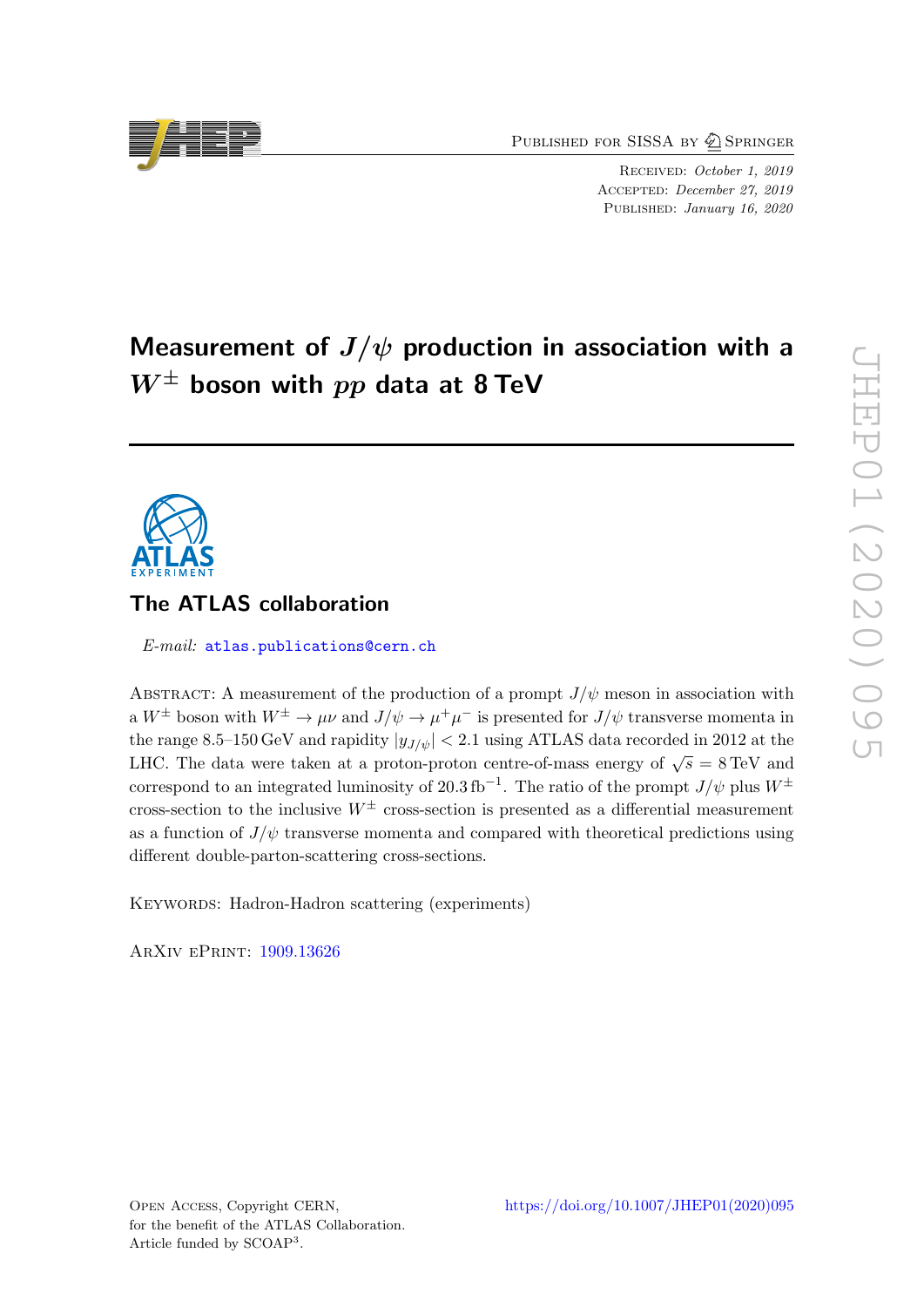# Contents

| $\mathbf{1}$                  | Introduction                                                                   | $\mathbf{1}$     |  |  |  |
|-------------------------------|--------------------------------------------------------------------------------|------------------|--|--|--|
| $\overline{2}$                | <b>ATLAS</b> detector                                                          | $\overline{2}$   |  |  |  |
| $\bf{3}$                      | Event selection and reconstruction                                             | 3                |  |  |  |
|                               | 3.1 $W^{\pm}$ selection                                                        | 3                |  |  |  |
|                               | 3.2 $W^{\pm}$ + $J/\psi$ event selection                                       | 5                |  |  |  |
|                               | 4 Signal and background extraction                                             | $\overline{5}$   |  |  |  |
|                               | Inclusive $W^{\pm}$ sample<br>4.1                                              | 5                |  |  |  |
|                               | Separation of prompt and non-prompt $J/\psi$<br>4.2                            | 6                |  |  |  |
|                               | 4.3 $W^{\pm} + J/\psi$ backgrounds                                             | 6                |  |  |  |
|                               | 4.4 Detector effects and acceptance corrections                                | 8                |  |  |  |
|                               | Double parton scattering<br>4.5                                                | 9                |  |  |  |
| $5\overline{)}$               | Systematic uncertainties                                                       | $\boldsymbol{9}$ |  |  |  |
| 6                             | Results                                                                        | 11               |  |  |  |
|                               | Fiducial, inclusive and DPS-subtracted cross-section ratio measurements<br>6.1 | 12               |  |  |  |
|                               | 6.2<br>Differential production cross-section measurements                      | 14               |  |  |  |
| 7                             | Conclusion                                                                     | 16               |  |  |  |
| The ATLAS collaboration<br>21 |                                                                                |                  |  |  |  |

# <span id="page-1-0"></span>1 Introduction

The associated production of prompt  $J/\psi$  mesons with  $W^{\pm}$  bosons provides a powerful probe of the charmonium production mechanism in hadronic collisions, allowing tests of quantum chromodynamics (QCD) at the boundary between the perturbative and nonperturbative regimes. The ATLAS Collaboration has previously presented two analyses of  $J/\psi$  mesons produced in conjunction with vector bosons: the associated production of prompt  $J/\psi + W^{\pm}$  in  $\sqrt{s} = 7$  TeV data [\[1\]](#page-17-0) and the production of prompt and non-prompt  $J/\psi + Z$  in  $\sqrt{s} = 8$  TeV data [\[2\]](#page-17-1). This paper presents a new measurement of the ratio of the ratio of the cross-section for associated production of prompt  $J/\psi + W^{\pm}$  to the inclusive  $W^{\pm}$  production cross-section with  $W^{\pm} \to \mu \nu$  and  $J/\psi \to \mu^+ \mu^+$  at a centre-of-mass energy of 8 TeV, exploiting a four-fold increase in integrated luminosity over the previous measurement [\[1\]](#page-17-0). The analysis strategy closely follows the methods of the earlier papers. Prompt production refers to a  $J/\psi$  meson that is produced directly in the proton-proton collision or indirectly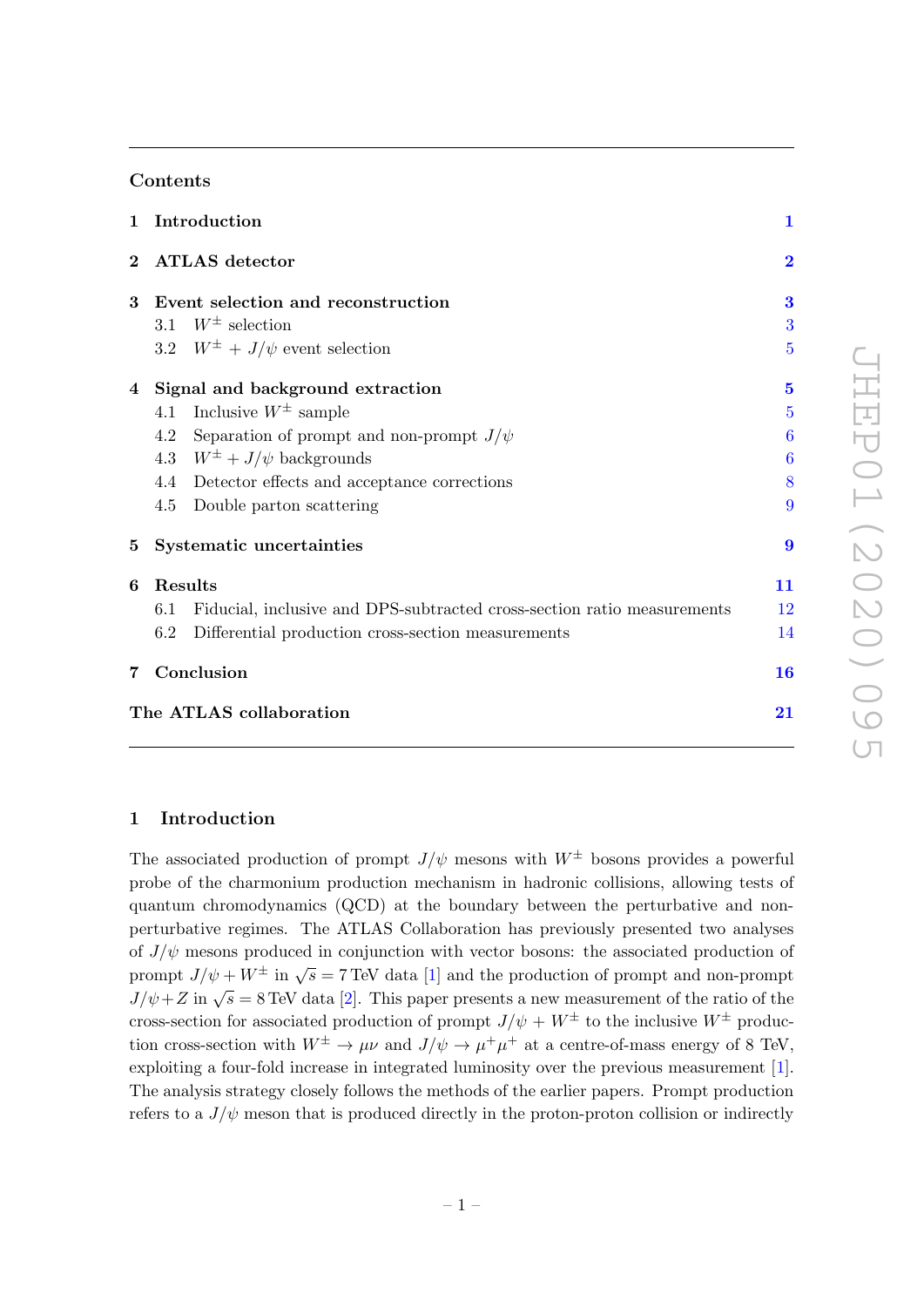from a heavier charmonium state, while non-prompt production occurs when the  $J/\psi$  meson is produced in the decay of a b-hadron. The  $J/\psi$  events that are produced from radiative decays of heavier charmonium states (such as  $\chi_c \to \gamma J/\psi$ ) are not distinguished from directly produced  $J/\psi$  mesons, as long as they are produced in the initial hard interaction.

Despite being studied for many decades  $[3-9]$  $[3-9]$ , the production mechanism of  $J/\psi$  mesons in hadronic collisions is not fully understood. The main models for perturbative calculations of heavy quarkonium production  $(Q\overline{Q})$  in hadronic collisions differ in whether the system is produced in a colour singlet  $(CS)$  state or a colour octet  $(CO)$  state  $[10-14]$  $[10-14]$ . The CS model requires two hard gluons in a colour singlet in the initial state, or one gluon splitting into  $Q\bar{Q}$  where one of the quarks radiates a hard gluon. The non-relativistic QCD (NRQCD) framework allows the  $QQ$  system to remain in a colour-octet state and then generates the final colour-neutral meson via low-energy non-perturbative matrix elements; these matrix elements are determined from fits to experimental data [\[11,](#page-17-5) [12,](#page-17-6) [14–](#page-18-0)[16\]](#page-18-1).

Associated prompt  $J/\psi + W^{\pm}$  production has been presented as a clear signature of CO processes [\[17\]](#page-18-2), although other authors argue that higher-order CS processes will dominate [\[18\]](#page-18-3). The process  $W^{\pm} \to W^{\pm} + \gamma^* \to J/\psi + W^{\pm}$  may contribute, but the focus for this measurement is a comparison to the CO processes [\[19\]](#page-18-4). The production rate measured by ATLAS at 7 TeV, while having large statistical uncertainties, was an order of magnitude larger than the NRQCD prediction of ref. [\[17\]](#page-18-2).

This paper reports a measurement of the ratio of fiducial and inclusive cross-sections for associated prompt  $J/\psi + W^{\pm}$  production to the cross-section of inclusive  $W^{\pm}$  production in the same  $W^{\pm}$  kinematic region. The fiducial measurement for  $J/\psi + W^{\pm}$  is defined in a restricted kinematic range for the muons from  $J/\psi$  decay, and is specific to the ATLAS detector, while the inclusive result is determined by correcting for the detector's kinematic acceptance to muons. These cross-section ratios are presented for  $J/\psi$  transverse momenta in the range  $8.5 < p_T < 150$  GeV and rapidities satisfying  $|y_{J/\psi}| < 2.1$ . The inclusive ratio is also quoted differentially as a function of the  $J/\psi$  transverse momentum.

Single parton scattering (SPS) occurs in a given pp collision when the  $J/\psi$  meson and  $W^{\pm}$  boson are produced from one parton pair, while double parton scattering (DPS) occurs when the  $J/\psi$  meson and  $W^{\pm}$  boson are produced from two different parton pairs. The cross-section ratio for SPS is obtained after subtracting the estimated DPS fraction, and is compared with a theoretical prediction of the next-to-leading-order CO contribution [\[13\]](#page-18-5).

## <span id="page-2-0"></span>2 ATLAS detector

The ATLAS detector [\[20\]](#page-18-6) at the LHC is a multipurpose particle detector with a forwardbackward symmetric cylindrical geometry and a near  $4\pi$  coverage in solid angle.<sup>[1](#page-2-1)</sup> It consists of an inner tracking detector surrounded by a thin superconducting solenoid providing a

<span id="page-2-1"></span><sup>1</sup>ATLAS uses a right-handed coordinate system with its origin at the nominal interaction point (IP) in the centre of the detector and the  $z$ -axis along the beam pipe. The  $x$ -axis points from the IP to the centre of the LHC ring, and the y-axis points upwards. Cylindrical coordinates  $(r, \phi)$  are used in the transverse plane,  $\phi$  being the azimuthal angle around the z-axis. The pseudorapidity is defined in terms of the polar angle  $\theta$  as  $\eta = -\ln \tan(\theta/2)$ . Angular distance is measured in units of  $\Delta R \equiv \sqrt{(\Delta \eta)^2 + (\Delta \phi)^2}$ .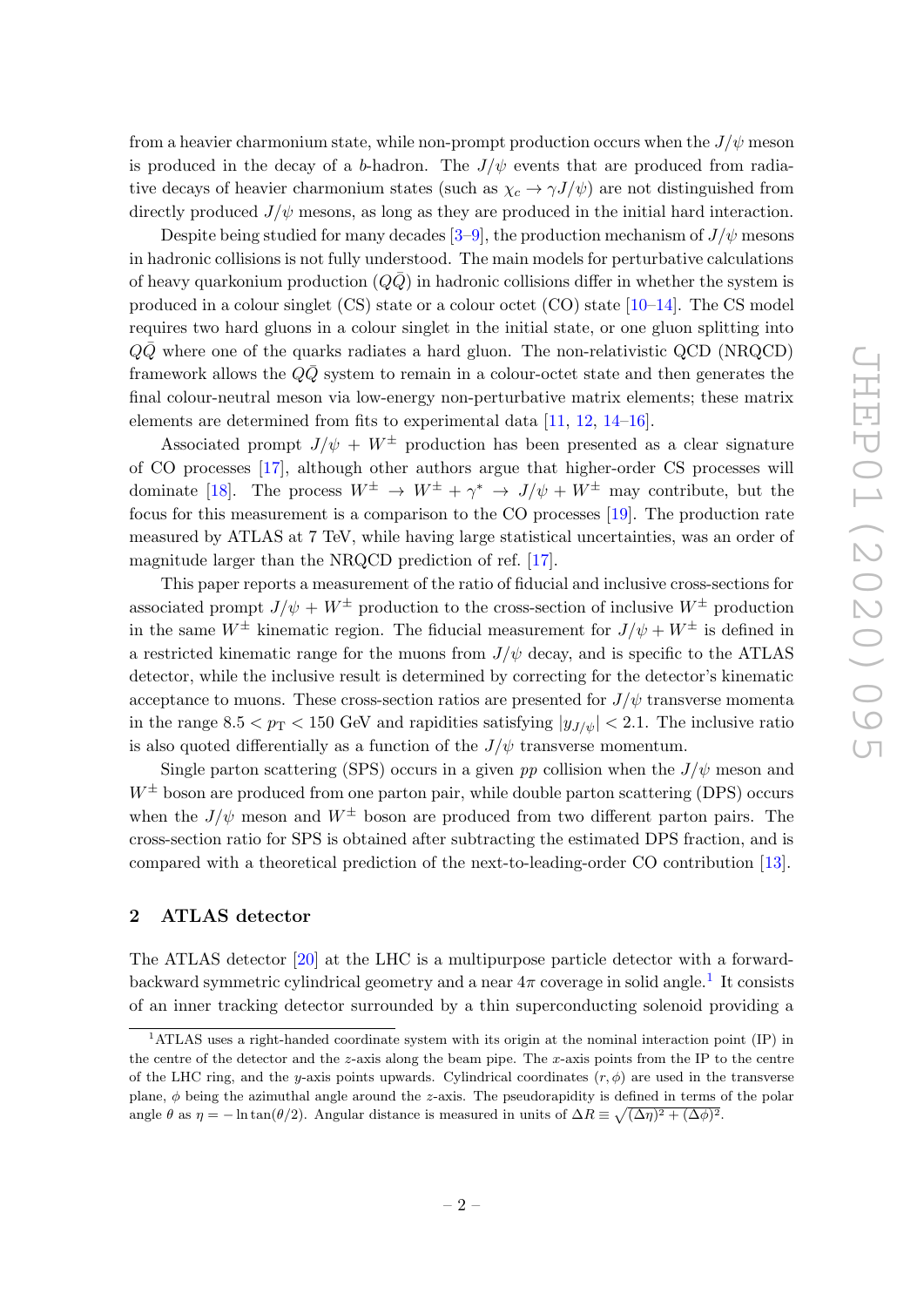2 T axial magnetic field, electromagnetic (EM) and hadron calorimeters, and a muon spectrometer. The inner tracking detector covers the pseudorapidity range  $|\eta| < 2.5$ . It consists of silicon pixel, silicon microstrip, and transition radiation tracking detectors. Lead/liquidargon sampling calorimeters provide EM energy measurements with high granularity. A steel/scintillator-tile hadron calorimeter covers the central pseudorapidity range  $|\eta| < 1.7$ . The endcap and forward regions are instrumented with liquid-argon calorimeters for both EM and hadronic energy measurements up to  $|\eta| = 4.9$ . The muon spectrometer surrounds the calorimeters and is based on three large air-core toroidal superconducting magnets with eight coils each. The field integral of the toroids ranges between 2.0 and  $6.0 \text{ Tm}$  across most of the detector acceptance. The muon spectrometer includes a system of precision tracking chambers and fast detectors for triggering.

A three-level trigger system was used to select events. The first-level trigger is implemented in hardware and used a subset of the detector information to reduce the accepted rate to at most 75 kHz. This was followed by two software-based trigger levels that together reduced the accepted event rate to 400 Hz on average depending on the data-taking conditions during 2012 [\[21\]](#page-18-7).

#### <span id="page-3-0"></span>3 Event selection and reconstruction

The analysis uses 20.3 fb<sup>-1</sup> of pp collision data at  $\sqrt{s} = 8$  TeV collected during 2012. Events were selected using a non-prescaled single-muon trigger that required at least one muon with  $|\eta| < 2.4$ , transverse momentum  $p_T > 24$  GeV, stable beams, and fully operational subdetectors.

The muon reconstruction begins by finding a track candidate independently in the inner tracking detector and the muon spectrometer. The momentum of the muon candidate is calculated by statistically combining the information from the two subsystems and correcting for parameterised energy loss in the calorimeter; these muon candidates are referred to as combined muons.

In some cases a track in the inner detector is identified as a muon if the extrapolated track is associated with at least one local track segment in the muon spectrometer. In such cases the information from the inner tracking detector alone is used to determine the momentum. For analyses studying low-mass objects, such as  $J/\psi$  mesons, the inclusion of these *segment-tagged* muons provides additional efficiency for reconstructing low- $p_T$ muons [\[22\]](#page-18-8).

# <span id="page-3-1"></span>3.1  $W^{\pm}$  selection

An inclusive  $W^{\pm}$  sample is defined by applying the  $W^{\pm}$  boson selections listed in table [1.](#page-4-0) Candidate muons from  $W^{\pm}$  decays are required to be *combined* and to match the muon reconstructed by the trigger algorithm. The primary vertex is chosen as the reconstructed vertex with the highest  $\Sigma p_{\rm T}^2$  of associated tracks and must have a minimum of three associated tracks with  $p_T > 400$  MeV.

Calorimetric and track isolation variables are defined by calculating the sum of transverse energy  $(E_T)$  deposits in the calorimeter cells and track  $p_T$ , respectively, within a cone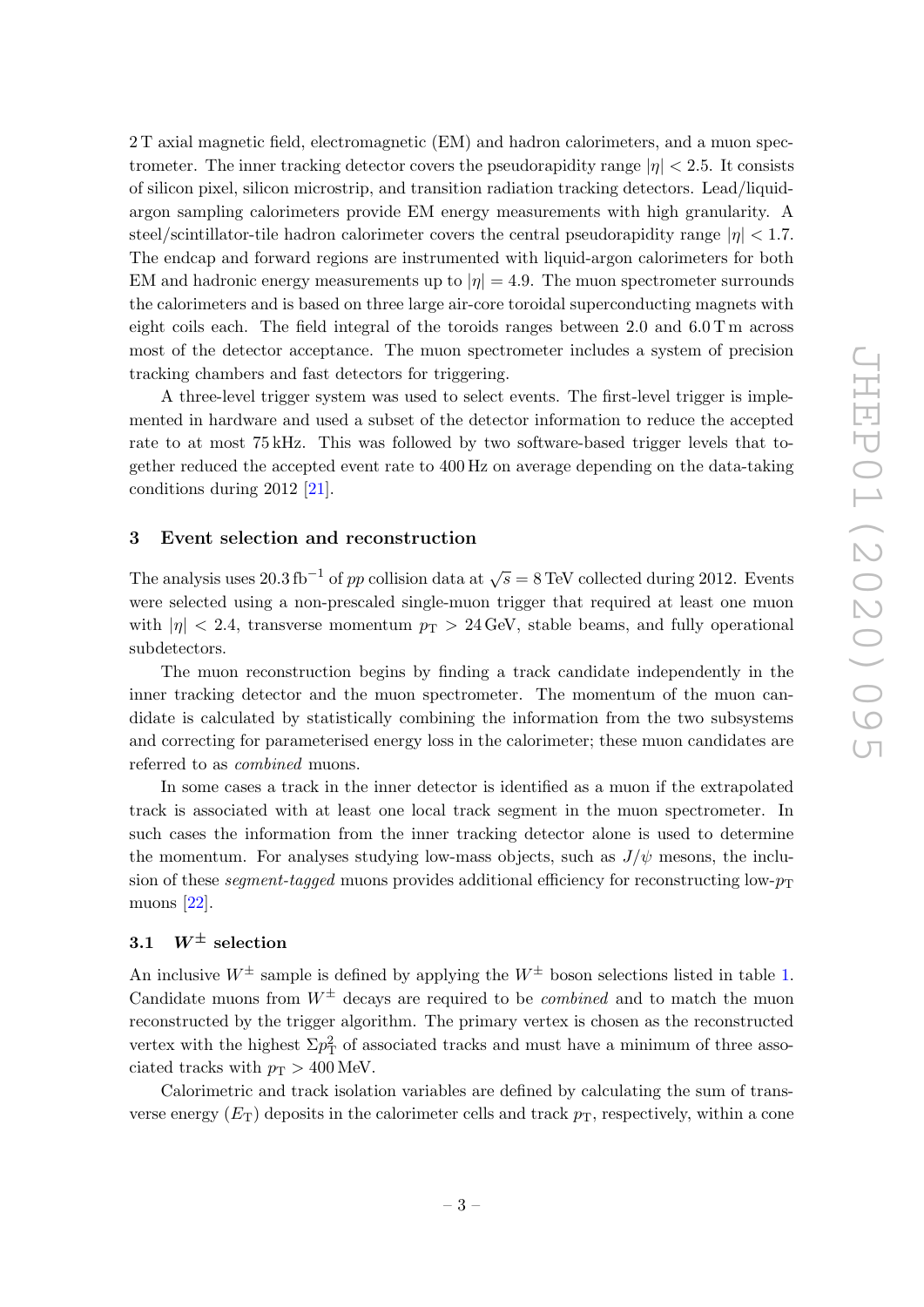<span id="page-4-0"></span>

| $W^{\pm}$ boson selection                                                              |  |  |  |  |
|----------------------------------------------------------------------------------------|--|--|--|--|
| At least one isolated muon that originates $\lt 1$ mm from primary vertex along z-axis |  |  |  |  |
| $p_T$ (trigger muon) > 25 GeV                                                          |  |  |  |  |
| $ \eta^{\mu}  < 2.4$                                                                   |  |  |  |  |
| Missing transverse momentum $> 20 \,\text{GeV}$                                        |  |  |  |  |
| $m_T(W^{\pm}) > 40$ GeV                                                                |  |  |  |  |
| $ d_0 /\sigma_{d_0} < 3$                                                               |  |  |  |  |

<span id="page-4-2"></span>**Table 1.** Selection criteria for the inclusive  $W^{\pm}$  sample, where u is the muon from the  $W^{\pm}$  boson decay.

> $J/\psi$  selection  $2.4 < m(\mu^+\mu^-) < 3.8$  GeV  $8.5 < p_\text{T}^{J/\psi} < 150 \text{ GeV}, \, |y_{J/\psi}| < 2.1$  $p_{\rm T}^{\mu_1} > 4$  GeV,  $|\eta^{\mu_1}| < 2.5$ f either  $p_T^{\mu_2} > 2.5$  GeV,  $1.3 \le |\eta^{\mu_2}| < 2.5$ or  $p_{\rm T}^{\mu_2} > 3.5$  GeV,  $|\eta^{\mu_2}| < 1.3$

**Table 2.** Definition of the fiducial region for the  $J/\psi$  cross section measurement, where  $\mu_1$  is the highest- $p_T$  muon from the  $J/\psi$  decay, and  $\mu_2$  is the second-highest- $p_T$  muon from the  $J/\psi$  decay.

size  $\Delta R = 0.3$  around the muon direction. The energy deposited by the muon is subtracted from the calorimetric isolation variable, and only tracks compatible with originating from the primary vertex and with  $p_T > 1$  GeV (excluding the muon itself) are considered for the track isolation. A correction depending on the number of reconstructed vertices is made to the calorimetric isolation to account for additional energy deposits due to pile-up vertices.<sup>[2](#page-4-1)</sup> For the muon to be considered isolated, the two isolation variables defined above must both be less than 5% of the muon  $p_T$ .

Transverse impact parameter significance is defined as  $|d_0|/\sigma_{d_0}$ , where  $d_0$  is the impact parameter, defined as the distance of closest approach of the muon trajectory to the primary vertex in the xy-plane, and  $\sigma_{d_0}$  is its uncertainty.

The  $W^{\pm}$  boson transverse mass is defined as

$$
m_{\rm T}(W^{\pm}) \equiv \sqrt{2p_{\rm T}(\mu)E_{\rm T}^{\rm miss}[1-\cos(\phi^{\mu}-\phi^{\nu})]},
$$

where the variables  $\phi^{\mu}$  and  $\phi^{\nu}$  represent the azimuthal angles of the muon from the  $W^{\pm}$ boson decay and the missing transverse momentum  $E_{\rm T}^{\rm miss}$ , respectively. The  $E_{\rm T}^{\rm miss}$  is calculated as the magnitude of the negative vector sum of the transverse momenta of calibrated electrons, photons, hadronically decaying  $\tau$ -leptons, jets and muons, as well as additional low-momentum tracks that are associated with the primary vertex but are not associated with any other  $E_{\rm T}^{\rm miss}$  component [\[23\]](#page-18-9).

<span id="page-4-1"></span> ${}^{2}$ Pile-up arises from multiple proton-proton collisions that occur in the same bunch crossing.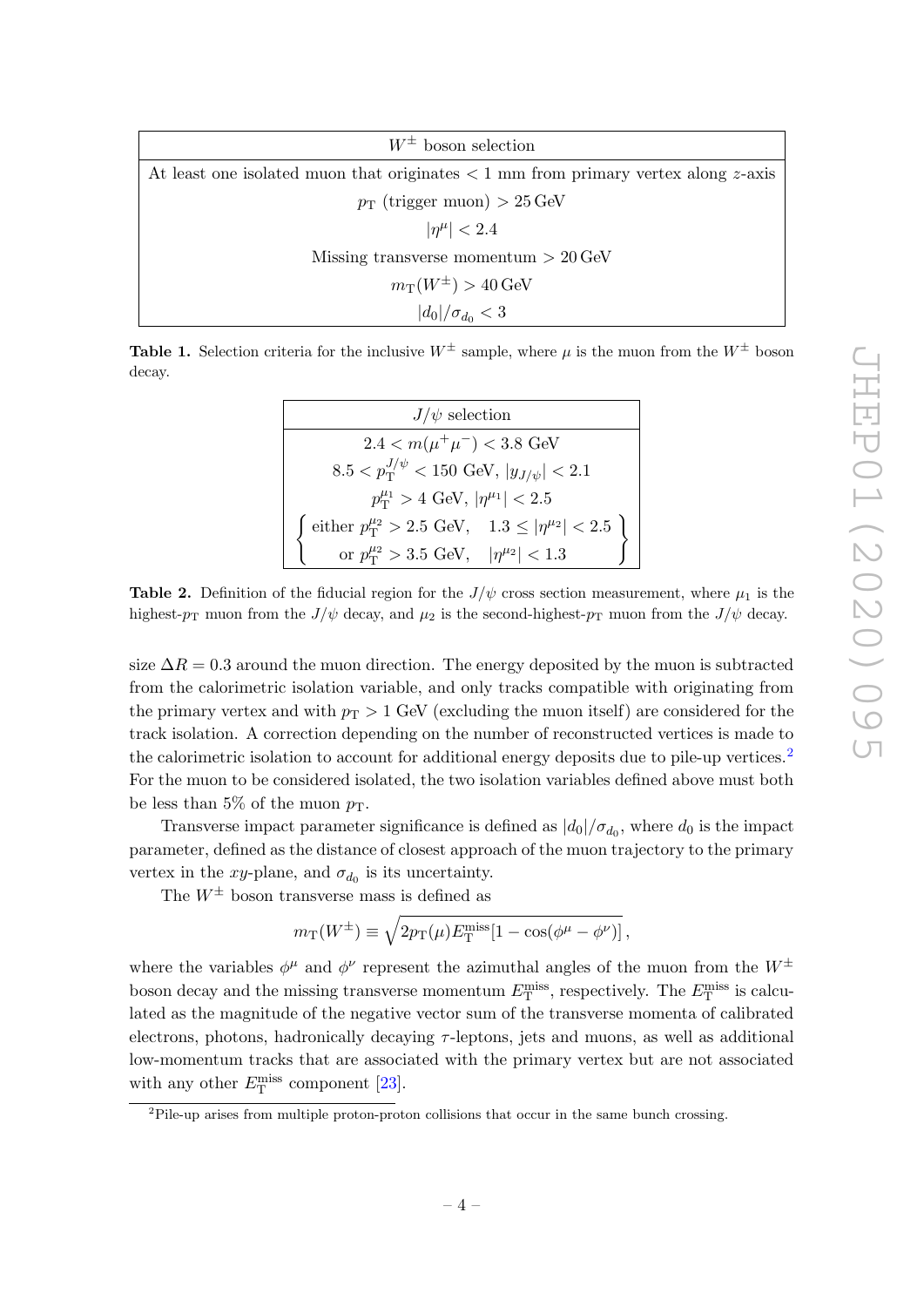### <span id="page-5-0"></span>3.2  $W^{\pm}$  +  $J/\psi$  event selection

If an event has two additional muons then the  $J/\psi$  selections listed in table [2](#page-4-2) are also applied to define the associated  $J/\psi + W^{\pm}$  sample. The  $J/\psi$  candidates are required to have a vertex  $\lt 10$  mm from the primary vertex along the z-axis and must be formed from either two *combined* muons or from one *combined* muon and one *segment-tagged* muon, and at least one muon must have  $p_T > 4$  GeV. A vertex fit is performed to constrain the two muons to originate from a common point.

To distinguish prompt  $J/\psi$  candidates from those originating from b-hadron decay (non-prompt), the pseudo proper decay time is used:

$$
\tau(\mu^+\mu^-) \equiv \frac{\vec{L} \cdot \vec{p}_\mathrm{T}^{\, J/\psi}}{p_\mathrm{T}^{J/\psi}} \cdot \frac{m(\mu^+\mu^-)}{p_\mathrm{T}^{J/\psi}}\,,
$$

where  $\vec{L}$  is the 2-D displacement vector of the  $J/\psi$  decay vertex from the primary event vertex, and  $\vec{p}_{\rm T}^{J/\psi}$  $T<sup>J/\psi</sup>$  and  $m(\mu^+\mu^-)$  are the transverse momentum and invariant mass of the  $J/\psi$  candidate, respectively. Prompt  $J/\psi$  candidates should have a pseudo proper decay time consistent with zero (within resolution).

#### <span id="page-5-1"></span>4 Signal and background extraction

# <span id="page-5-2"></span>4.1 Inclusive  $W^{\pm}$  sample

A signal sample of  $W^{\pm} \to \mu \nu$  Monte Carlo (MC) was used to verify the overall modelling of the signal+background in the inclusive  $W^{\pm}$  sample. The backgrounds  $W^{\pm} \to \tau \nu$ ,  $Z \to \mu \mu$ ,  $Z \rightarrow \tau \tau$ , diboson,  $t\bar{t}$  and single top were also modelled with MC simulations. Most of the MC samples were generated using Powheg-Box [\[24–](#page-18-10)[26\]](#page-18-11) for the hard scatter and show-ered using either PYTHIA 6 [\[27\]](#page-18-12) or PYTHIA 8 [\[28\]](#page-18-13). Samples of W or Z bosons decaying into electrons, muons or taus were generated with the Powheg-Box next-to-leading-order (NLO) generator, interfaced to Pythia 8 with the AU2 set of tuned parameters [\[29\]](#page-18-14) for the underlying event and the CT10 leading-order (LO) parton distribution function (PDF) set [\[30\]](#page-19-0). Processes involving  $t\bar{t}$  and single top were generated with POWHEG-BOX using the CT10 PDFs, interfaced to Pythia 6.427 with the P2011C underlying-event tune [\[31\]](#page-19-1) and the CTEQ6L1 PDF set [\[32\]](#page-19-2). Diboson samples were produced with Herwig 6.520.2 [\[33\]](#page-19-3) with the ATLAS AUET2 underlying-event tune [\[34\]](#page-19-4) and CTEQ6L1. Alternative samples are used to evaluate the systematic uncertainties: Alpgen 2.13 [\[35\]](#page-19-5) with Herwig 6.520.2 parton showering with CTEQ6L1 for  $W+$ jets and  $Z+$ jets, including JIMMY [\[36\]](#page-19-6) for multi-parton interactions, MC@NLO 4.06 [\[37\]](#page-19-7) with HERWIG 6.520 parton showering for  $t\bar{t}$ , and AcerMC [\[38\]](#page-19-8) with Pythia 6.426 [\[27\]](#page-18-12) and CTEQ6L1 for single top. All simulated samples were processed through a GEANT4-based detector simulation [\[39,](#page-19-9) [40\]](#page-19-10) with the standard ATLAS reconstruction software used for collision data.

For the multijet background, a standard data-driven technique called the ABCD method [\[1\]](#page-17-0) is used. Four independent regions  $(A, B, C, D)$  are defined in a two-dimensional plane using  $m_T(W^{\pm})$  and  $E_T^{\text{miss}}$  together with the uncorrelated muon isolation variable. Regions A and B are required to have  $E_{\rm T}^{\rm miss}$  < 20 GeV and  $m_{\rm T}(W^{\pm})$  < 40 GeV, while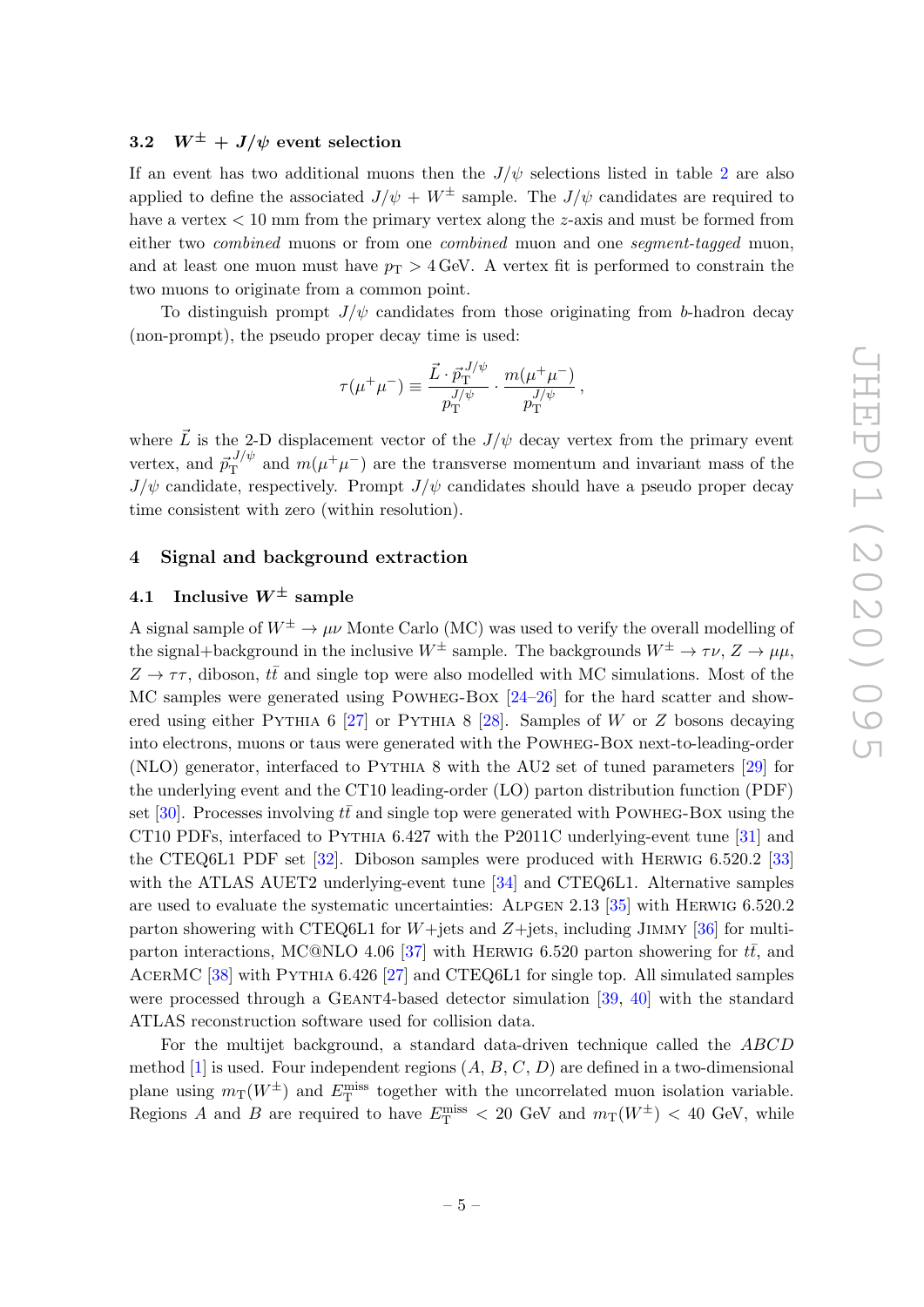regions C and D are required to have  $E_{\rm T}^{\rm miss} > 20$  GeV and  $m_{\rm T}(W^{\pm}) > 40$  GeV. In regions A and  $C(B \text{ and } D)$  an isolated muon (non-isolated muon) is required. The multijet background in signal region C is determined from  $N_C = N_A \times N_D/N_B$ , where  $N_A$ ,  $N_B$ ,  $N_C$ , and  $N_D$  are the background-subtracted event yields in regions  $A, B, C$  and  $D$  respectively.

After accounting for all background events (which contribute an estimated 12% of the original yield, with  $Z \to \mu^+\mu^-$  and  $W^\pm \to \tau^\pm\nu$  making up 80% of the background), a total  $W^{\pm}$  yield of  $(6.446 \pm 0.035) \times 10^7$  events is found. The uncertainty includes the statistical uncertainty in the data sample and systematic uncertainties arising from the background sample sizes, background cross-sections, the multijet estimation and the luminosity uncertainty. The absolute luminosity scale is derived from beam-separation scans performed in November 2012. The uncertainty in the integrated luminosity is 1.9% [\[41\]](#page-19-11).

#### <span id="page-6-0"></span>4.2 Separation of prompt and non-prompt  $J/\psi$

The associated prompt  $J/\psi + W^{\pm}$  yield is measured using a two-dimensional unbinned maximum likelihood fit to the  $J/\psi$  mass and pseudo proper decay time in the region 2.4 GeV  $< m(\mu^+\mu^-) < 3.8$  GeV and  $-2$  ps  $< \tau(\mu^+\mu^-) < 10$  ps. The pseudo proper decay time for the prompt signal is modelled as a double Gaussian distribution while a single-sided exponential function is used for the non-prompt signal. The prompt background component is modelled as a double-sided exponential function and the non-prompt background is the sum of a single-sided and a double-sided exponential function. The lifetime fit takes into account resolution effects by convolving the exponential functions with a Gaussian resolution function. The  $J/\psi$  mass distribution is modelled with a Gaussian distribution for both the prompt and non-prompt signal and a third-order polynomial is used for both the prompt and non-prompt combinatorial backgrounds. To improve the stability of the fit, the mean and width of the  $J/\psi$  mass distribution are fixed to the values derived from fitting a large inclusive  $J/\psi$  sample.

After the fit is performed, the sPlot tool  $[42]$  is used to extract per-event weights according to the parameters of the fit model. These weights are used to generate prompt signal distributions for other variables such as the  $W^{\pm}$  transverse mass, the  $J/\psi$  transverse momentum and the azimuthal opening angle between the  $W^{\pm}$  and the  $J/\psi$ .

The results of applying the two-dimensional mass and lifetime fit to the  $J/\psi$  candidate events are shown in figure [1,](#page-7-0) giving prompt signal yields of  $93 \pm 14$  (stat) for  $|y_{J/\psi}| < 1$  and  $102 \pm 17$  (stat) for  $1 < |y_{J/\psi}| < 2.1$ . Two rapidity ranges are used to account for the difference in muon momentum resolution between the barrel and endcap regions of the detector.

# <span id="page-6-1"></span>4.3  $W^{\pm} + J/\psi$  backgrounds

The same backgrounds considered for the inclusive  $W^{\pm}$  sample are used for the associated prompt  $J/\psi + W^{\pm}$  sample. In addition, background from  $B_c \to J/\psi \mu \nu$  is also considered. Using MC, the expected yields are found to be consistent with zero  $(3.7^{+1.9}_{-3.4}$  events). A significant background arises from simultaneous production of a  $W^{\pm}$  and a  $J/\psi$  from different pp interactions in the same bunch crossing, where the two production vertices are not distinguished. The probability that, when a  $W^{\pm}$  is produced, a  $J/\psi$  is also produced nearby, can be estimated statistically. The average number of pile-up collisions occurring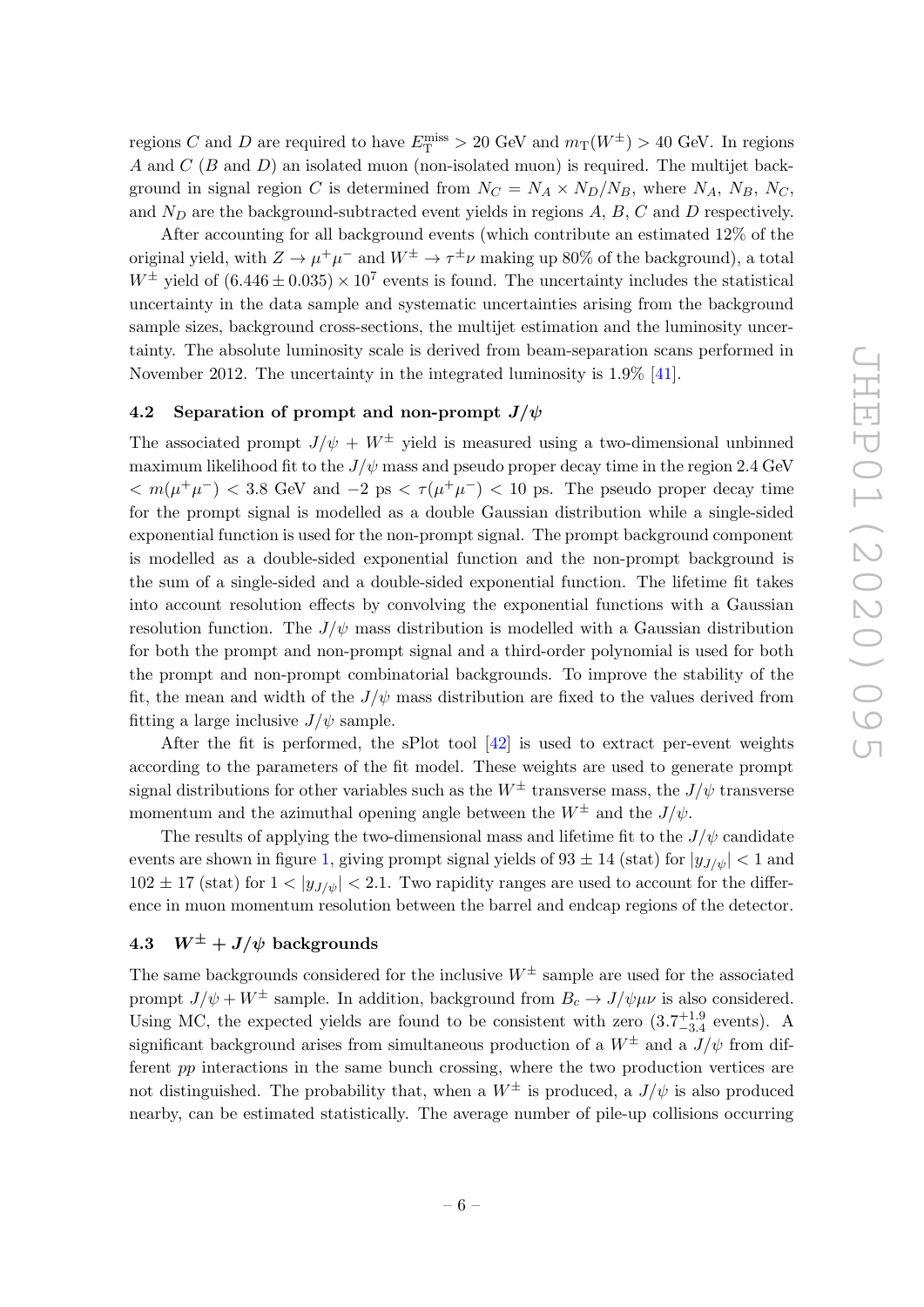<span id="page-7-0"></span>

Figure 1. (a)  $J/\psi$  candidate mass and (b) pseudo proper decay time for the rapidity range  $|y_{J/\psi}| < 1$  and  $p_T$  range 8.5  $\lt p_T^{J/\psi} < 150 \,\text{GeV}$ ; (c)  $J/\psi$  candidate mass and (d) pseudo proper decay time for the rapidity range  $1 < |y_{J/\psi}| < 2.1$  and  $p_T$  range  $8.5 < p_T^{J/\psi} < 150$  GeV.

within 10 mm of a given interaction vertex is determined to be  $2.3 \pm 0.2$  and is found by sampling the luminosity-weighted distribution of the mean number of inelastic interactions per proton-proton bunch crossing. This number is combined with the pp inelastic crosssection and the prompt  $J/\psi$  cross-section [\[2\]](#page-17-1) to give an estimate of the pile-up contribution as a function of the  $p_T$  and rapidity of the  $J/\psi$  in the associated production sample. The fraction of pile-up events is determined to be  $(10.5 \pm 1.2)$ % of the candidate events.

The desired signal topology is prompt  $J/\psi + W^{\pm}$ , where the  $W^{\pm}$  boson decays to  $\mu^{\pm} \nu$ . Production of prompt  $J/\psi + W^{\pm}$  with a different decay of the  $W^{\pm}$  boson, or of prompt  $J/\psi + Z$ , are treated as backgrounds. Background from prompt  $J/\psi + W^{\pm}$  with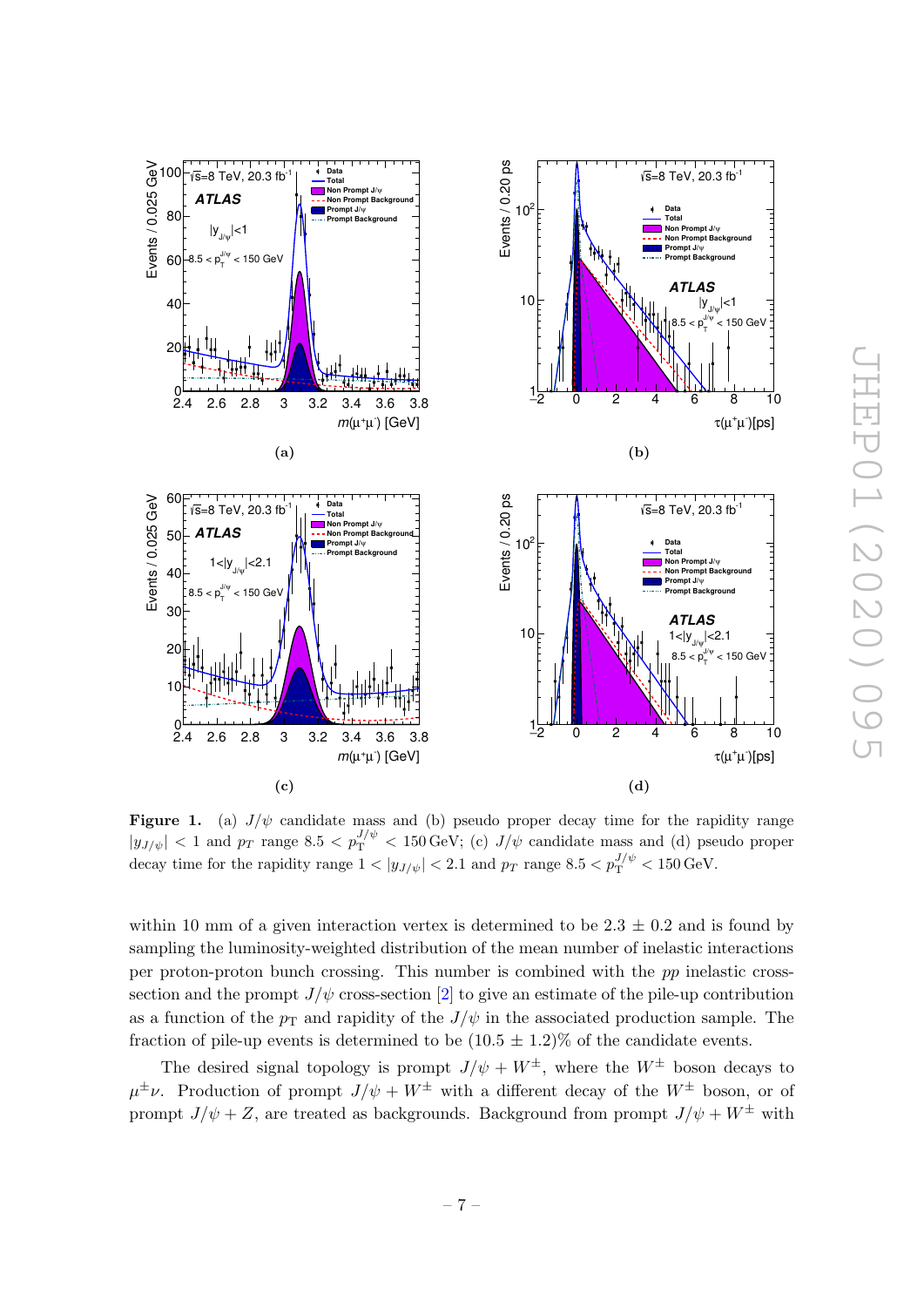$W^{\pm} \to \tau^{\pm} \nu$  is determined using MC. An inclusive MC sample of  $W^{\pm} \to \tau^{\pm} \nu$  events is used to determine the probability of an event to pass the  $W^{\pm} \to \mu^{\pm} \nu$  selection, yielding a background of  $(2.3 \pm 0.1)\%$  of the candidate events. Background from prompt  $J/\psi + Z$ events is calculated using the measured value of  $\sigma(pp \to J/\psi + Z)/\sigma(pp \to Z)$  in the 8 TeV ATLAS data [\[2\]](#page-17-1). This ratio is scaled by the probability of  $Z \to \mu^+\mu^-$  and  $Z \to \tau^+\tau^-$  to pass the  $W^{\pm} \to \mu^{\pm} \nu$  selection in inclusive MC samples, giving a total background of (9.5)  $\pm$  0.5)% events. The  $J/\psi + Z$  background is subtracted as a constant fraction in the  $p_T$ differential distribution since the measured ratio between  $\sigma(pp \to J/\psi + Z)/\sigma(pp \to Z)$ and  $\sigma(pp \to J/\psi + W^{\pm})/\sigma(pp \to W^{\pm})$  is consistent with being flat as a function of  $p_{\rm T}^{J/\psi}$  $T^{J/\psi}$ .

#### <span id="page-8-0"></span>4.4 Detector effects and acceptance corrections

The efficiency for reconstructing muons varies depending on the  $p_T$  of the muon, with efficiencies of 65% for 3 GeV muons increasing to a plateau efficiency of 99% for muons above 10 GeV. The nominal relative momentum resolution for muons is  $\langle 3.5\%$  up to transverse momenta  $p_T \sim 200$  GeV [\[43\]](#page-19-13). To correct the measurements for reconstruction efficiency, a per-event weight is computed using muon efficiency measurements extracted from large inclusive  $J/\psi \to \mu^+\mu^-$  and  $Z \to \mu^+\mu^-$  data samples and applied as a function of the pseudorapidity and  $p_T$  of each muon from the  $J/\psi$  decay [\[2\]](#page-17-1). In addition, a per-event weight is applied to correct the  $J/\psi$  rate for muons that fall outside the detector acceptance. The acceptance weight is given by the probability that both muons in a  $J/\psi \to \mu^+\mu^$ candidate pass the kinematic requirements on  $p_T^{\mu}$  $T_{\rm T}^{\mu}$  and  $|\eta^{\mu}|$ , for a particular  $y_{J/\psi}$  and  $p_{\rm T}^{J/\psi}$  $\int_{\rm T}^{J/\psi}$ . These weights are determined using generator-level simulations. Although inclusive  $J/\psi$ spin-alignment measurements find a near isotropic distribution [\[44–](#page-19-14)[46\]](#page-19-15), this may not apply to the spin-alignment of  $J/\psi$  mesons produced in association with a W boson, due to the different relative contributions of the  $J/\psi$  production modes. Consequently, a nominal uniform spin-alignment is used and a variety of extreme polarisation states of the  $J/\psi$  are considered for the acceptance correction, one with full longitudinal polarisation and three with different transverse polarisations [\[2\]](#page-17-1).

After correcting for the  $J/\psi$  daughter muon efficiency and acceptance, ratios of crosssections for associated prompt  $J/\psi + W^{\pm}$  production to inclusive  $W^{\pm}$  production are measured in a single  $W^{\pm} \to \mu^{\pm} \nu$  fiducial region defined as  $|\eta^{\mu}| < 2.4$ ,  $p_T(\mu^{\pm}) > 25 \,\text{GeV}$ and  $p_T(\nu) > 20 \,\text{GeV}$ , both differentially in  $p_T^{J/\psi}$  $J/\psi$  and also integrated over  $p_{\text{T}}^{J/\psi}$  $T^{\nu}$ . These measurements will be discussed in section 6. Using MC, the efficiency for reconstructing inclusive  $W^{\pm} \to \mu \nu$  is found to depend linearly on the  $p_T$  of the  $W^{\pm}$  boson  $(p_T^W)$ . A linear correlation is also found between the values of  $p_T^{J/\psi}$  $J/\psi$  and  $p_{\rm T}^{W}$  for the associated production sample in data. These two effects lead to a correction to the differential cross-section ratio based on the  $p_T$  of the prompt  $J/\psi$  candidate. To apply the correction, the average value of  $p_{\rm T}^{J/\psi}$  $J/\psi$  is determined for each  $p_{\rm T}^{J/\psi}$  $T<sup>J/\psi</sup>$  bin in the differential distribution. The linear correlation between  $p_{\text{T}}^{J/\psi}$  $J/\psi$  and  $p_T^W$  is used to derive the corresponding value for the average  $p_T^W$  within  $\hbox{the}~p_{\rm T}^{J/\psi}$  $\mathcal{F}_{\mathbf{T}}^{J/\psi}$  bin. The ratio of the inclusive  $W^{\pm}$  efficiency to the  $W^{\pm}$  reconstruction efficiency in each  $p_{\rm T}^{J/\psi}$  $J/\psi$  bin gives the efficiency correction, which varies from  $0.93 \pm 0.02$  at low  $p_{\rm T}^{J/\psi}$ T to  $0.78 \pm 0.04$  in the highest  $p_{\rm T}^{J/\psi}$  $T^{\psi}$  bin.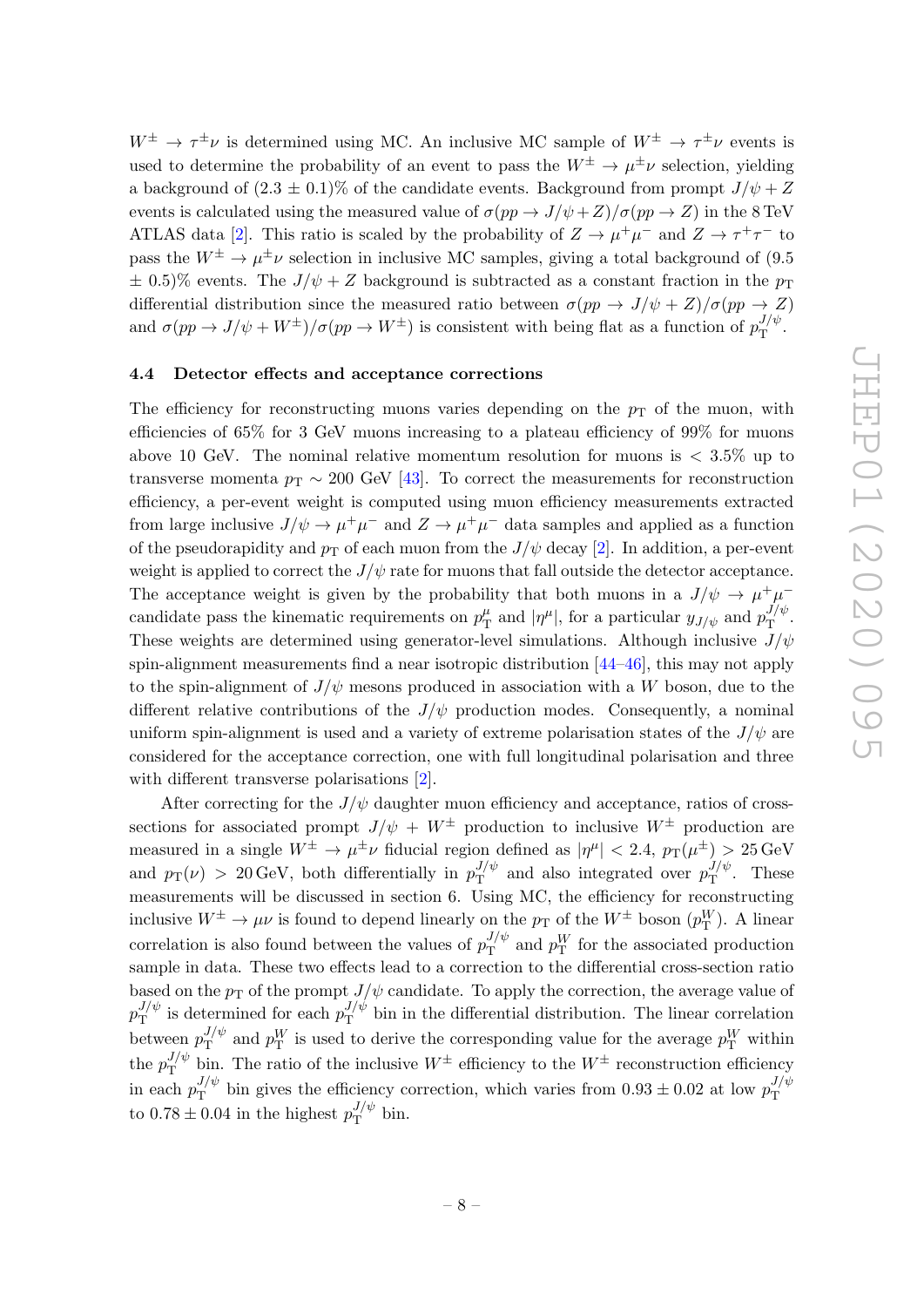#### <span id="page-9-0"></span>4.5 Double parton scattering

The measured yield of prompt  $J/\psi + W^{\pm}$  includes contributions from SPS and DPS processes. The DPS contribution can be estimated using the effective cross-section ( $\sigma_{\text{eff}}$ ) measured by the ATLAS Collaboration, as well as the double-differential cross-section for  $pp \rightarrow J/\psi$  prompt production  $(\sigma_{J/\psi})$  [\[2\]](#page-17-1). Based on the assumption that the two hard scatters are uncorrelated, the probability that a  $J/\psi$  is produced by a second hard process in an event containing a  $W^{\pm}$  boson is given by

$$
P^{ij}_{J/\psi|W^\pm} = \frac{\sigma^{ij}_{J/\psi}}{\sigma_{\text{eff}}} \,,
$$

where  $\sigma_{J/\psi}^{ij}$  is the cross-section for  $J/\psi$  production in the appropriate  $p_T$  (*i*) and rapidity (j) interval and  $\sigma_{\text{eff}}$  is the effective transverse overlap area of the interacting partons. Since  $\sigma_{\text{eff}}$  may not be process-independent, it is unclear which value of  $\sigma_{\text{eff}}$  to use for prompt  $J/\psi$  $+ W^{\pm}$  production, so two different values are considered:  $\sigma_{\text{eff}} = 15 \pm 3(\text{stat.})^{+5}_{-3}(\text{sys.})$  mb from  $W^{\pm}$  + 2-jet events [\[47\]](#page-19-16) and  $\sigma_{\text{eff}} = 6.3 \pm 1.6 \text{(stat.)} \pm 1.0 \text{(sys.)}$  mb from prompt  $J/\psi$ pair production [\[48\]](#page-20-0). These two values of  $\sigma_{\text{eff}}$  are chosen since they are the two ATLAS measurements closest to the  $J/\psi + W^{\pm}$  final state. The latter value is close to those inferred in refs. [\[49,](#page-20-1) [50\]](#page-20-2) from the earlier ATLAS measurements of  $J/\psi + W^{\pm}$  and  $J/\psi$ + Z production [\[1,](#page-17-0) [2\]](#page-17-1). With these assumptions, it is estimated that between  $(31^{+9}_{-12})\%$  $(\sigma_{\text{eff}} = 15 \text{ mb})$  and  $(75 \pm 23)\%$  ( $\sigma_{\text{eff}} = 6.3 \text{ mb}$ ) of the inclusive signal yield is due to DPS interactions, where the uncertainties in the inclusive  $W^{\pm}$  yield, the  $J/\psi$  cross-section and  $\sigma_{\text{eff}}$  are propagated to the DPS fraction.

The distribution of the azimuthal opening angle  $\Delta\phi(J/\psi, W^{\pm})$  between the directions of the  $J/\psi$  and of the  $W^{\pm}$  is sensitive to the contributions of SPS and DPS. The DPS component should not have a preferred  $\Delta\phi$  value, while the SPS events are expected to peak at  $\Delta \phi \approx \pi$  due to momentum conservation. The estimated DPS yield can be validated with data, assuming that the low  $\Delta\phi(J/\psi, W^{\pm})$  is exclusively due to DPS interactions. Figure [2](#page-10-0) shows the measured  $\Delta\phi$  distribution with the estimated DPS contribution using the two different values of  $\sigma_{\text{eff}}$ . Both values of  $\sigma_{\text{eff}}$  are consistent with the data at low  $\Delta\phi$ . The normalized  $\Delta \phi$  distributions with and without correcting for efficiency and acceptance are consistent with each other within the statistical uncertainties

#### <span id="page-9-1"></span>5 Systematic uncertainties

Almost all systematic uncertainties associated with the reconstruction of the  $W^{\pm}$  boson and the integrated luminosity cancel out in the ratio of the two processes,  $J/\psi + W^{\pm}$  and inclusive  $W^{\pm}$  production, in the same fiducial region. The remaining relevant systematic uncertainties are discussed below.

The choice of functions used to fit the mass and pseudo proper decay time is a source of systematic uncertainty. Three alternative models for the mass fit are studied: introducing a  $\psi(2S)$  mass peak into the fit model, letting the mean of the  $J/\psi$  mass peak float, and using exponential functions to model the background. The maximum difference between the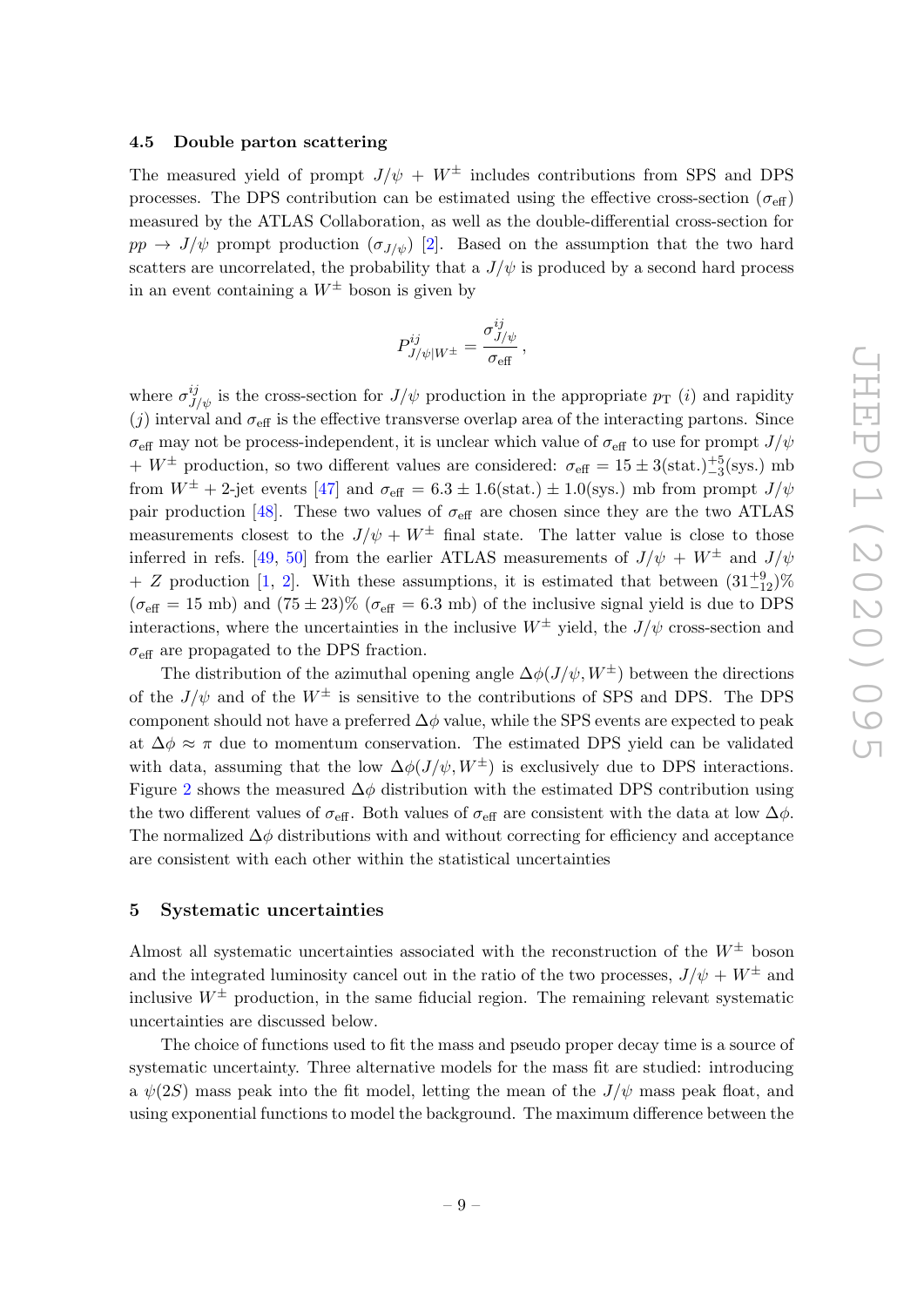<span id="page-10-0"></span>

**Figure 2.** The sPlot-weighted opening angle  $\Delta\phi(J/\psi, W^{\pm})$  for prompt  $J/\psi + W^{\pm}$  candidates, uncorrected for efficiency or acceptance, compared with the sum of the expected pileup and DPS contributions. The data are not corrected for  $J/\psi + V$  backgrounds which contribute ∼10% and have a shape similar to the overall distribution. The DPS contribution is shown for two  $\sigma_{\text{eff}}$  values, 15 mb and 6.3 mb, as described in the text. The peak at  $\Delta \phi \simeq \pi$  is assumed to come primarily from SPS events.

nominal model yield and the yields from the alternative fit models is taken as a systematic uncertainty. An alternative pseudo proper decay time model which takes into account resolution effects by convolving the lifetime with a double Gaussian resolution function was found not to make a significant difference to the prompt  $J/\psi$  yield.

The reconstruction efficiencies used for the muons from  $J/\psi$  decay are derived from data as a function of  $p_T$  and  $\eta$  as discussed in the previous section. A systematic uncertainty is determined by randomly varying the efficiency in each  $p_T$ - $\eta$  interval 100 times using a Gaussian distribution of width equal to the uncertainty in the efficiency in that interval. The RMS spread of the extracted yield is taken as the systematic uncertainty. The uncertainty due to the pile-up background estimation is also considered.

The  $J/\psi$  vertex is required to be within 10 mm of the primary vertex along the z-axis, which can affect the pseudo proper decay time distribution. The impact of this is determined by taking the difference in yields between the nominal value of 10 mm and a value of 20 mm, after correcting for pileup contributions, and included as a systematic uncertainty.

The uncertainty on the fractional background from prompt  $J/\psi + W^{\pm}$  with  $W^{\pm} \to \tau^{\pm} \nu$ is determined by propagating the statistical and systematic uncertainties on the numbers of selected  $W^{\pm} \to \tau^{\pm} \nu$  and  $W^{\pm} \to \mu^{\pm} \nu$  events in the inclusive MC samples. The background correction for prompt  $J/\psi + Z$  contamination incorporates the uncertainties on the selected  $Z \to \mu^+\mu^-, Z \to \tau^+\tau^-$  and  $W^{\pm} \to \mu^{\pm}\nu$  events in the same way, and combines this with the full uncertainty (statistical and systematic) from the  $\sigma(pp \to \text{prompt } J/\psi + Z)/\sigma(pp \to Z)$ measurement [\[2\]](#page-17-1).

The uncertainty on the difference in the reconstruction efficiency between the inclusive  $W^{\pm}$  sample and the prompt  $J/\psi+W^{\pm}$  sample takes several effects into account: the spread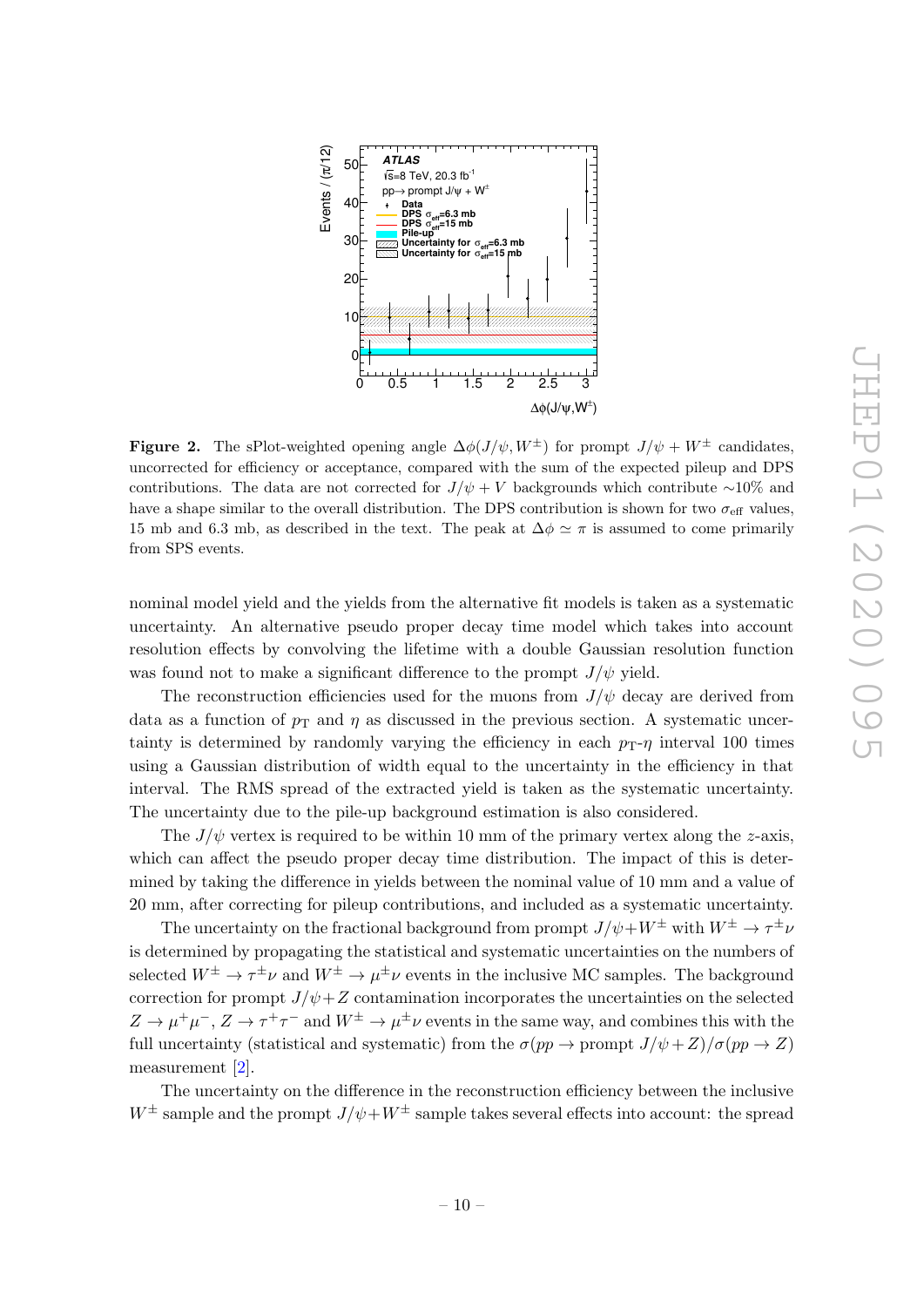<span id="page-11-1"></span>

| Source of Uncertainty                                          | Uncertainty $[\%]$ |                                                 |
|----------------------------------------------------------------|--------------------|-------------------------------------------------|
|                                                                |                    | $ y_{J/\psi}  < 1 \quad 1 <  y_{J/\psi}  < 2.1$ |
| $J/\psi$ mass fit                                              | 8.7                | 4.9                                             |
| Vertex separation                                              | 12                 | 15                                              |
| $\mu_{J/\psi}$ efficiency                                      | 2.0                | 1.6                                             |
| Pile-up                                                        | 1.1                | 1.4                                             |
| $J/\psi + Z$ and $J/\psi + W^{\pm}(\rightarrow \tau^{\pm}\nu)$ | 3.5                | 4.8                                             |
| Efficiency correction                                          | 2.3                | 2.3                                             |

Table 3. Summary of the systematic uncertainties, expressed as a percentage of the measured inclusive cross-section ratio of  $J/\psi + W^{\pm}$  to  $W^{\pm}$ .

<span id="page-11-2"></span>

|           |     |        | range $[GeV]$ Longitudinal Transverse 0 Transverse + Transverse - |        |
|-----------|-----|--------|-------------------------------------------------------------------|--------|
| (8.5, 10) | 11  | $-4.4$ | 40                                                                | $-28$  |
| (10, 14)  | 8.9 | $-3.1$ | 33                                                                | $-25$  |
| (14, 18)  | 12  | $-5.0$ | 24                                                                | $-23$  |
| (18, 30)  | 8.1 | $-3.3$ | 18                                                                | $-18$  |
| (30, 60)  | 2.3 | $-0.7$ | 11                                                                | $-10$  |
| (60, 150) | 5.2 | $-2.2$ | 4.0                                                               | $-8.0$ |
| Total     | 9.6 | $-3.7$ | 31                                                                | $-24$  |

**Table 4.** Percentage variations on the differential distribution for four extreme cases of  $J/\psi$  spin alignment of maximal polarisation relative to the nominal unpolarised assumption for  $|y_{J/\psi}| < 1$  [\[2\]](#page-17-1).

of  $p_{\rm T}^{J/\psi}$  $T<sup>j/\psi</sup>$  in each bin of the differential distribution; the uncertainties in the linear fit for the reconstruction efficiency as a function of  $p_T^W$ ; and the uncertainties in the fit to determine  $p_{\textrm{T}}^{W}$  as a function of  $p_{\textrm{T}}^{J/\psi}$  $\frac{J/\psi}{\rm T}$ .

A nominal uniform spin-alignment is used; however, five different spin-alignment scenarios are considered, following the procedure adopted and described in detail in ref. [\[2\]](#page-17-1), leading to a systematic uncertainty due to the unknown spin-alignment. A summary of the systematic uncertainties is given in table [3.](#page-11-1) The effects of the different spin-alignment assumptions are shown in tables [4](#page-11-2)[–6.](#page-12-1)

# <span id="page-11-0"></span>6 Results

After applying the selections described above to the data, the signal is extracted and the cross-section ratio measurement is performed in the range of  $J/\psi$  transverse momentum 8.5–150 GeV and in two  $J/\psi$  rapidity intervals,  $|y_{J/\psi}| < 1$  (central) and  $1 < |y_{J/\psi}| < 2.1$ (forward). Results are extracted in the two rapidity regions (due to the different dimuon mass resolution) and also combined into a single rapidity range.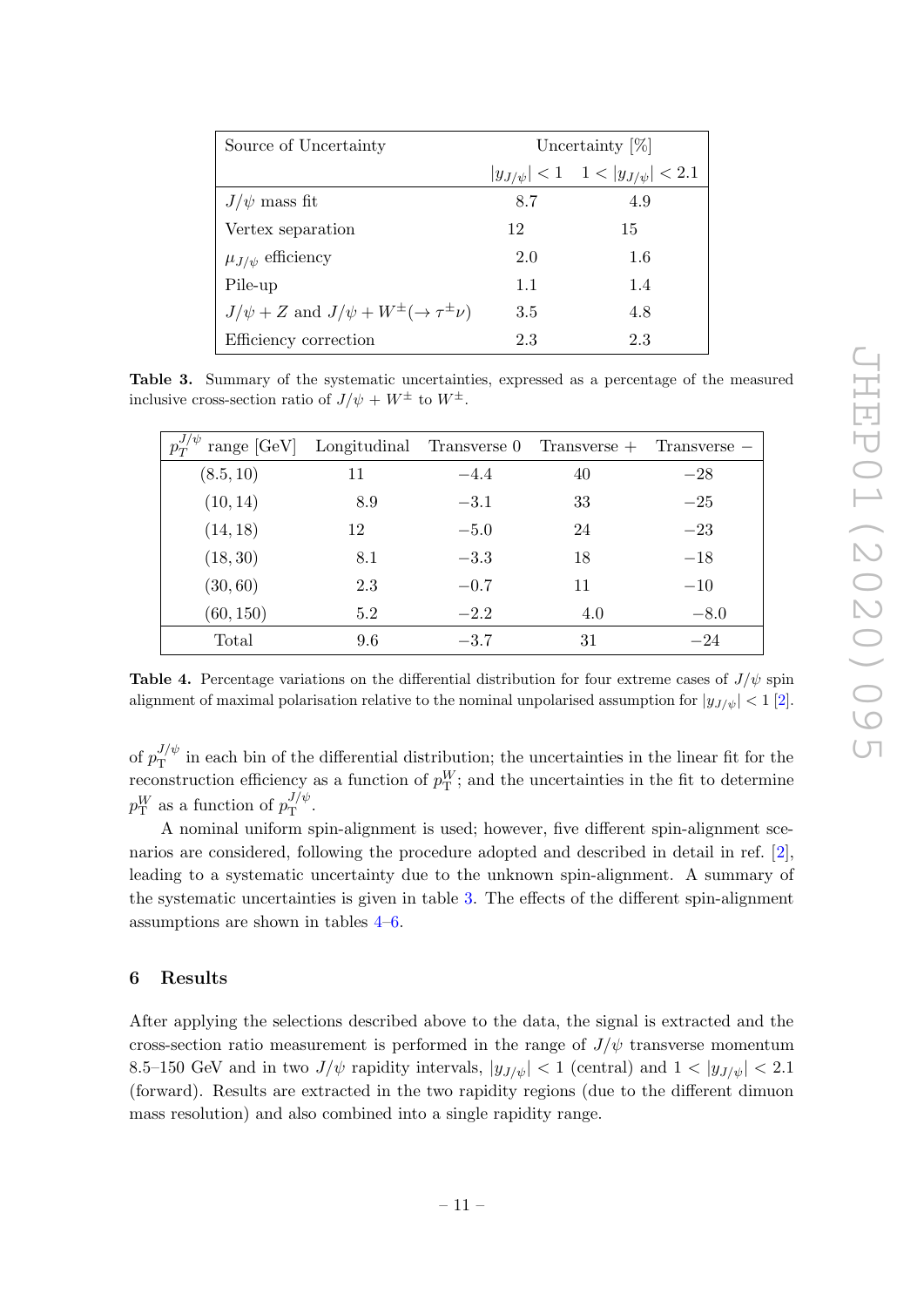| range $[GeV]$ |        |     | Longitudinal Transverse $0$ Transverse $+$ Transverse $-$ |        |
|---------------|--------|-----|-----------------------------------------------------------|--------|
| (8.5, 10)     | $-19$  | 13  | 38                                                        | $-5.4$ |
| (10, 14)      | $-19$  | 12  | 28                                                        | 0.03   |
| (14, 18)      | $-15$  | 9.8 | 18                                                        | 2.5    |
| (18, 30)      | $-13$  | 8.0 | 11                                                        | 4.6    |
| (30, 60)      | $-7.9$ | 4.6 | 7.4                                                       | 1.8    |
| (60, 150)     | $-4.8$ | 2.6 | 3.9                                                       | 1.3    |
| Total         | $-16$  | 10  | 25                                                        | $-0.5$ |

**Table 5.** Percentage variations on the differential distribution for four extreme cases of  $J/\psi$ spin alignment of maximal polarisation relative to the nominal unpolarised assumption for  $1 < |y_{J/\psi}| < 2.1$  [\[2\]](#page-17-1).

<span id="page-12-1"></span>

|           |        |     | range $[GeV]$ Longitudinal Transverse 0 Transverse + Transverse - |        |
|-----------|--------|-----|-------------------------------------------------------------------|--------|
| (8.5, 10) | $-0.8$ | 2.6 | 39                                                                | $-19$  |
| (10, 14)  | $-4.4$ | 4.2 | 31                                                                | $-13$  |
| (14, 18)  | $-1.9$ | 2.6 | 21                                                                | $-10$  |
| (18, 30)  | $-1.2$ | 1.7 | 15                                                                | $-8.0$ |
| (30, 60)  | $-3.7$ | 2.4 | 8.7                                                               | $-3.1$ |
| (60, 150) | $-1.3$ | 0.9 | 4.0                                                               | $-2.0$ |
| Total     | $-2.3$ | 2.9 | 28                                                                | $-13$  |

**Table 6.** Percentage variations on the differential distribution for four extreme cases of  $J/\psi$ spin alignment of maximal polarisation relative to the nominal unpolarised assumption for  $|y_{J/\psi}| < 2.1$  [\[2\]](#page-17-1).

The final prompt  $J/\psi + W^{\pm}$  signal yields after the application of the  $J/\psi$  acceptance and muon efficiency weights are  $222 \pm 37$ (stat) for the central region and  $195 \pm 33$ (stat) for the forward region, where the estimated pile-up contributions are removed.

The total cross-section ratio is calculated for three different measurement types: fiducial, inclusive and DPS-subtracted. The explanation of each of these methods follows, and the corresponding cross-section results are presented below and in tables [7](#page-14-1) and [8.](#page-14-2)

#### <span id="page-12-0"></span>6.1 Fiducial, inclusive and DPS-subtracted cross-section ratio measurements

Due to the restrictive  $\eta$  and  $p_T$  selection applied to the muons from the  $J/\psi$ , a fiducial measurement is made that is independent of the unknown  $J/\psi$  spin-alignment or the effects of the  $J/\psi$  acceptance corrections (see table [2\)](#page-4-2) and is given by

$$
R^{\text{fid}}_{J/\psi} = \frac{\sigma_{\text{fid}}(pp \to J/\psi + W^\pm)}{\sigma(pp \to W^\pm)} \cdot \mathcal{B}(J/\psi \to \mu\mu) = \frac{1}{N(W^\pm)} \sum_{p_\text{T} \text{ bins}} [N^\text{eff}(J/\psi + W^\pm) - N^\text{fid}_\text{pile-up}] \,,
$$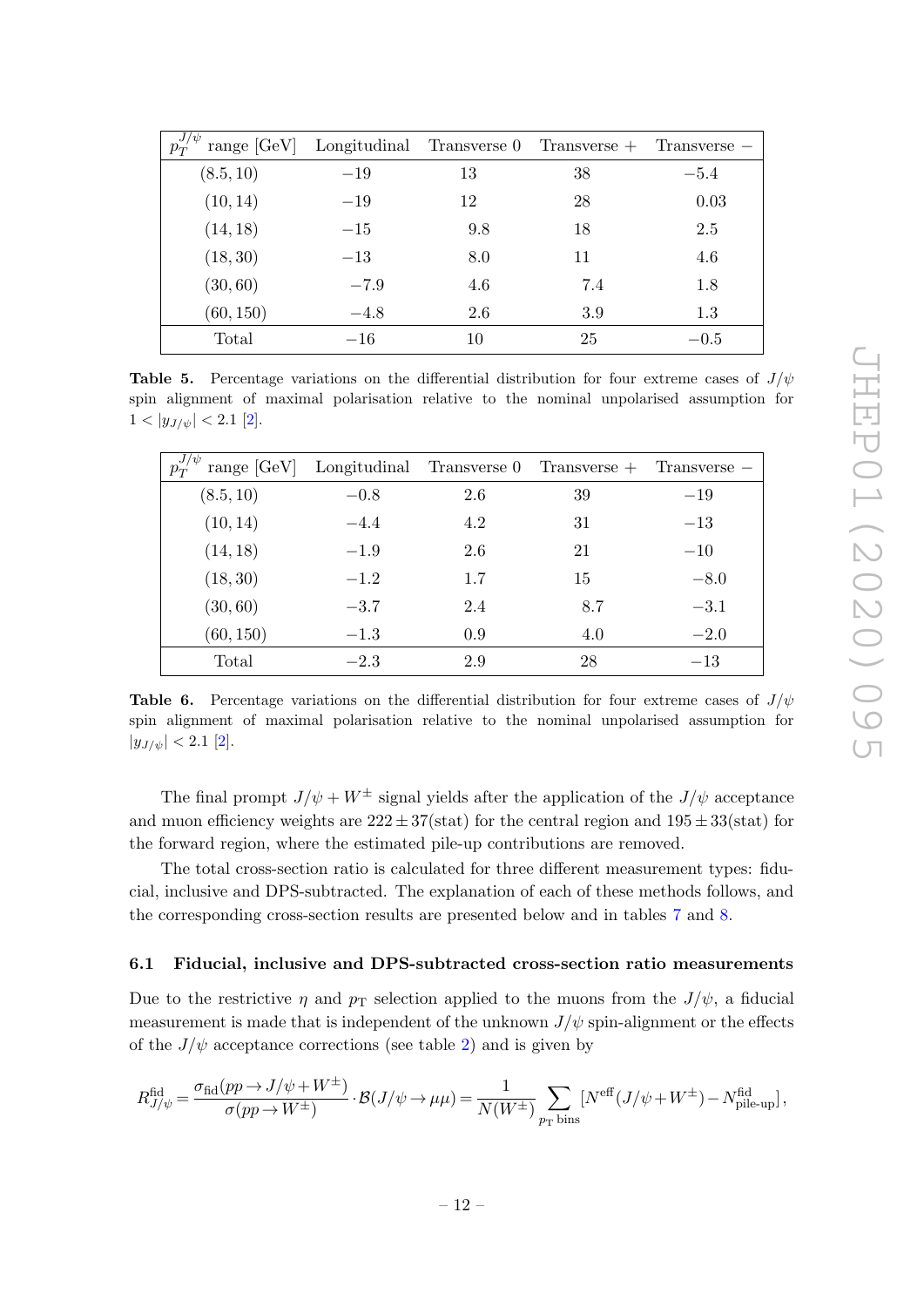where  $N^{\text{eff}}(J/\psi + W^{\pm})$  is the background-subtracted yield of  $W^{\pm}$  + prompt  $J/\psi$  events after corrections for the  $J/\psi$  muon reconstruction efficiencies,  $N(W^{\pm})$  is the backgroundsubtracted yield of inclusive  $W^{\pm}$  events and  $N^{\text{fid}}_{\text{pile-up}}$  is the expected number of pile-up background events in the fiducial  $J/\psi$  acceptance. It has been verified that the efficiency to reconstruct a  $W^{\pm}$  is the same for the inclusive  $W^{\pm}$  sample and for the associated  $J/\psi + W^{\pm}$  sample. The result is

$$
R_{J/\psi}^{\text{fid}} = (2.2 \pm 0.3 \pm 0.7) \times 10^{-6},
$$

where the first uncertainty is statistical and the second is systematic.

The fully corrected inclusive production cross-section ratio, in which the  $J/\psi$  acceptance and the unknown  $J/\psi$  spin-alignment are taken into account, is given by

$$
R^{\rm incl}_{J/\psi} \! = \! \frac{\sigma_{\rm incl}(pp \! \to \! J/\psi \! + \! W^\pm)}{\sigma(pp \! \to \! W^\pm)} \! \cdot \! \mathcal{B}(J/\psi \! \to \! \mu\mu) \! = \! \frac{1}{N(W^\pm)} \! \sum_{p_{\rm T} \, \rm bins} \! \left[N^{\rm eff+acc}(J/\psi \! + \! W^\pm) \! - \! N_{\rm pile-up}\right]\!, \label{eq:Rj}.
$$

where  $N^{\text{eff}+\text{acc}}(J/\psi+W^{\pm})$  is the background subtracted yield of prompt  $J/\psi+W^{\pm}$  events after  $J/\psi$  acceptance corrections and efficiency corrections for the  $J/\psi$  decay muons, and  $N_{\rm pile-up}$  is the expected number of pile-up events in the full range of  $J/\psi$  decay phase space. The result is

$$
R_{J/\psi}^{\rm incl} = (5.3 \pm 0.7 \pm 0.8^{+1.5}_{-0.7}) \times 10^{-6},
$$

where the first uncertainty is statistical, the second systematic and the third is from the spin-alignment scenario.

Additional measurements are made by subtracting the estimated DPS contribution in each rapidity and  $p<sub>T</sub>$  interval from the inclusive cross-section ratio,

$$
R_{J/\psi}^{\text{DPSsub}} = (3.6 \pm 0.7^{+1.1}_{-1.0} \frac{+1.5}{-0.7}) \times 10^{-6}, \ [\sigma_{\text{eff}} = 15^{+5.8}_{-4.2} \text{ mb}]
$$

and

$$
R_{J/\psi}^{\text{DPSsub}} = (1.3 \pm 0.7 \pm 1.5^{+1.5}_{-0.7}) \times 10^{-6}, \ [\sigma_{\text{eff}} = 6.3 \pm 1.9 \text{ mb}]
$$

where the first uncertainty is statistical, the second systematic and the third is from the spin-alignment scenario. A comparison is made with  $J/\psi + W^{\pm}$  theory predictions, extended from the original predictions at a centre-of-mass energy of 7 TeV [\[13\]](#page-18-5) to the fiducial region of this analysis at 8 TeV by the same authors. The predictions use a colour-octet long-distance matrix element (CO LDME) model for  $J/\psi$  production, the parameters of which are extracted by simultaneously fitting the differential cross-section and spin alignment of prompt  $J/\psi$  production at the Tevatron [\[14\]](#page-18-0). These theoretical calculations include only SPS production. They are normalised to the  $W^{\pm}$  boson production cross-section, calculated at next-to-next-to-leading order using the FEWZ program [\[51\]](#page-20-3) and corrected for the ATLAS  $W^{\pm}$  selection requirements in table [1](#page-4-0) (5.511 nb). The predicted ratio is  $(0.428 \pm 0.017) \times 10^{-6}$  [\[52,](#page-20-4) [53\]](#page-20-5).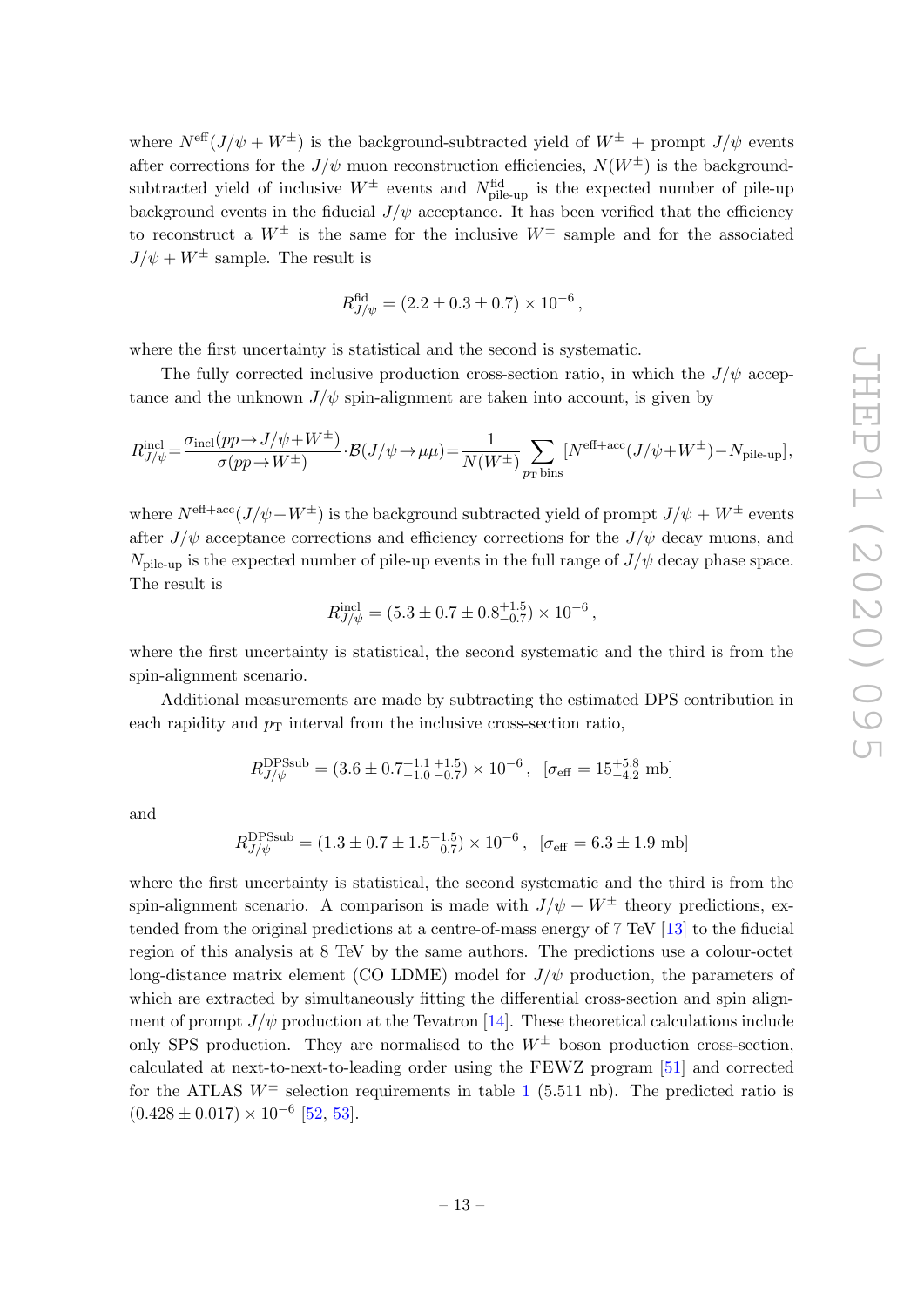<span id="page-14-1"></span>

|                                                     | Fiducial $\lceil \times 10^{-6} \rceil$              | Inclusive $\lceil \times 10^{-6} \rceil$                                                         |  |
|-----------------------------------------------------|------------------------------------------------------|--------------------------------------------------------------------------------------------------|--|
| $y_{J/\psi}$                                        |                                                      | value $\pm$ (stat) $\pm$ (syst) value $\pm$ (stat) $\pm$ (syst) $\pm$ (spin)                     |  |
| $ y_{J/\psi}  < 1.0$<br>$ 1.0 <  y_{J/\psi}  < 2.1$ | $0.98 \pm 0.22 \pm 0.35$<br>$1.19 \pm 0.25 \pm 0.35$ | $^{+0.87}_{-0.68}$<br>$2.85 \pm 0.52 \pm 0.44$<br>$^{+0.59}_{-0.38}$<br>$2.40 \pm 0.47 \pm 0.40$ |  |

Table 7. The fiducial and inclusive (SPS+DPS) differential cross-section ratio in two regions of  $y_{J/\psi}$ .

<span id="page-14-2"></span>

|                            | DPS-subtracted $\lfloor \times 10^{-6} \rfloor$             | DPS-subtracted $\lfloor \times 10^{-6} \rfloor$     |  |  |
|----------------------------|-------------------------------------------------------------|-----------------------------------------------------|--|--|
|                            | with $\sigma_{\text{eff}} = 15^{+5.8}_{-4.2}$ mb            | with $\sigma_{\text{eff}} = 6.3 \pm 1.9 \text{ mb}$ |  |  |
| $y_{J/\psi}$               | value $\pm$ (stat) $\pm$ (syst) $\pm$ (spin)                | value $\pm$ (stat) $\pm$ (syst) $\pm$ (spin)        |  |  |
| $ y_{J/\psi}  < 1.0$       | $+0.87$<br>$^{+0.54}_{-0.49}$<br>$2.05 \pm 0.52$<br>$-0.68$ | $+0.87$<br>$0.94 \pm 0.52 \pm 0.72$<br>$-0.68$      |  |  |
| $1.0 <  y_{J/\psi}  < 2.1$ | $+0.51$<br>$+0.59$<br>$1.55 \pm 0.47$<br>$-0.46$<br>$-0.38$ | $+0.59$<br>$0.38 \pm 0.47 \pm 0.73$<br>$-0.38$      |  |  |

**Table 8.** The DPS-subtracted differential cross-section ratio in two regions of  $y_{J/\psi}$  for two different values of  $\sigma_{\text{eff}}$ .

#### <span id="page-14-0"></span>6.2 Differential production cross-section measurements

The inclusive differential cross-section ratio,  $dR_{J/\psi+W^{\pm}}^{incl}/dp_T$ , is measured for  $|y_{J/\psi}| <$ 2.1 in six  $J/\psi$  transverse momentum intervals across the entire range of 8.5  $\langle p_T^{J/\psi} \rangle$ 150 GeV, as shown in table [9](#page-15-0) and figure [3.](#page-15-1) These measurements are compared with the SPS theoretical values provided by the CO model in conjuction with the estimated DPS contribution. For  $\sigma_{\text{eff}} = 15$  mb, this combined prediction consistently underestimates the measurement in all  $p_T$  intervals, while for  $\sigma_{\text{eff}} = 6.3$  mb, the summed SPS and DPS contribution underestimates the measurement in the higher  $p<sub>T</sub>$  intervals, possibly because colour-singlet processes are not included in the prediction.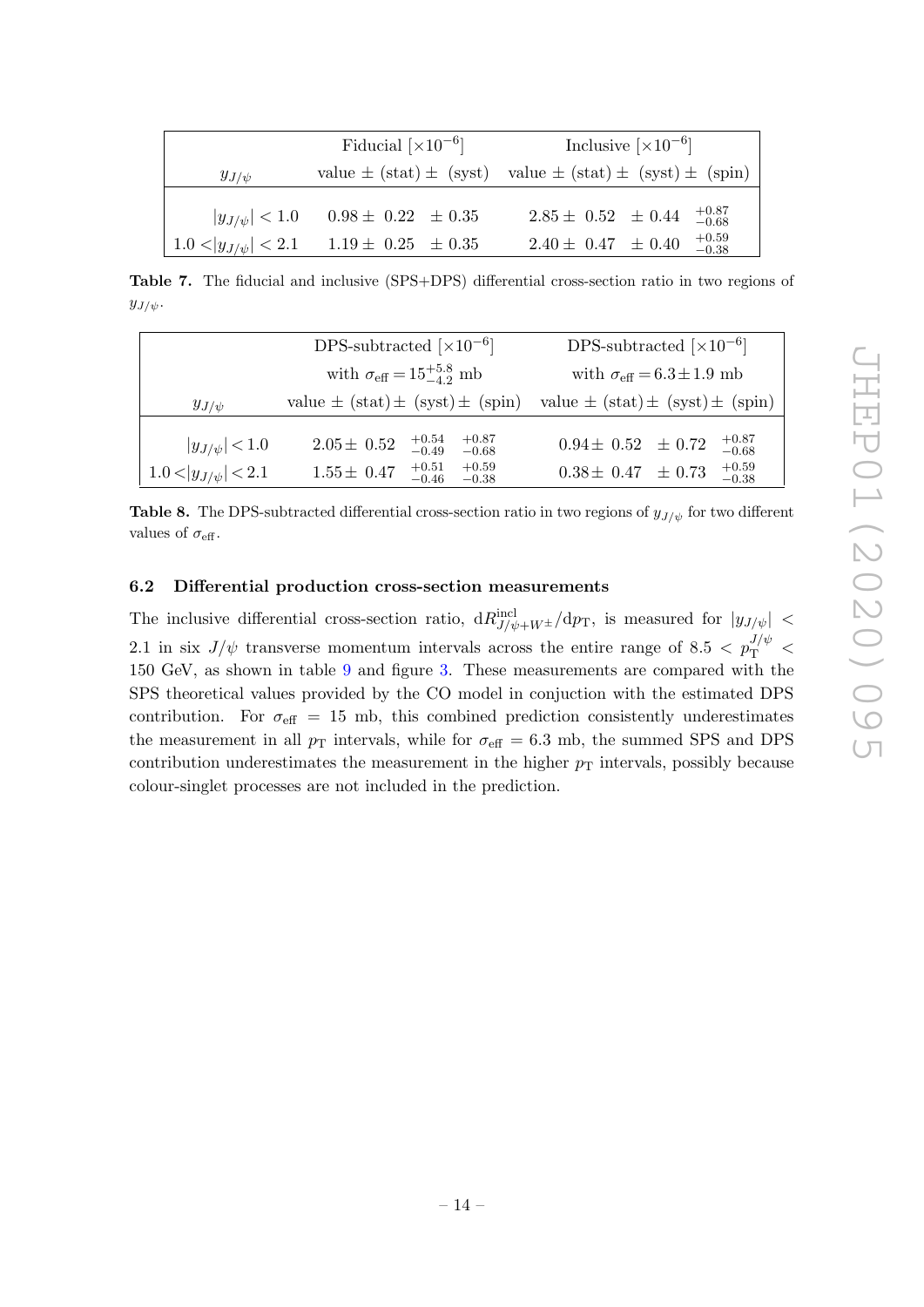<span id="page-15-1"></span>

Figure 3. The inclusive (SPS+DPS) differential cross-section ratio measurements and theory predictions presented in six  $p_T^{J/\psi}$  $T_T^{J/\psi}$  regions for  $|y_{J/\psi}| < 2.1$ . NLO colour-octet SPS predictions are shown, with LDMEs extracted from the differential cross-section and spin alignment of prompt  $J/\psi$  mesons at the Tevatron [\[13,](#page-18-5) [14\]](#page-18-0). The DPS contribution is estimated using (a)  $\sigma_{\text{eff}} = 15^{+5.8}_{-4.2}$  mb and (b)  $\sigma_{\text{eff}} =$  $6.3 \pm 1.9$  mb and the method discussed in the text. The data points are identical in the two plots.

<span id="page-15-0"></span>

|           | $\left p_T^{J/\psi}[\text{GeV}] \right $ Inclusive prompt ratio $[\times 10^{-7}/\text{GeV}]$ |             | Estimated DPS $\left[\times 10^{-7} / \text{GeV}\right]$ |                                    |                                                                                                  |
|-----------|-----------------------------------------------------------------------------------------------|-------------|----------------------------------------------------------|------------------------------------|--------------------------------------------------------------------------------------------------|
|           | value $\pm$ (stat) $\pm$ (syst) $\pm$ (spin)                                                  |             |                                                          |                                    | $\sigma_{\text{eff}} = 15^{+5.8}_{-4.2} \text{mb}$ $\sigma_{\text{eff}} = 6.3 \pm 1.9 \text{mb}$ |
|           |                                                                                               |             |                                                          |                                    |                                                                                                  |
| (8.5, 10) | $12.6 \pm 3.3$                                                                                | ± 2.4       | $+5.0$<br>$-2.4$                                         | $5.3^{+1.5}_{-2.1}$                | $12.7 \pm 3.8$                                                                                   |
| (10, 14)  | $3.8 \pm 1.0$                                                                                 | $\pm 0.8$   | $+1.2$<br>$-0.5$                                         | $1.64^{+0.46}_{-0.64}$             | $3.9 \pm 1.2$                                                                                    |
| (14, 18)  | $1.70 \pm 0.50$                                                                               | $\pm$ 0.21  | $+0.35$<br>$-0.17$                                       | $0.33^{+0.09}_{-0.13}$             | $0.77 \pm 0.23$                                                                                  |
| (18, 30)  | $0.52 \pm 0.17$                                                                               | $\pm$ 0.12  | $+0.08$<br>$-0.04$                                       | $0.048^{+0.013}_{-0.019}$          | $0.114 \pm 0.034$                                                                                |
| (30, 60)  | $0.156 \pm 0.054$                                                                             | $\pm$ 0.021 | $+0.013$<br>$-0.006$                                     | $0.0021^{+0.0006}_{-0.0008}$       | $0.0049 \pm 0.0015$                                                                              |
| (60, 150) | $0.012 \pm 0.006$                                                                             | $\pm 0.005$ | $+0.0005$<br>$-0.0002$                                   | $0.000032^{+0.000009}_{-0.000012}$ | $0.000076 \pm 0.000023$                                                                          |

**Table 9.** The measured inclusive (SPS+DPS) cross-section ratio  $dR_{J/\psi+W^{\pm}}^{incl}/dp_T$  for prompt  $J/\psi$ for  $|y_{J/\psi}| < 2.1$ . The estimated DPS contributions in each interval are listed for two possible values of  $\sigma_{\text{eff}}$ .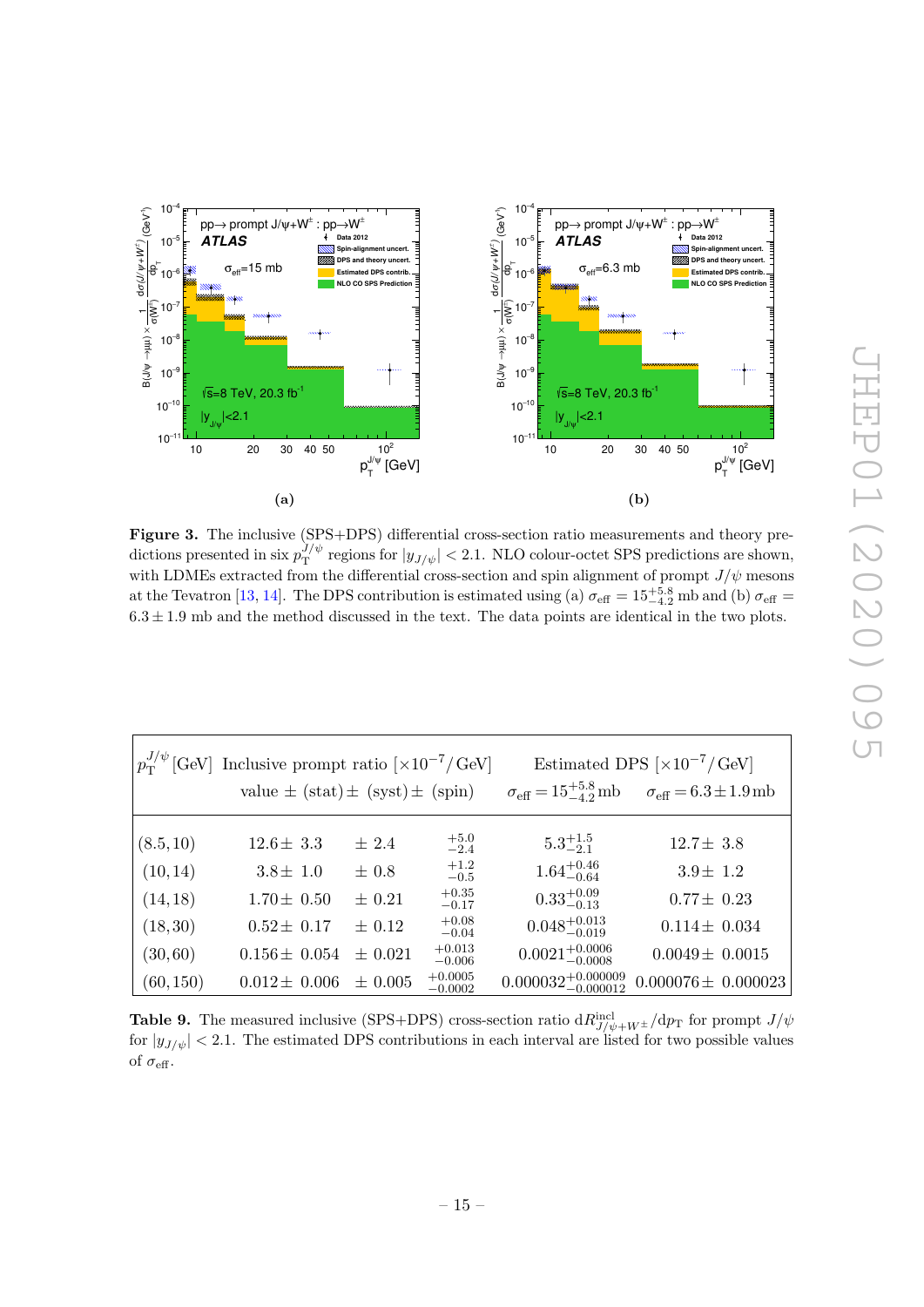#### <span id="page-16-0"></span>7 Conclusion

The ratio of the associated prompt  $J/\psi$  plus  $W^{\pm}$  production cross-section to the inclusive  $W^{\pm}$  boson production cross-section in the same fiducial region is measured using 20.3 fb<sup>-1</sup> of proton-proton collisions recorded by the ATLAS detector at the LHC, at a centre-ofmass energy of 8 TeV. The cross-section ratios are presented for  $J/\psi$  transverse momenta in the range 8.5  $\langle p_T^{J/\psi} \rangle$  = 150 GeV and rapidities satisfying  $|y_{J/\psi}|$  = 2.1. The results are presented initially for muons from  $J/\psi$  decay in the fiducial volume of the ATLAS detector and then corrected for the kinematic acceptance of the muons in the fiducial region. This correction factor depends on the spin-alignment state of the  $J/\psi$  produced in association with a  $W^{\pm}$  boson, which may differ from the spin alignment observed in inclusive  $J/\psi$  production. Measurements of the azimuthal angle between the  $W^{\pm}$  boson and  $J/\psi$  meson suggest that single- and double-parton-scattering contributions are both present in data. The measured prompt  $J/\psi + W^{\pm}$  production rates are compared with a theoretical prediction at NLO for colour-octet prompt production processes. Due to the uncertainty in the value of the effective double-parton-scattering cross-section  $\sigma_{\text{eff}}$ , two different values are used for comparisons of theoretical predictions with data. A smaller value of  $\sigma_{\text{eff}}$  brings the predicted cross-section ratio closer to the measured value; however, neither value of  $\sigma_{\text{eff}}$  is able to correctly model the  $J/\psi p_{\text{T}}$  dependence, possibly because colour-singlet processes are not included in the prediction.

#### Acknowledgments

We thank CERN for the very successful operation of the LHC, as well as the support staff from our institutions without whom ATLAS could not be operated efficiently.

We acknowledge the support of ANPCyT, Argentina; YerPhI, Armenia; ARC, Australia; BMWFW and FWF, Austria; ANAS, Azerbaijan; SSTC, Belarus; CNPq and FAPESP, Brazil; NSERC, NRC and CFI, Canada; CERN; CONICYT, Chile; CAS, MOST and NSFC, China; COLCIENCIAS, Colombia; MSMT CR, MPO CR and VSC CR, Czech Republic; DNRF and DNSRC, Denmark; IN2P3-CNRS, CEA-DRF/IRFU, France; SRNSFG, Georgia; BMBF, HGF, and MPG, Germany; GSRT, Greece; RGC, Hong Kong SAR, China; ISF and Benoziyo Center, Israel; INFN, Italy; MEXT and JSPS, Japan; CNRST, Morocco; NWO, Netherlands; RCN, Norway; MNiSW and NCN, Poland; FCT, Portugal; MNE/IFA, Romania; MES of Russia and NRC KI, Russian Federation; JINR; MESTD, Serbia; MSSR, Slovakia; ARRS and MIZS, Slovenia; DST/NRF, South Africa; MINECO, Spain; SRC and Wallenberg Foundation, Sweden; SERI, SNSF and Cantons of Bern and Geneva, Switzerland; MOST, Taiwan; TAEK, Turkey; STFC, United Kingdom; DOE and NSF, United States of America. In addition, individual groups and members have received support from BCKDF, CANARIE, CRC and Compute Canada, Canada; COST, ERC, ERDF, Horizon 2020, and Marie Sk lodowska-Curie Actions, European Union; Investissements d' Avenir Labex and Idex, ANR, France; DFG and AvH Foundation, Germany; Herakleitos, Thales and Aristeia programmes co-financed by EU-ESF and the Greek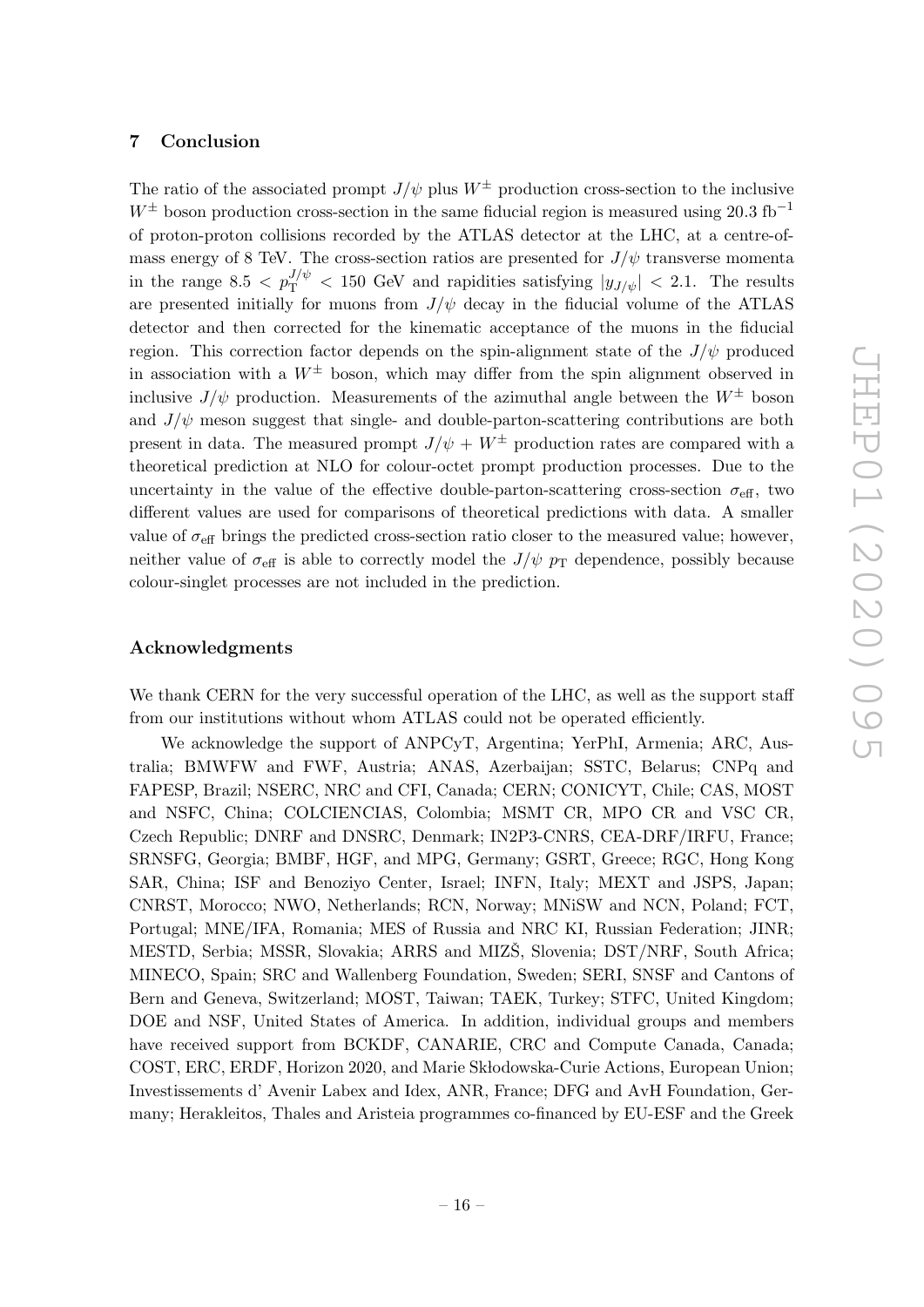NSRF, Greece; BSF-NSF and GIF, Israel; CERCA Programme Generalitat de Catalunya, Spain; The Royal Society and Leverhulme Trust, United Kingdom.

The crucial computing support from all WLCG partners is acknowledged gratefully, in particular from CERN, the ATLAS Tier-1 facilities at TRIUMF (Canada), NDGF (Denmark, Norway, Sweden), CC-IN2P3 (France), KIT/GridKA (Germany), INFN-CNAF (Italy), NL-T1 (Netherlands), PIC (Spain), ASGC (Taiwan), RAL (U.K.) and BNL (U.S.A.), the Tier-2 facilities worldwide and large non-WLCG resource providers. Major contributors of computing resources are listed in ref. [\[54\]](#page-20-6).

Open Access. This article is distributed under the terms of the Creative Commons Attribution License [\(CC-BY 4.0\)](https://creativecommons.org/licenses/by/4.0/), which permits any use, distribution and reproduction in any medium, provided the original author(s) and source are credited.

# References

- <span id="page-17-0"></span>[1] ATLAS collaboration, Measurement of the production cross section of prompt  $J/\psi$  mesons in association with a  $W^{\pm}$  boson in pp collisions at  $\sqrt{s} = 7$  TeV with the ATLAS detector, JHEP 04 [\(2014\) 172](https://doi.org/10.1007/JHEP04(2014)172) [[arXiv:1401.2831](https://arxiv.org/abs/1401.2831)] [IN[SPIRE](https://inspirehep.net/search?p=find+EPRINT+arXiv:1401.2831)].
- <span id="page-17-1"></span>[2] ATLAS collaboration, Observation and measurements of the production of prompt and non-prompt  $J/\psi$  mesons in association with a Z boson in pp collisions at  $\sqrt{s} = 8 \text{ TeV}$  with the ATLAS detector, [Eur. Phys. J.](https://doi.org/10.1140/epjc/s10052-015-3406-9) C 75 (2015) 229  $\left[$ [arXiv:1412.6428](https://arxiv.org/abs/1412.6428) $\right]$   $\left[$ In[SPIRE](https://inspirehep.net/search?p=find+EPRINT+arXiv:1412.6428) $\right]$ .
- <span id="page-17-2"></span>[3] Quarkonium Working Group collaboration, Heavy quarkonium physics, [hep-ph/0412158](https://arxiv.org/abs/hep-ph/0412158) [IN[SPIRE](https://inspirehep.net/search?p=find+EPRINT+hep-ph/0412158)].
- [4] N. Brambilla et al., *Heavy quarkonium: progress, puzzles and opportunities, [Eur. Phys. J.](https://doi.org/10.1140/epjc/s10052-010-1534-9)* C 71 [\(2011\) 1534](https://doi.org/10.1140/epjc/s10052-010-1534-9) [[arXiv:1010.5827](https://arxiv.org/abs/1010.5827)] [IN[SPIRE](https://inspirehep.net/search?p=find+EPRINT+arXiv:1010.5827)].
- [5] J.P. Lansberg, On the mechanisms of heavy-quarkonium hadroproduction, [Eur. Phys. J.](https://doi.org/10.1140/epjc/s10052-008-0826-9) C 61 [\(2009\) 693](https://doi.org/10.1140/epjc/s10052-008-0826-9) [[arXiv:0811.4005](https://arxiv.org/abs/0811.4005)] [IN[SPIRE](https://inspirehep.net/search?p=find+EPRINT+arXiv:0811.4005)].
- [6] M. Butenschön and B.A. Kniehl, World data of  $J/\psi$  production consolidate NRQCD factorization at NLO, Phys. Rev. D  $84$  [\(2011\) 051501](https://doi.org/10.1103/PhysRevD.84.051501) [[arXiv:1105.0820](https://arxiv.org/abs/1105.0820)] [IN[SPIRE](https://inspirehep.net/search?p=find+J+%22Phys.Rev.,D84,051501%22)].
- [7] M. Butenschoen and B.A. Kniehl, Next-to-leading-order tests of NRQCD factorization with  $J/\psi$  yield and polarization, [Mod. Phys. Lett.](https://doi.org/10.1142/S0217732313500272) A 28 (2013) 1350027 [[arXiv:1212.2037](https://arxiv.org/abs/1212.2037)] [IN[SPIRE](https://inspirehep.net/search?p=find+EPRINT+arXiv:1212.2037)].
- [8] S.P. Baranov, A.V. Lipatov and N.P. Zotov, *Prompt J/* $\psi$  *production at LHC: new evidence* for the  $k_t$ -factorization, Phys. Rev. **D** 85 [\(2012\) 014034](https://doi.org/10.1103/PhysRevD.85.014034)  $\left[$ [arXiv:1108.2856](https://arxiv.org/abs/1108.2856) $\right]$  [IN[SPIRE](https://inspirehep.net/search?p=find+EPRINT+arXiv:1108.2856)].
- <span id="page-17-3"></span>[9] Y.-Q. Ma, K. Wang and K.-T. Chao, A complete NLO calculation of the  $J/\psi$  and  $\psi'$ production at hadron colliders, Phys. Rev.  $D \, 84 \, (2011) \, 114001$  [[arXiv:1012.1030](https://arxiv.org/abs/1012.1030)] [IN[SPIRE](https://inspirehep.net/search?p=find+EPRINT+arXiv:1012.1030)].
- <span id="page-17-4"></span>[10] J.C. Collins, D.E. Soper and G.F. Sterman, Heavy particle production in high-energy hadron collisions, [Nucl. Phys.](https://doi.org/10.1016/0550-3213(86)90026-X)  $\bf{B}$  263 (1986) 37 [IN[SPIRE](https://inspirehep.net/search?p=find+J+%22Nucl.Phys.,B263,37%22)].
- <span id="page-17-5"></span>[11] W.E. Caswell and G.P. Lepage, Effective Lagrangians for bound state problems in QED,  $QCD$  and other field theories, [Phys. Lett.](https://doi.org/10.1016/0370-2693(86)91297-9) **B 167** (1986) 437 [IN[SPIRE](https://inspirehep.net/search?p=find+J+%22Phys.Lett.,B167,437%22)].
- <span id="page-17-6"></span>[12] G.T. Bodwin, E. Braaten and G.P. Lepage, Rigorous QCD analysis of inclusive annihilation and production of heavy quarkonium, Phys. Rev. D 51 [\(1995\) 1125](https://doi.org/10.1103/PhysRevD.51.1125) [[Erratum ibid.](https://doi.org/10.1103/PhysRevD.55.5853) D 55 [\(1997\) 5853\]](https://doi.org/10.1103/PhysRevD.55.5853) [[hep-ph/9407339](https://arxiv.org/abs/hep-ph/9407339)] [IN[SPIRE](https://inspirehep.net/search?p=find+J+%22Phys.Rev.,D51,1125%22)].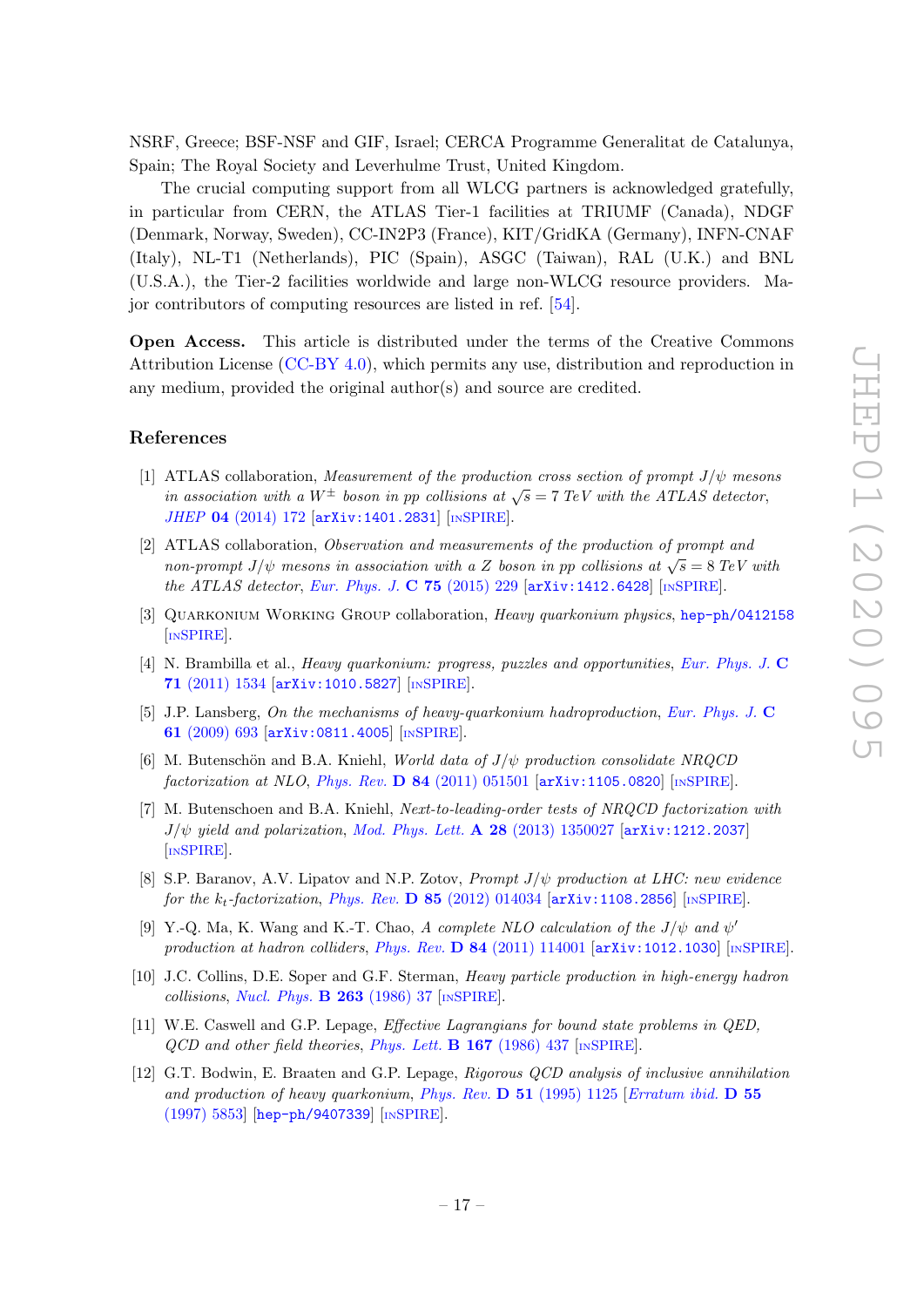- <span id="page-18-5"></span>[13] M. Song, G. Li, W.-G. Ma, R.-Y. Zhang, L. Guo and J.-Y. Guo,  $J/\psi$  production associated with a W-boson at the 7 TeV Large Hadron Collider, [Chin. Phys. Lett.](https://doi.org/10.1088/0256-307X/30/9/091201) 30 (2013) 091201 [[arXiv:1304.4670](https://arxiv.org/abs/1304.4670)] [IN[SPIRE](https://inspirehep.net/search?p=find+EPRINT+arXiv:1304.4670)].
- <span id="page-18-0"></span>[14] K.-T. Chao, Y.-Q. Ma, H.-S. Shao, K. Wang and Y.-J. Zhang, J/ψ polarization at hadron colliders in nonrelativistic QCD, [Phys. Rev. Lett.](https://doi.org/10.1103/PhysRevLett.108.242004) 108 (2012) 242004 [[arXiv:1201.2675](https://arxiv.org/abs/1201.2675)] [IN[SPIRE](https://inspirehep.net/search?p=find+EPRINT+arXiv:1201.2675)].
- [15] E. Braaten, B.A. Kniehl and J. Lee, *Polarization of prompt*  $J/\psi$  *at the Tevatron, [Phys. Rev.](https://doi.org/10.1103/PhysRevD.62.094005)* D 62 [\(2000\) 094005](https://doi.org/10.1103/PhysRevD.62.094005) [[hep-ph/9911436](https://arxiv.org/abs/hep-ph/9911436)] [IN[SPIRE](https://inspirehep.net/search?p=find+EPRINT+hep-ph/9911436)].
- <span id="page-18-1"></span>[16] M. Butenschoen and B.A. Kniehl,  $J/\psi$  production in NRQCD: a global analysis of yield and polarization, [Nucl. Phys. Proc. Suppl.](https://doi.org/10.1016/j.nuclphysBPS.2012.03.016) 222-224 (2012) 151 [[arXiv:1201.3862](https://arxiv.org/abs/1201.3862)] [IN[SPIRE](https://inspirehep.net/search?p=find+EPRINT+arXiv:1201.3862)].
- <span id="page-18-2"></span>[17] G. Li, M. Song, R.-Y. Zhang and W.-G. Ma,  $QCD$  corrections to  $J/\psi$  production in association with a W-boson at the LHC, Phys. Rev.  $\bf{D}$  83 [\(2011\) 014001](https://doi.org/10.1103/PhysRevD.83.014001) [[arXiv:1012.3798](https://arxiv.org/abs/1012.3798)] [IN[SPIRE](https://inspirehep.net/search?p=find+J+%22Phys.Rev.,D83,014001%22)].
- <span id="page-18-3"></span>[18] B.A. Kniehl, C.P. Palisoc and L. Zwirner, Associated production of heavy quarkonia and electroweak bosons at present and future colliders, Phys. Rev.  $\bf{D} 66$  [\(2002\) 114002](https://doi.org/10.1103/PhysRevD.66.114002) [[hep-ph/0208104](https://arxiv.org/abs/hep-ph/0208104)] [IN[SPIRE](https://inspirehep.net/search?p=find+EPRINT+hep-ph/0208104)].
- <span id="page-18-4"></span>[19] J.P. Lansberg and C. Lorce, Reassessing the importance of the colour-singlet contributions to direct  $J/\psi + W$  production at the LHC and the Tevatron, [Phys. Lett.](https://doi.org/10.1016/j.physletb.2013.07.059) **B 726** (2013) 218 [Erratum ibid. **B 738** (2014) 529] [[arXiv:1303.5327](https://arxiv.org/abs/1303.5327)] [IN[SPIRE](https://inspirehep.net/search?p=find+EPRINT+arXiv:1303.5327)].
- <span id="page-18-6"></span>[20] ATLAS collaboration, The ATLAS experiment at the CERN Large Hadron Collider, [2008](https://doi.org/10.1088/1748-0221/3/08/S08003)  $JINST$  3 [S08003](https://doi.org/10.1088/1748-0221/3/08/S08003) [IN[SPIRE](https://inspirehep.net/search?p=find+J+%22JINST,3,S08003%22)].
- <span id="page-18-7"></span>[21] ATLAS collaboration, Performance of the ATLAS trigger system in 2010, [Eur. Phys. J.](https://doi.org/10.1140/epjc/s10052-011-1849-1) C 72 [\(2012\) 1849](https://doi.org/10.1140/epjc/s10052-011-1849-1) [[arXiv:1110.1530](https://arxiv.org/abs/1110.1530)] [IN[SPIRE](https://inspirehep.net/search?p=find+EPRINT+arXiv:1110.1530)].
- <span id="page-18-8"></span>[22] ATLAS collaboration, Measurement of the muon reconstruction performance of the ATLAS detector using 2011 and 2012 LHC proton-proton collision data, [Eur. Phys. J.](https://doi.org/10.1140/epjc/s10052-014-3130-x) C 74 (2014) [3130](https://doi.org/10.1140/epjc/s10052-014-3130-x) [[arXiv:1407.3935](https://arxiv.org/abs/1407.3935)] [IN[SPIRE](https://inspirehep.net/search?p=find+EPRINT+arXiv:1407.3935)].
- <span id="page-18-9"></span>[23] ATLAS collaboration, Performance of algorithms that reconstruct missing transverse momentum in  $\sqrt{s} = 8$  TeV proton-proton collisions in the ATLAS detector, [Eur. Phys. J.](https://doi.org/10.1140/epjc/s10052-017-4780-2) C 77 [\(2017\) 241](https://doi.org/10.1140/epjc/s10052-017-4780-2) [[arXiv:1609.09324](https://arxiv.org/abs/1609.09324)] [IN[SPIRE](https://inspirehep.net/search?p=find+EPRINT+arXiv:1609.09324)].
- <span id="page-18-10"></span>[24] P. Nason, A new method for combining NLO QCD with shower Monte Carlo algorithms, JHEP 11 [\(2004\) 040](https://doi.org/10.1088/1126-6708/2004/11/040) [[hep-ph/0409146](https://arxiv.org/abs/hep-ph/0409146)] [IN[SPIRE](https://inspirehep.net/search?p=find+EPRINT+hep-ph/0409146)].
- [25] S. Frixione, P. Nason and C. Oleari, Matching NLO QCD computations with parton shower simulations: the POWHEG method, JHEP  $11$  [\(2007\) 070](https://doi.org/10.1088/1126-6708/2007/11/070) [[arXiv:0709.2092](https://arxiv.org/abs/0709.2092)] [IN[SPIRE](https://inspirehep.net/search?p=find+EPRINT+arXiv:0709.2092)].
- <span id="page-18-11"></span>[26] S. Alioli, P. Nason, C. Oleari and E. Re, A general framework for implementing NLO calculations in shower Monte Carlo programs: the POWHEG BOX, JHEP 06 [\(2010\) 043](https://doi.org/10.1007/JHEP06(2010)043) [[arXiv:1002.2581](https://arxiv.org/abs/1002.2581)] [IN[SPIRE](https://inspirehep.net/search?p=find+EPRINT+arXiv:1002.2581)].
- <span id="page-18-12"></span>[27] T. Sjöstrand, S. Mrenna and P.Z. Skands, *PYTHIA* 6.4 *physics and manual*, *[JHEP](https://doi.org/10.1088/1126-6708/2006/05/026)* 05 [\(2006\) 026](https://doi.org/10.1088/1126-6708/2006/05/026) [[hep-ph/0603175](https://arxiv.org/abs/hep-ph/0603175)] [IN[SPIRE](https://inspirehep.net/search?p=find+EPRINT+hep-ph/0603175)].
- <span id="page-18-13"></span>[28] T. Sjöstrand, S. Mrenna and P.Z. Skands, A brief introduction to PYTHIA 8.1, [Comput.](https://doi.org/10.1016/j.cpc.2008.01.036) [Phys. Commun.](https://doi.org/10.1016/j.cpc.2008.01.036) 178 (2008) 852 [[arXiv:0710.3820](https://arxiv.org/abs/0710.3820)] [IN[SPIRE](https://inspirehep.net/search?p=find+EPRINT+arXiv:0710.3820)].
- <span id="page-18-14"></span>[29] ATLAS collaboration, Summary of ATLAS PYTHIA 8 tunes, [ATL-PHYS-PUB-2012-003,](http://cds.cern.ch/record/1474107) CERN, Geneva, Switzerland (2012).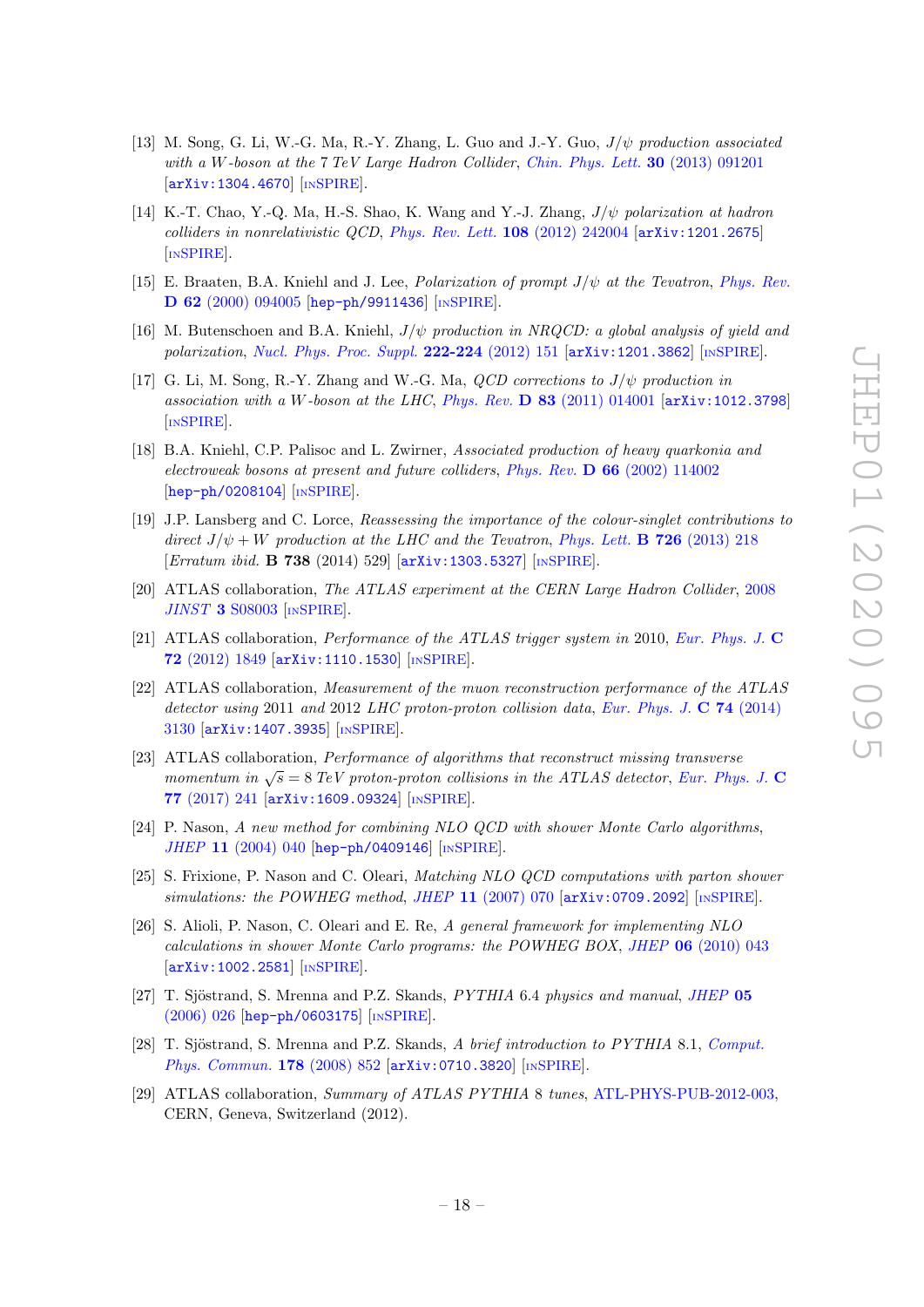- <span id="page-19-0"></span>[30] H.-L. Lai et al., New parton distributions for collider physics, Phys. Rev. **D** 82 [\(2010\) 074024](https://doi.org/10.1103/PhysRevD.82.074024) [[arXiv:1007.2241](https://arxiv.org/abs/1007.2241)] [IN[SPIRE](https://inspirehep.net/search?p=find+EPRINT+arXiv:1007.2241)].
- <span id="page-19-1"></span>[31] P.Z. Skands, Tuning Monte Carlo generators: the Perugia tunes, [Phys. Rev.](https://doi.org/10.1103/PhysRevD.82.074018) D 82 (2010) [074018](https://doi.org/10.1103/PhysRevD.82.074018) [[arXiv:1005.3457](https://arxiv.org/abs/1005.3457)] [IN[SPIRE](https://inspirehep.net/search?p=find+EPRINT+arXiv:1005.3457)].
- <span id="page-19-2"></span>[32] J. Pumplin, D.R. Stump, J. Huston, H.L. Lai, P.M. Nadolsky and W.K. Tung, New generation of parton distributions with uncertainties from global QCD analysis, [JHEP](https://doi.org/10.1088/1126-6708/2002/07/012) 07 [\(2002\) 012](https://doi.org/10.1088/1126-6708/2002/07/012) [[hep-ph/0201195](https://arxiv.org/abs/hep-ph/0201195)] [IN[SPIRE](https://inspirehep.net/search?p=find+EPRINT+hep-ph/0201195)].
- <span id="page-19-3"></span>[33] G. Corcella et al., HERWIG 6: an event generator for hadron emission reactions with interfering gluons (including supersymmetric processes), JHEP 01 [\(2001\) 010](https://doi.org/10.1088/1126-6708/2001/01/010) [[hep-ph/0011363](https://arxiv.org/abs/hep-ph/0011363)] [IN[SPIRE](https://inspirehep.net/search?p=find+EPRINT+hep-ph/0011363)].
- <span id="page-19-4"></span>[34] ATLAS collaboration, New ATLAS event generator tunes to 2010 data, [ATL-PHYS-PUB-2011-008,](http://cds.cern.ch/record/1345343) CERN, Geneva, Switzerland (2011).
- <span id="page-19-5"></span>[35] M.L. Mangano, M. Moretti, F. Piccinini, R. Pittau and A.D. Polosa, ALPGEN, a generator for hard multiparton processes in hadronic collisions, JHEP 07 [\(2003\) 001](https://doi.org/10.1088/1126-6708/2003/07/001) [[hep-ph/0206293](https://arxiv.org/abs/hep-ph/0206293)] [IN[SPIRE](https://inspirehep.net/search?p=find+EPRINT+hep-ph/0206293)].
- <span id="page-19-6"></span>[36] ATLAS collaboration, First tuning of HERWIG/JIMMY to ATLAS data, [ATL-PHYS-PUB-2010-014,](http://cds.cern.ch/record/1303025) CERN, Geneva, Switzerland (2010).
- <span id="page-19-7"></span>[37] S. Frixione and B.R. Webber, Matching NLO QCD computations and parton shower  $simulations, JHEP$  06 [\(2002\) 029](https://doi.org/10.1088/1126-6708/2002/06/029) [[hep-ph/0204244](https://arxiv.org/abs/hep-ph/0204244)] [IN[SPIRE](https://inspirehep.net/search?p=find+EPRINT+hep-ph/0204244)].
- <span id="page-19-8"></span>[38] B.P. Kersevan and E. Richter-Was, The Monte Carlo event generator AcerMC versions 2.0 to 3.8 with interfaces to PYTHIA 6.4, HERWIG 6.5 and ARIADNE 4.1, [Comput. Phys.](https://doi.org/10.1016/j.cpc.2012.10.032) Commun. 184 [\(2013\) 919](https://doi.org/10.1016/j.cpc.2012.10.032) [[hep-ph/0405247](https://arxiv.org/abs/hep-ph/0405247)] [IN[SPIRE](https://inspirehep.net/search?p=find+EPRINT+hep-ph/0405247)].
- <span id="page-19-9"></span>[39] GEANT4 collaboration, GEANT4: a simulation toolkit, [Nucl. Instrum. Meth.](https://doi.org/10.1016/S0168-9002(03)01368-8) A 506 (2003) [250](https://doi.org/10.1016/S0168-9002(03)01368-8) [IN[SPIRE](https://inspirehep.net/search?p=find+J+%22Nucl.Instrum.Meth.,A506,250%22)].
- <span id="page-19-10"></span>[40] ATLAS collaboration, The ATLAS simulation infrastructure, [Eur. Phys. J.](https://doi.org/10.1140/epjc/s10052-010-1429-9) C 70 (2010) 823 [[arXiv:1005.4568](https://arxiv.org/abs/1005.4568)] [IN[SPIRE](https://inspirehep.net/search?p=find+EPRINT+arXiv:1005.4568)].
- <span id="page-19-11"></span>[41] ATLAS collaboration, Luminosity determination in pp collisions at  $\sqrt{s} = 8$  TeV using the ATLAS detector at the LHC, [Eur. Phys. J.](https://doi.org/10.1140/epjc/s10052-016-4466-1)  $C$  76 (2016) 653 [[arXiv:1608.03953](https://arxiv.org/abs/1608.03953)] [IN[SPIRE](https://inspirehep.net/search?p=find+EPRINT+arXiv:1608.03953)].
- <span id="page-19-12"></span>[42] M. Pivk and F.R. Le Diberder, SPlot: a statistical tool to unfold data distributions, [Nucl.](https://doi.org/10.1016/j.nima.2005.08.106) [Instrum. Meth.](https://doi.org/10.1016/j.nima.2005.08.106) A 555 (2005) 356 [[physics/0402083](https://arxiv.org/abs/physics/0402083)] [IN[SPIRE](https://inspirehep.net/search?p=find+EPRINT+physics/0402083)].
- <span id="page-19-13"></span>[43] ATLAS collaboration, Muon reconstruction efficiency and momentum resolution of the ATLAS experiment in proton-proton collisions at  $\sqrt{s} = 7$  TeV in 2010, [Eur. Phys. J.](https://doi.org/10.1140/epjc/s10052-014-3034-9) C 74 [\(2014\) 3034](https://doi.org/10.1140/epjc/s10052-014-3034-9) [[arXiv:1404.4562](https://arxiv.org/abs/1404.4562)] [IN[SPIRE](https://inspirehep.net/search?p=find+EPRINT+arXiv:1404.4562)].
- <span id="page-19-14"></span>[44] CMS collaboration, *Measurement of the prompt J/* $\psi$  *and*  $\psi(2S)$  *polarizations in pp collisions* at  $\sqrt{s}$  = 7 TeV, [Phys. Lett.](https://doi.org/10.1016/j.physletb.2013.10.055) **B 727** (2013) 381 [[arXiv:1307.6070](https://arxiv.org/abs/1307.6070)] [IN[SPIRE](https://inspirehep.net/search?p=find+EPRINT+arXiv:1307.6070)].
- [45] ALICE collaboration,  $J/\psi$  polarization in pp collisions at  $\sqrt{s} = 7 \text{ TeV}$ , [Phys. Rev. Lett.](https://doi.org/10.1103/PhysRevLett.108.082001) 108 [\(2012\) 082001](https://doi.org/10.1103/PhysRevLett.108.082001) [[arXiv:1111.1630](https://arxiv.org/abs/1111.1630)] [IN[SPIRE](https://inspirehep.net/search?p=find+EPRINT+arXiv:1111.1630)].
- <span id="page-19-15"></span>[46] LHCb collaboration, Measurement of J/ $\psi$  polarization in pp collisions at  $\sqrt{s} = 7 \text{ TeV}$ , [Eur.](https://doi.org/10.1140/epjc/s10052-013-2631-3) Phys. J. C 73 [\(2013\) 2631](https://doi.org/10.1140/epjc/s10052-013-2631-3) [[arXiv:1307.6379](https://arxiv.org/abs/1307.6379)] [IN[SPIRE](https://inspirehep.net/search?p=find+EPRINT+arXiv:1307.6379)].
- <span id="page-19-16"></span>[47] ATLAS collaboration, *Measurement of hard double-parton interactions in*  $W(\rightarrow \ell \nu) + 2$  jet events at  $\sqrt{s} = 7$  TeV with the ATLAS detector, New J. Phys. 15 [\(2013\) 033038](https://doi.org/10.1088/1367-2630/15/3/033038) [[arXiv:1301.6872](https://arxiv.org/abs/1301.6872)] [IN[SPIRE](https://inspirehep.net/search?p=find+EPRINT+arXiv:1301.6872)].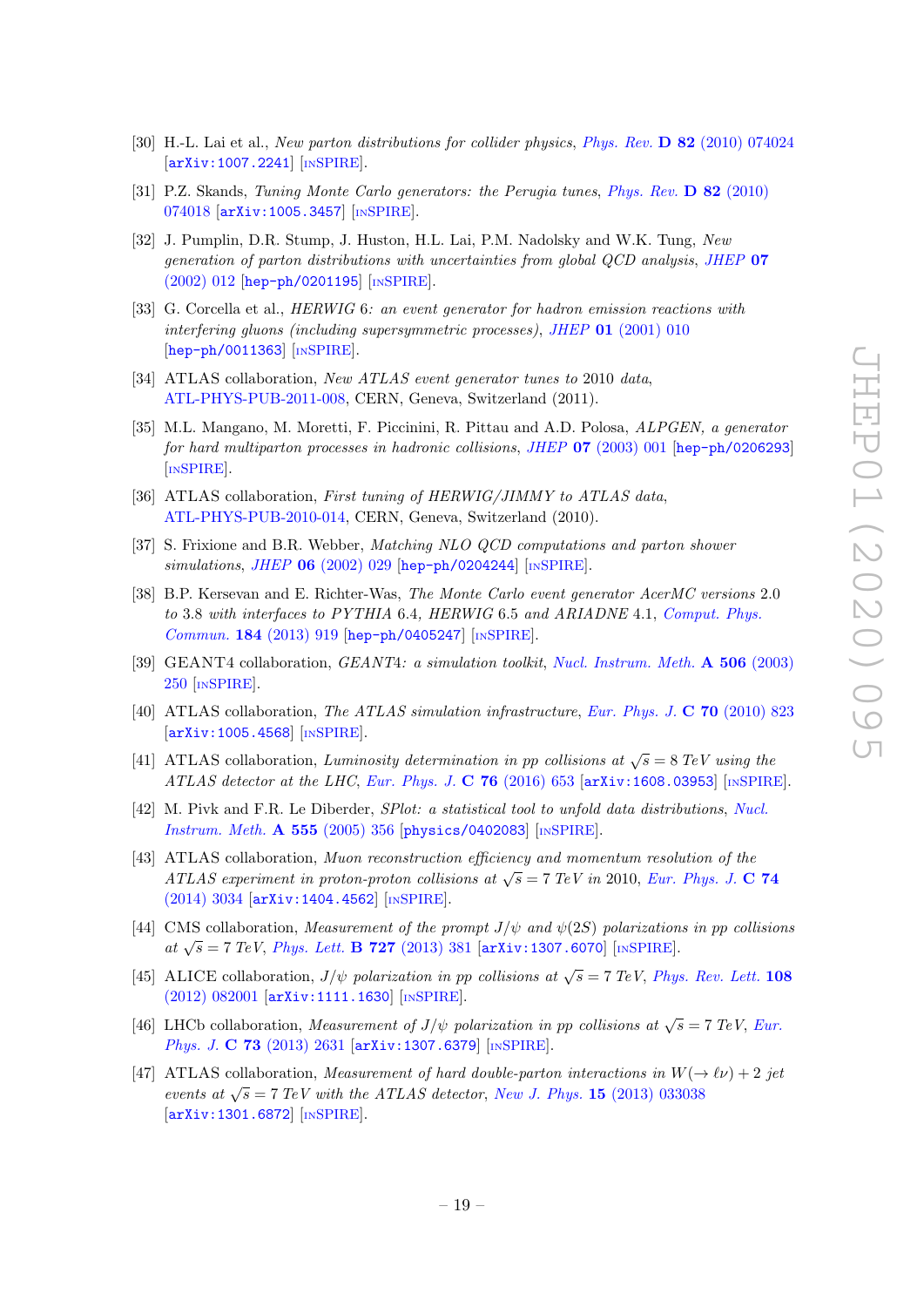- <span id="page-20-0"></span>[48] ATLAS collaboration, Measurement of the prompt  $J/\psi$  pair production cross-section in pp collisions at  $\sqrt{s} = 8$  TeV with the ATLAS detector, [Eur. Phys. J.](https://doi.org/10.1140/epjc/s10052-017-4644-9) C 77 (2017) 76 [[arXiv:1612.02950](https://arxiv.org/abs/1612.02950)] [IN[SPIRE](https://inspirehep.net/search?p=find+EPRINT+arXiv:1612.02950)].
- <span id="page-20-1"></span>[49] J.-P. Lansberg and H.-S. Shao, Associated production of a quarkonium and a Z boson at one loop in a quark-hadron-duality approach, JHEP 10 [\(2016\) 153](https://doi.org/10.1007/JHEP10(2016)153) [[arXiv:1608.03198](https://arxiv.org/abs/1608.03198)] [IN[SPIRE](https://inspirehep.net/search?p=find+EPRINT+arXiv:1608.03198)].
- <span id="page-20-2"></span>[50] J.-P. Lansberg, H.-S. Shao and N. Yamanaka, Indication for double parton scatterings in W+ prompt  $J/\psi$  production at the LHC, [Phys. Lett.](https://doi.org/10.1016/j.physletb.2018.04.020) **B 781** (2018) 485 [[arXiv:1707.04350](https://arxiv.org/abs/1707.04350)] [IN[SPIRE](https://inspirehep.net/search?p=find+EPRINT+arXiv:1707.04350)].
- <span id="page-20-3"></span>[51] C. Anastasiou, L.J. Dixon, K. Melnikov and F. Petriello, High precision QCD at hadron colliders: electroweak gauge boson rapidity distributions at NNLO, [Phys. Rev.](https://doi.org/10.1103/PhysRevD.69.094008) D 69 (2004) [094008](https://doi.org/10.1103/PhysRevD.69.094008) [[hep-ph/0312266](https://arxiv.org/abs/hep-ph/0312266)] [IN[SPIRE](https://inspirehep.net/search?p=find+EPRINT+hep-ph/0312266)].
- <span id="page-20-4"></span>[52] P.L. Cho and A.K. Leibovich, *Color octet quarkonia production*, *[Phys. Rev.](https://doi.org/10.1103/PhysRevD.53.150)* **D 53** (1996) 150 [[hep-ph/9505329](https://arxiv.org/abs/hep-ph/9505329)] [IN[SPIRE](https://inspirehep.net/search?p=find+EPRINT+hep-ph/9505329)].
- <span id="page-20-5"></span>[53] P.L. Cho and A.K. Leibovich, *Color octet quarkonia production. II, [Phys. Rev.](https://doi.org/10.1103/PhysRevD.53.6203)* D 53 (1996) [6203](https://doi.org/10.1103/PhysRevD.53.6203) [[hep-ph/9511315](https://arxiv.org/abs/hep-ph/9511315)] [IN[SPIRE](https://inspirehep.net/search?p=find+EPRINT+hep-ph/9511315)].
- <span id="page-20-6"></span>[54] ATLAS collaboration, ATLAS computing acknowledgements, [ATL-GEN-PUB-2016-002,](http://cds.cern.ch/record/2202407) CERN, Geneva, Switzerland (2016).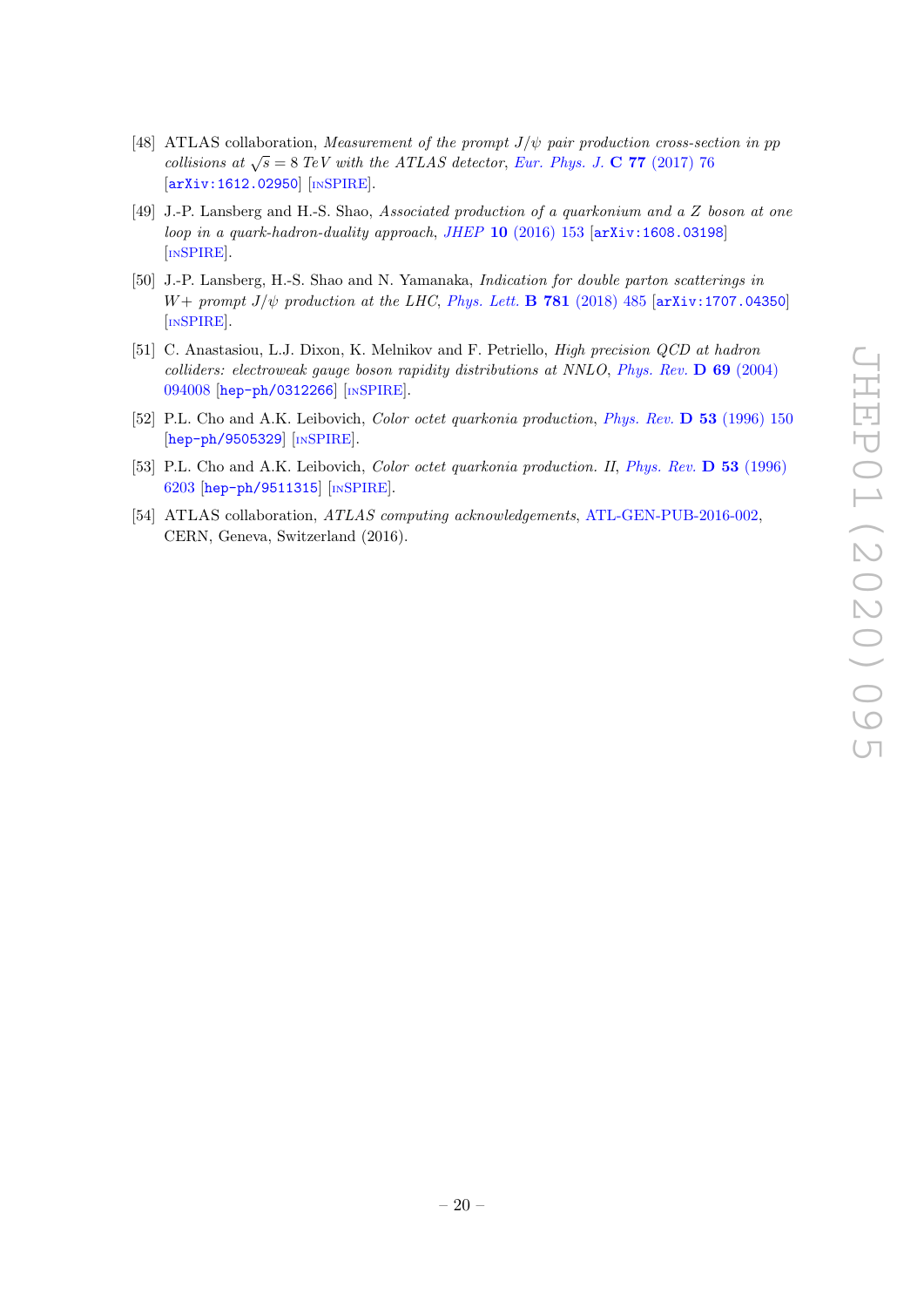# The ATLAS collaboration

<span id="page-21-0"></span>M. Aaboud<sup>35d</sup>, G. Aad<sup>100</sup>, B. Abbott<sup>127</sup>, D.C. Abbott<sup>101</sup>, O. Abdinov<sup>13,\*</sup>, B. Abeloos<sup>131</sup>, D.K. Abhayasinghe<sup>92</sup>, S.H. Abidi<sup>166</sup>, O.S. AbouZeid<sup>40</sup>, N.L. Abraham<sup>155</sup>, H. Abramowicz<sup>160</sup>, H. Abreu<sup>159</sup>, Y. Abulaiti<sup>6</sup>, B.S. Acharya<sup>65a,65b,o</sup>, S. Adachi<sup>162</sup>, L. Adam<sup>98</sup>, C. Adam Bourdarios<sup>131</sup>, L. Adamczyk<sup>82a</sup>, L. Adamek<sup>166</sup>, J. Adelman<sup>119</sup>, M. Adersberger<sup>112</sup>, A. Adiguzel<sup>12c,ah</sup>, T. Adye<sup>143</sup>, A.A. Affolder<sup>145</sup>, Y. Afik<sup>159</sup>, C. Agapopoulou<sup>131</sup>, C. Agheorghiesei<sup>27c</sup>, J.A. Aguilar-Saavedra<sup>139f,139a</sup>, F. Ahmadov<sup>78,af</sup>, G. Aielli<sup>72a,72b</sup>, S. Akatsuka<sup>84</sup>, T.P.A. Åkesson<sup>95</sup>, E. Akilli<sup>53</sup>, A.V. Akimov<sup>109</sup>, G.L. Alberghi<sup>23b,23a</sup>, J. Albert<sup>175</sup>, P. Albicocco<sup>50</sup>, M.J. Alconada Verzini<sup>87</sup>, S. Alderweireldt<sup>117</sup>, M. Aleksa<sup>36</sup>, I.N. Aleksandrov<sup>78</sup>, C. Alexa<sup>27b</sup>, D. Alexandre<sup>19</sup>, T. Alexopoulos<sup>10</sup>, M. Alhroob<sup>127</sup>, B. Ali<sup>141</sup>, G. Alimonti<sup>67a</sup>, J. Alison<sup>37</sup>, S.P. Alkire<sup>147</sup>, C. Allaire<sup>131</sup>, B.M.M. Allbrooke<sup>155</sup>, B.W. Allen<sup>130</sup>, P.P. Allport<sup>21</sup>, A. Aloisio<sup>68a,68b</sup>, A. Alonso<sup>40</sup>, F. Alonso<sup>87</sup>, C. Alpigiani<sup>147</sup>, A.A. Alshehri<sup>56</sup>, M.I. Alstaty<sup>100</sup>, B. Alvarez Gonzalez<sup>36</sup>, D. Álvarez Piqueras<sup>173</sup>, M.G. Alviggi<sup>68a,68b</sup>, B.T. Amadio<sup>18</sup>, Y. Amaral Coutinho<sup>79b</sup>, A. Ambler<sup>102</sup>, L. Ambroz<sup>134</sup>, C. Amelung<sup>26</sup>, D. Amidei<sup>104</sup>, S.P. Amor Dos Santos<sup>139a,139c</sup>, S. Amoroso<sup>45</sup>, C.S. Amrouche<sup>53</sup>, F. An<sup>77</sup>, C. Anastopoulos<sup>148</sup>, N. Andari<sup>144</sup>, T. Andeen<sup>11</sup>, C.F. Anders<sup>60b</sup>, J.K. Anders<sup>20</sup>, A. Andreazza<sup>67a,67b</sup>, V. Andrei<sup>60a</sup>, C.R. Anelli<sup>175</sup>, S. Angelidakis<sup>38</sup>, I. Angelozzi<sup>118</sup>, A. Angerami<sup>39</sup>, A.V. Anisenkov<sup>120b,120a</sup>, A. Annovi<sup>70a</sup>, C. Antel<sup>60a</sup>, M.T. Anthony<sup>148</sup>, M. Antonelli<sup>50</sup>, D.J.A. Antrim<sup>170</sup>, F. Anulli<sup>71a</sup>, M. Aoki<sup>80</sup>, J.A. Aparisi Pozo<sup>173</sup>, L. Aperio Bella<sup>36</sup>, G. Arabidze<sup>105</sup>, J.P. Araque<sup>139a</sup>, V. Araujo Ferraz<sup>79b</sup>, R. Araujo Pereira<sup>79b</sup>, A.T.H. Arce<sup>48</sup>, F.A. Arduh<sup>87</sup>, J-F. Arguin<sup>108</sup>, S. Argyropoulos<sup>76</sup>, J.-H. Arling<sup>45</sup>, A.J. Armbruster<sup>36</sup>, L.J. Armitage<sup>91</sup>, A. Armstrong<sup>170</sup>, O. Arnaez<sup>166</sup>, H. Arnold<sup>118</sup>, A. Artamonov<sup>122,\*</sup>, G. Artoni<sup>134</sup>, S. Artz<sup>98</sup>, S. Asai<sup>162</sup>, N. Asbah<sup>58</sup>, E.M. Asimakopoulou<sup>171</sup>, L. Asquith<sup>155</sup>, K. Assamagan<sup>29</sup>, R. Astalos<sup>28a</sup>, R.J. Atkin<sup>33a</sup>, M. Atkinson<sup>172</sup>, N.B. Atlay<sup>150</sup>, K. Augsten<sup>141</sup>, G. Avolio<sup>36</sup>, R. Avramidou<sup>59a</sup>, M.K. Ayoub<sup>15a</sup>, A.M. Azoulay<sup>167b</sup>, G. Azuelos<sup>108,av</sup>, A.E. Baas<sup>60a</sup>, M.J. Baca<sup>21</sup>, H. Bachacou<sup>144</sup>, K. Bachas<sup>66a,66b</sup>, M. Backes<sup>134</sup>, P. Bagnaia<sup>71a,71b</sup>, M. Bahmani<sup>83</sup>, H. Bahrasemani<sup>151</sup>, A.J. Bailey<sup>173</sup>, V.R. Bailey<sup>172</sup>, J.T. Baines<sup>143</sup>, M. Bajic<sup>40</sup>, C. Bakalis<sup>10</sup>, O.K. Baker<sup>182</sup>, P.J. Bakker<sup>118</sup>, D. Bakshi Gupta<sup>8</sup>, S. Balaji<sup>156</sup>, E.M. Baldin<sup>120b,120a</sup>, P. Balek<sup>179</sup>, F. Balli<sup>144</sup>, W.K. Balunas<sup>134</sup>, J. Balz<sup>98</sup>, E. Banas<sup>83</sup>, A. Bandyopadhyay<sup>24</sup>, Sw. Banerjee<sup>180,j</sup>, A.A.E. Bannoura<sup>181</sup>, L. Barak<sup>160</sup>, W.M. Barbe<sup>38</sup>, E.L. Barberio<sup>103</sup>, D. Barberis<sup>54b,54a</sup>, M. Barbero<sup>100</sup>, T. Barillari<sup>113</sup>, M-S. Barisits<sup>36</sup>, J. Barkeloo<sup>130</sup>, T. Barklow<sup>152</sup>, R. Barnea<sup>159</sup>, S.L. Barnes<sup>59c</sup>, B.M. Barnett<sup>143</sup>, R.M. Barnett<sup>18</sup>, Z. Barnovska-Blenessy<sup>59a</sup>, A. Baroncelli<sup>73a</sup>, G. Barone<sup>29</sup>, A.J. Barr<sup>134</sup>, L. Barranco Navarro<sup>173</sup>, F. Barreiro<sup>97</sup>, J. Barreiro Guimarães da Costa<sup>15a</sup>, R. Bartoldus<sup>152</sup>, A.E. Barton<sup>88</sup>, P. Bartos<sup>28a</sup>, A. Basalaev<sup>45</sup>, A. Bassalat<sup>131,ap</sup>, R.L. Bates<sup>56</sup>, S.J. Batista<sup>166</sup>, S. Batlamous<sup>35e</sup>, J.R. Batley<sup>32</sup>, M. Battaglia<sup>145</sup>, M. Bauce<sup>71a,71b</sup>, F. Bauer<sup>144</sup>, K.T. Bauer<sup>170</sup>, H.S. Bawa<sup>31,m</sup>, J.B. Beacham<sup>125</sup>, T. Beau<sup>135</sup>, P.H. Beauchemin<sup>169</sup>, P. Bechtle<sup>24</sup>, H.C. Beck<sup>52</sup>, H.P. Beck<sup>20,r</sup>, K. Becker<sup>51</sup>, M. Becker<sup>98</sup>, C. Becot<sup>45</sup>, A. Beddall<sup>12d</sup>, A.J. Beddall<sup>12a</sup>, V.A. Bednyakov<sup>78</sup>, M. Bedognetti<sup>118</sup>, C.P. Bee<sup>154</sup>, T.A. Beermann<sup>75</sup>, M. Begalli<sup>79b</sup>, M. Begel<sup>29</sup>, A. Behera<sup>154</sup>, J.K. Behr<sup>45</sup>, F. Beisiegel<sup>24</sup>, A.S. Bell<sup>93</sup>, G. Bella<sup>160</sup>, L. Bellagamba<sup>23b</sup>, A. Bellerive<sup>34</sup>, M. Bellomo<sup>159</sup>, P. Bellos<sup>9</sup>, K. Beloborodov<sup>120b,120a</sup>, K. Belotskiy<sup>110</sup>, N.L. Belyaev<sup>110</sup>, O. Benary<sup>160,\*</sup>, D. Benchekroun<sup>35a</sup>, N. Benekos<sup>10</sup>, Y. Benhammou<sup>160</sup>, E. Benhar Noccioli<sup>182</sup>, D.P. Benjamin<sup>6</sup>, M. Benoit<sup>53</sup>, J.R. Bensinger<sup>26</sup>, S. Bentvelsen<sup>118</sup>, L. Beresford<sup>134</sup>, M. Beretta<sup>50</sup>, D. Berge<sup>45</sup>, E. Bergeaas Kuutmann<sup>171</sup>, N. Berger<sup>5</sup>, B. Bergmann<sup>141</sup>, L.J. Bergsten<sup>26</sup>, J. Beringer<sup>18</sup>, S. Berlendis<sup>7</sup>, N.R. Bernard<sup>101</sup>, G. Bernardi<sup>135</sup>, C. Bernius<sup>152</sup>, F.U. Bernlochner<sup>24</sup>, T. Berry<sup>92</sup>, P. Berta<sup>98</sup>, C. Bertella<sup>15a</sup>, G. Bertoli<sup>44a,44b</sup>, I.A. Bertram<sup>88</sup>, D. Bertsche<sup>127</sup>, G.J. Besjes<sup>40</sup>, O. Bessidskaia Bylund<sup>181</sup>, N. Besson<sup>144</sup>,

A. Bethani<sup>99</sup>, S. Bethke<sup>113</sup>, A. Betti<sup>24</sup>, A.J. Bevan<sup>91</sup>, J. Beyer<sup>113</sup>, R. Bi<sup>138</sup>, R.M. Bianchi<sup>138</sup>,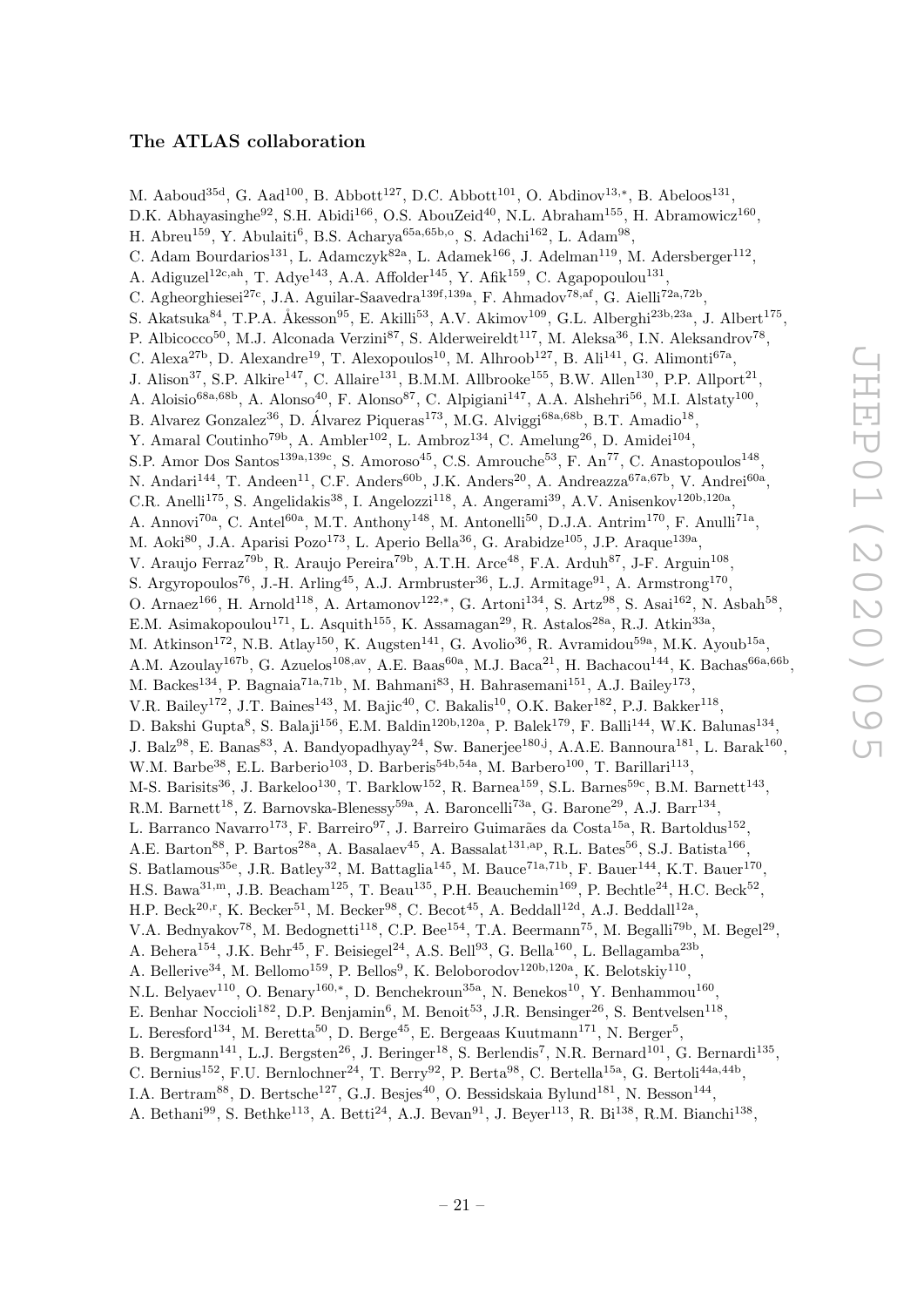O. Biebel<sup>112</sup>, D. Biedermann<sup>19</sup>, R. Bielski<sup>36</sup>, K. Bierwagen<sup>98</sup>, N.V. Biesuz<sup>70a,70b</sup>, M. Biglietti<sup>73a</sup>, T.R.V. Billoud<sup>108</sup>, M. Bindi<sup>52</sup>, A. Bingul<sup>12d</sup>, C. Bini<sup>71a,71b</sup>, S. Biondi<sup>23b,23a</sup>, M. Birman<sup>179</sup>, T. Bisanz<sup>52</sup>, J.P. Biswal<sup>160</sup>, A. Bitadze<sup>99</sup>, C. Bittrich<sup>47</sup>, D.M. Bjergaard<sup>48</sup>, J.E. Black<sup>152</sup>, K.M. Black<sup>25</sup>, T. Blazek<sup>28a</sup>, I. Bloch<sup>45</sup>, C. Blocker<sup>26</sup>, A. Blue<sup>56</sup>, U. Blumenschein<sup>91</sup>, S. Blunier<sup>146a</sup>, G.J. Bobbink<sup>118</sup>, V.S. Bobrovnikov<sup>120b,120a</sup>, S.S. Bocchetta<sup>95</sup>, A. Bocci<sup>48</sup>, D. Boerner<sup>45</sup>, D. Bogavac<sup>112</sup>, A.G. Bogdanchikov<sup>120b,120a</sup>, C. Bohm<sup>44a</sup>, V. Boisvert<sup>92</sup>, P. Bokan<sup>52,171</sup>, T. Bold<sup>82a</sup>, A.S. Boldyrev<sup>111</sup>, A.E. Bolz<sup>60b</sup>, M. Bomben<sup>135</sup>, M. Bona<sup>91</sup>, J.S. Bonilla<sup>130</sup>, M. Boonekamp<sup>144</sup>, H.M. Borecka-Bielska<sup>89</sup>, A. Borisov<sup>121</sup>, G. Borissov<sup>88</sup>, J. Bortfeldt<sup>36</sup>, D. Bortoletto<sup>134</sup>, V. Bortolotto<sup>72a,72b</sup>, D. Boscherini<sup>23b</sup>, M. Bosman<sup>14</sup>, J.D. Bossio Sola<sup>30</sup>, K. Bouaouda<sup>35a</sup>, J. Boudreau<sup>138</sup>, E.V. Bouhova-Thacker<sup>88</sup>, D. Boumediene<sup>38</sup>, S.K. Boutle<sup>56</sup>, A. Boveia<sup>125</sup>, J. Boyd<sup>36</sup>, D. Boye<sup>33b</sup>, I.R. Boyko<sup>78</sup>, A.J. Bozson<sup>92</sup>, J. Bracinik<sup>21</sup>, N. Brahimi<sup>100</sup>, G. Brandt<sup>181</sup>, O. Brandt<sup>60a</sup>, F. Braren<sup>45</sup>, U. Bratzler<sup>163</sup>, B. Brau<sup>101</sup>, J.E. Brau<sup>130</sup>, W.D. Breaden Madden<sup>56</sup>, K. Brendlinger<sup>45</sup>, L. Brenner<sup>45</sup>, R. Brenner<sup>171</sup>, S. Bressler<sup>179</sup>, B. Brickwedde<sup>98</sup>, D.L. Briglin<sup>21</sup>, D. Britton<sup>56</sup>, D. Britzger<sup>113</sup>, I. Brock<sup>24</sup>, R. Brock<sup>105</sup>, G. Brooijmans<sup>39</sup>, T. Brooks<sup>92</sup>, W.K. Brooks<sup>146c</sup>, E. Brost<sup>119</sup>, J.H Broughton<sup>21</sup>, P.A. Bruckman de Renstrom<sup>83</sup>, D. Bruncko<sup>28b</sup>, A. Bruni<sup>23b</sup>, G. Bruni<sup>23b</sup>, L.S. Bruni<sup>118</sup>, S. Bruno<sup>72a,72b</sup>, B.H. Brunt<sup>32</sup>, M. Bruschi<sup>23b</sup>, N. Bruscino<sup>138</sup>, P. Bryant<sup>37</sup>, L. Bryngemark<sup>95</sup>, T. Buanes<sup>17</sup>, Q. Buat<sup>36</sup>, P. Buchholz<sup>150</sup>, A.G. Buckley<sup>56</sup>, I.A. Budagov<sup>78</sup>, M.K. Bugge<sup>133</sup>, F. Bührer<sup>51</sup>, O. Bulekov<sup>110</sup>, T.J. Burch<sup>119</sup>, S. Burdin<sup>89</sup>, C.D. Burgard<sup>118</sup>, A.M. Burger<sup>5</sup>, B. Burghgrave<sup>8</sup>, I. Burmeister<sup>46</sup>, J.T.P. Burr<sup>134</sup>, V. Büscher<sup>98</sup>, E. Buschmann<sup>52</sup>, P.J. Bussey<sup>56</sup>, J.M. Butler<sup>25</sup>, C.M. Buttar<sup>56</sup>, J.M. Butterworth<sup>93</sup>, P. Butti<sup>36</sup>, W. Buttinger<sup>36</sup>, A. Buzatu<sup>157</sup>, A.R. Buzykaev<sup>120b,120a</sup>, G. Cabras<sup>23b,23a</sup>, S. Cabrera Urbán<sup>173</sup>, D. Caforio<sup>141</sup>, H. Cai<sup>172</sup>, V.M.M. Cairo<sup>2</sup>, O. Cakir<sup>4a</sup>, N. Calace<sup>36</sup>, P. Calafiura<sup>18</sup>, A. Calandri<sup>100</sup>, G. Calderini<sup>135</sup>, P. Calfayan<sup>64</sup>, G. Callea<sup>56</sup>, L.P. Caloba<sup>79b</sup>, S. Calvente Lopez<sup>97</sup>, D. Calvet<sup>38</sup>, S. Calvet<sup>38</sup>, T.P. Calvet<sup>154</sup>, M. Calvetti<sup>70a,70b</sup>, R. Camacho Toro<sup>135</sup>, S. Camarda<sup>36</sup>, D. Camarero Munoz<sup>97</sup>, P. Camarri<sup>72a,72b</sup>, D. Cameron<sup>133</sup>, R. Caminal Armadans<sup>101</sup>, C. Camincher<sup>36</sup>, S. Campana<sup>36</sup>, M. Campanelli<sup>93</sup>, A. Camplani<sup>40</sup>, A. Campoverde<sup>150</sup>, V. Canale<sup>68a,68b</sup>, M. Cano Bret<sup>59c</sup>, J. Cantero<sup>128</sup>, T. Cao<sup>160</sup>, Y. Cao<sup>172</sup>, M.D.M. Capeans Garrido<sup>36</sup>, M. Capua<sup>41b,41a</sup>, R.M. Carbone<sup>39</sup>, R. Cardarelli<sup>72a</sup>, F. Cardillo<sup>148</sup>, I. Carli<sup>142</sup>, T. Carli<sup>36</sup>, G. Carlino<sup>68a</sup>, B.T. Carlson<sup>138</sup>, L. Carminati<sup>67a,67b</sup>, R.M.D. Carney<sup>44a,44b</sup>, S. Caron<sup>117</sup>, E. Carquin<sup>146c</sup>, S. Carrá<sup>67a,67b</sup>, J.W.S. Carter<sup>166</sup>, M.P. Casado<sup>14,f</sup>, A.F. Casha<sup>166</sup>, D.W. Casper<sup>170</sup>, R. Castelijn<sup>118</sup>, F.L. Castillo<sup>173</sup>, V. Castillo Gimenez<sup>173</sup>, N.F. Castro<sup>139a,139e</sup>, A. Catinaccio<sup>36</sup>, J.R. Catmore<sup>133</sup>, A. Cattai<sup>36</sup>, J. Caudron<sup>24</sup>, V. Cavaliere<sup>29</sup>, E. Cavallaro<sup>14</sup>, D. Cavalli<sup>67a</sup>, M. Cavalli-Sforza<sup>14</sup>, V. Cavasinni<sup>70a,70b</sup>, E. Celebi<sup>12b</sup>, F. Ceradini<sup>73a,73b</sup>, L. Cerda Alberich<sup>173</sup>, A.S. Cerqueira<sup>79a</sup>, A. Cerri<sup>155</sup>, L. Cerrito<sup>72a,72b</sup>, F. Cerutti<sup>18</sup>, A. Cervelli<sup>23b,23a</sup>, S.A. Cetin<sup>12b</sup>, A. Chafaq<sup>35a</sup>, D. Chakraborty<sup>119</sup>, S.K. Chan<sup>58</sup>, W.S. Chan<sup>118</sup>, W.Y. Chan<sup>89</sup>, J.D. Chapman<sup>32</sup>, B. Chargeishvili<sup>158b</sup>, D.G. Charlton<sup>21</sup>, C.C. Chau<sup>34</sup>, C.A. Chavez Barajas<sup>155</sup>, S. Che<sup>125</sup>, A. Chegwidden<sup>105</sup>, S. Chekanov<sup>6</sup>, S.V. Chekulaev<sup>167a</sup>, G.A. Chelkov<sup>78,au</sup>, M.A. Chelstowska<sup>36</sup>, B. Chen<sup>77</sup>, C. Chen<sup>59a</sup>, C.H. Chen<sup>77</sup>, H. Chen<sup>29</sup>, J. Chen<sup>59a</sup>, J. Chen<sup>39</sup>, S. Chen<sup>136</sup>, S.J. Chen<sup>15c</sup>, X. Chen<sup>15b,at</sup>, Y. Chen<sup>81</sup>, Y-H. Chen<sup>45</sup>, H.C. Cheng<sup>62a</sup>, H.J. Cheng<sup>15a</sup>, A. Cheplakov<sup>78</sup>, E. Cheremushkina<sup>121</sup>, R. Cherkaoui El Moursli<sup>35e</sup>, E. Cheu<sup>7</sup>, K. Cheung<sup>63</sup>, T.J.A. Chevalérias<sup>144</sup>, L. Chevalier<sup>144</sup>, V. Chiarella<sup>50</sup>, G. Chiarelli<sup>70a</sup>, G. Chiodini<sup>66a</sup>, A.S. Chisholm<sup>36,21</sup>, A. Chitan<sup>27b</sup>, I. Chiu<sup>162</sup>, Y.H. Chiu<sup>175</sup>, M.V. Chizhov<sup>78</sup>, K. Choi<sup>64</sup>, A.R. Chomont<sup>131</sup>, S. Chouridou<sup>161</sup>, Y.S. Chow<sup>118</sup>, V. Christodoulou<sup>93</sup>, M.C. Chu<sup>62a</sup>, J. Chudoba<sup>140</sup>, A.J. Chuinard<sup>102</sup>, J.J. Chwastowski<sup>83</sup>, L. Chytka<sup>129</sup>, D. Cinca<sup>46</sup>, V. Cindro<sup>90</sup>, I.A. Cioară<sup>24</sup>, A. Ciocio<sup>18</sup>, F. Cirotto<sup>68a,68b</sup>, Z.H. Citron<sup>179</sup>, M. Citterio<sup>67a</sup>, A. Clark<sup>53</sup>, M.R. Clark<sup>39</sup>, P.J. Clark<sup>49</sup>, C. Clement<sup>44a,44b</sup>, Y. Coadou<sup>100</sup>, M. Cobal<sup>65a,65c</sup>, A. Coccaro<sup>54b</sup>, J. Cochran<sup>77</sup>, H. Cohen<sup>160</sup>,

A.E.C. Coimbra<sup>179</sup>, L. Colasurdo<sup>117</sup>, B. Cole<sup>39</sup>, A.P. Colijn<sup>118</sup>, J. Collot<sup>57</sup>, P. Conde Muiño<sup>139a</sup>,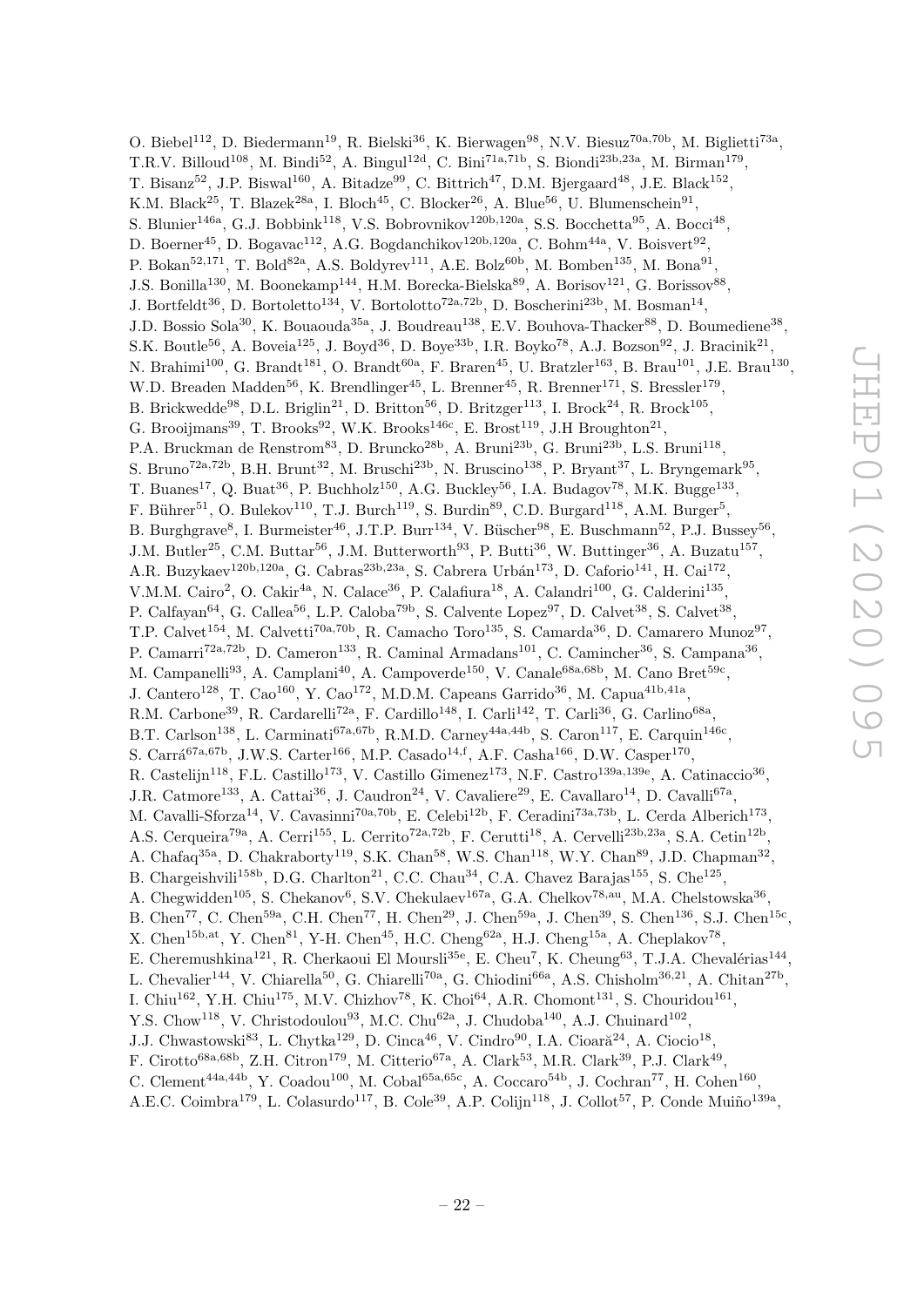E. Coniavitis<sup>51</sup>, S.H. Connell<sup>33b</sup>, I.A. Connelly<sup>99</sup>, S. Constantinescu<sup>27b</sup>, F. Conventi<sup>68a,aw</sup>, A.M. Cooper-Sarkar<sup>134</sup>, F. Cormier<sup>174</sup>, K.J.R. Cormier<sup>166</sup>, L.D. Corpe<sup>93</sup>, M. Corradi<sup>71a,71b</sup>, E.E. Corrigan<sup>95</sup>, F. Corriveau<sup>102,ad</sup>, A. Cortes-Gonzalez<sup>36</sup>, M.J. Costa<sup>173</sup>, F. Costanza<sup>5</sup>, D. Costanzo<sup>148</sup>, G. Cowan<sup>92</sup>, J.W. Cowley<sup>32</sup>, B.E. Cox<sup>99</sup>, J. Crane<sup>99</sup>, K. Cranmer<sup>123</sup>, S.J. Crawley<sup>56</sup>, R.A. Creager<sup>136</sup>, S. Crépé-Renaudin<sup>57</sup>, F. Crescioli<sup>135</sup>, M. Cristinziani<sup>24</sup>, V. Croft<sup>123</sup>, G. Crosetti<sup>41b,41a</sup>, A. Cueto<sup>97</sup>, T. Cuhadar Donszelmann<sup>148</sup>, A.R. Cukierman<sup>152</sup>, S. Czekierda<sup>83</sup>, P. Czodrowski<sup>36</sup>, M.J. Da Cunha Sargedas De Sousa<sup>59b</sup>, C. Da Via<sup>99</sup>, W. Dabrowski<sup>82a</sup>, T. Dado<sup>28a</sup>, S. Dahbi<sup>35e</sup>, T. Dai<sup>104</sup>, F. Dallaire<sup>108</sup>, C. Dallapiccola<sup>101</sup>, M. Dam<sup>40</sup>, G. D'amen<sup>23b,23a</sup>, J. Damp<sup>98</sup>, J.R. Dandoy<sup>136</sup>, M.F. Daneri<sup>30</sup>, N.P. Dang<sup>180,j</sup>, N.S. Dann<sup>99</sup>, M. Danninger<sup>174</sup>, V. Dao<sup>36</sup>, G. Darbo<sup>54b</sup>, O. Dartsi<sup>5</sup>, A. Dattagupta<sup>130</sup>, T. Daubney<sup>45</sup>, S. D'Auria<sup>67a,67b</sup>, W. Davey<sup>24</sup>, C. David<sup>45</sup>, T. Davidek<sup>142</sup>, D.R. Davis<sup>48</sup>, E. Dawe<sup>103</sup>, I. Dawson<sup>148</sup>, K. De<sup>8</sup>, R. De Asmundis<sup>68a</sup>, A. De Benedetti<sup>127</sup>, M. De Beurs<sup>118</sup>, S. De Castro<sup>23b,23a</sup>, S. De Cecco<sup>71a,71b</sup>, N. De Groot<sup>117</sup>, P. de Jong<sup>118</sup>, H. De la Torre<sup>105</sup>, A. De Maria<sup>70a,70b</sup>, D. De Pedis<sup>71a</sup>, A. De Salvo<sup>71a</sup>, U. De Sanctis<sup>72a,72b</sup>, M. De Santis<sup>72a,72b</sup>, A. De Santo<sup>155</sup>, K. De Vasconcelos Corga<sup>100</sup>, J.B. De Vivie De Regie<sup>131</sup>, C. Debenedetti<sup>145</sup>, D.V. Dedovich<sup>78</sup>, A.M. Deiana<sup>42</sup>, M. Del Gaudio<sup>41b,41a</sup>, J. Del Peso<sup>97</sup>, Y. Delabat Diaz<sup>45</sup>, D. Delgove<sup>131</sup>, F. Deliot<sup>144</sup>, C.M. Delitzsch<sup>7</sup>, M. Della Pietra<sup>68a,68b</sup>, D. Della Volpe<sup>53</sup>, A. Dell'Acqua<sup>36</sup>, L. Dell'Asta<sup>25</sup>, M. Delmastro<sup>5</sup>, C. Delporte<sup>131</sup>, P.A. Delsart<sup>57</sup>, D.A. DeMarco<sup>166</sup>, S. Demers<sup>182</sup>, M. Demichev<sup>78</sup>, S.P. Denisov<sup>121</sup>, D. Denysiuk<sup>118</sup>, L. D'Eramo<sup>135</sup>, D. Derendarz<sup>83</sup>, J.E. Derkaoui<sup>35d</sup>, F. Derue<sup>135</sup>, P. Dervan<sup>89</sup>, K. Desch<sup>24</sup>, C. Deterre<sup>45</sup>, K. Dette<sup>166</sup>, M.R. Devesa<sup>30</sup>, P.O. Deviveiros<sup>36</sup>, A. Dewhurst<sup>143</sup>, S. Dhaliwal<sup>26</sup>, F.A. Di Bello<sup>53</sup>, A. Di Ciaccio<sup>72a,72b</sup>, L. Di Ciaccio<sup>5</sup>, W.K. Di Clemente<sup>136</sup>, C. Di Donato<sup>68a,68b</sup>, A. Di Girolamo<sup>36</sup>, G. Di Gregorio<sup>70a,70b</sup>, B. Di Micco<sup>73a,73b</sup>, R. Di Nardo<sup>101</sup>, K.F. Di Petrillo<sup>58</sup>, R. Di Sipio<sup>166</sup>, D. Di Valentino<sup>34</sup>, C. Diaconu<sup>100</sup>, M. Diamond<sup>166</sup>, F.A. Dias<sup>40</sup>, T. Dias Do Vale<sup>139a</sup>, M.A. Diaz<sup>146a</sup>, J. Dickinson<sup>18</sup>, E.B. Diehl<sup>104</sup>, J. Dietrich<sup>19</sup>, S. Díez Cornell<sup>45</sup>, A. Dimitrievska<sup>18</sup>, J. Dingfelder<sup>24</sup>, F. Dittus<sup>36</sup>, F. Djama<sup>100</sup>, T. Djobava<sup>158b</sup>, J.I. Djuvsland<sup>17</sup>, M.A.B. Do Vale<sup>79c</sup>, M. Dobre<sup>27b</sup>, D. Dodsworth<sup>26</sup>, C. Doglioni<sup>95</sup>, J. Dolejsi<sup>142</sup>, Z. Dolezal<sup>142</sup>, M. Donadelli<sup>79d</sup>, J. Donini<sup>38</sup>, A. D'onofrio<sup>91</sup>, M. D'Onofrio<sup>89</sup>, J. Dopke<sup>143</sup>, A. Doria<sup>68a</sup>, M.T. Dova<sup>87</sup>, A.T. Doyle<sup>56</sup>, E. Drechsler<sup>151</sup>, E. Dreyer<sup>151</sup>, T. Dreyer<sup>52</sup>, Y. Du<sup>59b</sup>, F. Dubinin<sup>109</sup>, M. Dubovsky<sup>28a</sup>, A. Dubreuil<sup>53</sup>, E. Duchovni<sup>179</sup>, G. Duckeck<sup>112</sup>, A. Ducourthial<sup>135</sup>, O.A. Ducu<sup>108,x</sup>, D. Duda<sup>113</sup>, A. Dudarev<sup>36</sup>, A.C. Dudder<sup>98</sup>, E.M. Duffield<sup>18</sup>, L. Duflot<sup>131</sup>, M. Dührssen<sup>36</sup>, C. Dülsen<sup>181</sup>, M. Dumancic<sup>179</sup>, A.E. Dumitriu<sup>27b,d</sup>, A.K. Duncan<sup>56</sup>, M. Dunford<sup>60a</sup>, A. Duperrin<sup>100</sup>, H. Duran Yildiz<sup>4a</sup>, M. Düren<sup>55</sup>, A. Durglishvili<sup>158b</sup>, D. Duschinger<sup>47</sup>, B. Dutta<sup>45</sup>, D. Duvnjak<sup>1</sup>, G.I. Dyckes<sup>136</sup>, M. Dyndal<sup>45</sup>, S. Dysch<sup>99</sup>, B.S. Dziedzic<sup>83</sup>, K.M. Ecker<sup>113</sup>, R.C. Edgar<sup>104</sup>, T. Eifert<sup>36</sup>, G. Eigen<sup>17</sup>, K. Einsweiler<sup>18</sup>, T. Ekelof<sup>171</sup>, M. El Kacimi<sup>35c</sup>, R. El Kosseifi<sup>100</sup>, V. Ellajosyula<sup>171</sup>, M. Ellert<sup>171</sup>, F. Ellinghaus<sup>181</sup>, A.A. Elliot<sup>91</sup>, N. Ellis<sup>36</sup>, J. Elmsheuser<sup>29</sup>, M. Elsing<sup>36</sup>, D. Emeliyanov<sup>143</sup>, A. Emerman<sup>39</sup>, Y. Enari<sup>162</sup>, J.S. Ennis<sup>177</sup>, M.B. Epland<sup>48</sup>, J. Erdmann<sup>46</sup>, A. Ereditato<sup>20</sup>, S. Errede<sup>172</sup>, M. Escalier<sup>131</sup>, C. Escobar<sup>173</sup>, O. Estrada Pastor<sup>173</sup>, A.I. Etienvre<sup>144</sup>, E. Etzion<sup>160</sup>, H. Evans<sup>64</sup>, A. Ezhilov<sup>137</sup>, M. Ezzi<sup>35e</sup>, F. Fabbri<sup>56</sup>, L. Fabbri<sup>23b,23a</sup>, V. Fabiani<sup>117</sup>, G. Facini<sup>93</sup>, R.M. Faisca Rodrigues Pereira<sup>139a</sup>, R.M. Fakhrutdinov<sup>121</sup>, S. Falciano<sup>71a</sup>, P.J. Falke<sup>5</sup>, S. Falke<sup>5</sup>, J. Faltova<sup>142</sup>, Y. Fang<sup>15a</sup>, M. Fanti<sup>67a,67b</sup>, A. Farbin<sup>8</sup>, A. Farilla<sup>73a</sup>, E.M. Farina<sup>69a,69b</sup>, T. Farooque<sup>105</sup>, S. Farrell<sup>18</sup>, S.M. Farrington<sup>177</sup>, P. Farthouat<sup>36</sup>, F. Fassi<sup>35e</sup>, P. Fassnacht<sup>36</sup>, D. Fassouliotis<sup>9</sup>, M. Faucci Giannelli<sup>49</sup>, W.J. Fawcett<sup>32</sup>, L. Fayard<sup>131</sup>, O.L. Fedin<sup>137,p</sup>, W. Fedorko<sup>174</sup>, M. Feickert<sup>42</sup>, S. Feigl<sup>133</sup>, L. Feligioni<sup>100</sup>, C. Feng<sup>59b</sup>, E.J. Feng<sup>36</sup>, M. Feng<sup>48</sup>, M.J. Fenton<sup>56</sup>, A.B. Fenyuk<sup>121</sup>, J. Ferrando<sup>45</sup>, A. Ferrari<sup>171</sup>, P. Ferrari<sup>118</sup>, R. Ferrari<sup>69a</sup>, D.E. Ferreira de Lima<sup>60b</sup>, A. Ferrer<sup>173</sup>, D. Ferrere<sup>53</sup>, C. Ferretti<sup>104</sup>, F. Fiedler<sup>98</sup>, A. Filipčič $^{90}$ , F. Filthaut<sup>117</sup>, K.D. Finelli<sup>25</sup>, M.C.N. Fiolhais<sup>139a,139c,a</sup>, L. Fiorini<sup>173</sup>, C. Fischer<sup>14</sup>,

W.C. Fisher<sup>105</sup>, I. Fleck<sup>150</sup>, P. Fleischmann<sup>104</sup>, R.R.M. Fletcher<sup>136</sup>, T. Flick<sup>181</sup>, B.M. Flierl<sup>112</sup>,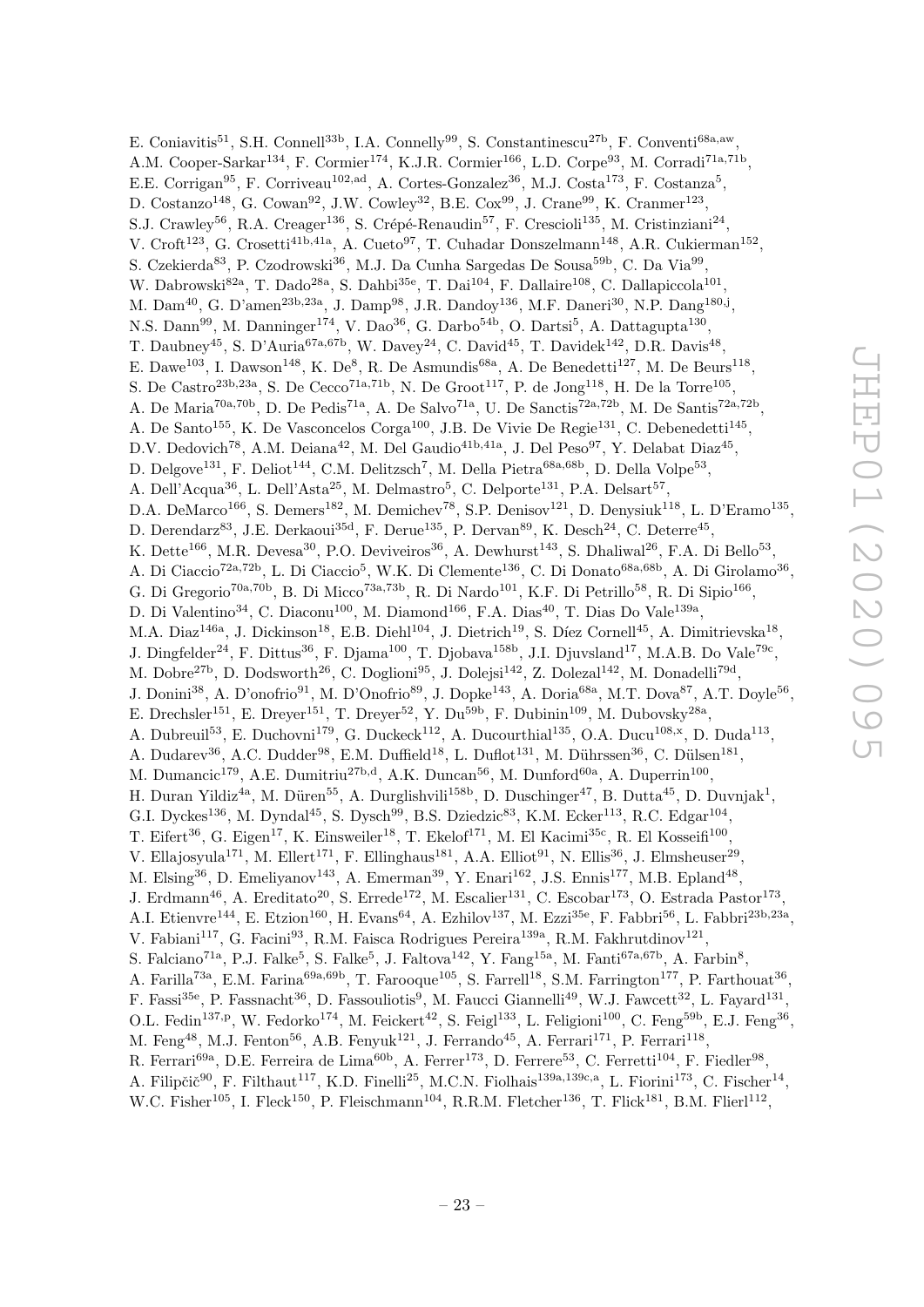L. Flores<sup>136</sup>, L.R. Flores Castillo<sup>62a</sup>, F.M. Follega<sup>74a,74b</sup>, N. Fomin<sup>17</sup>, G.T. Forcolin<sup>74a,74b</sup>, A. Formica<sup>144</sup>, F.A. Förster<sup>14</sup>, A.C. Forti<sup>99</sup>, A.G. Foster<sup>21</sup>, D. Fournier<sup>131</sup>, H. Fox<sup>88</sup>, S. Fracchia<sup>148</sup>, P. Francavilla<sup>70a,70b</sup>, M. Franchini<sup>23b,23a</sup>, S. Franchino<sup>60a</sup>, D. Francis<sup>36</sup>, L. Franconi<sup>145</sup>, M. Franklin<sup>58</sup>, M. Frate<sup>170</sup>, A.N. Fray<sup>91</sup>, D. Freeborn<sup>93</sup>, B. Freund<sup>108</sup>, W.S. Freund<sup>79b</sup>, E.M. Freundlich<sup>46</sup>, D.C. Frizzell<sup>127</sup>, D. Froidevaux<sup>36</sup>, J.A. Frost<sup>134</sup>, C. Fukunaga<sup>163</sup>, E. Fullana Torregrosa<sup>173</sup>, E. Fumagalli<sup>54b,54a</sup>, T. Fusayasu<sup>114</sup>, J. Fuster<sup>173</sup>, A. Gabrielli<sup>23b,23a</sup>, A. Gabrielli<sup>18</sup>, G.P. Gach<sup>82a</sup>, S. Gadatsch<sup>53</sup>, P. Gadow<sup>113</sup>, G. Gagliardi<sup>54b,54a</sup>, L.G. Gagnon<sup>108</sup>, C. Galea<sup>27b</sup>, B. Galhardo<sup>139a,139c</sup>, E.J. Gallas<sup>134</sup>, B.J. Gallop<sup>143</sup>, P. Gallus<sup>141</sup>, G. Galster<sup>40</sup>, R. Gamboa Goni<sup>91</sup>, K.K. Gan<sup>125</sup>, S. Ganguly<sup>179</sup>, J. Gao<sup>59a</sup>, Y. Gao<sup>89</sup>, Y.S. Gao<sup>31,m</sup>, C. García<sup>173</sup>, J.E. García Navarro<sup>173</sup>, J.A. García Pascual<sup>15a</sup>, C. Garcia-Argos<sup>51</sup>, M. Garcia-Sciveres<sup>18</sup>, R.W. Gardner<sup>37</sup>, N. Garelli<sup>152</sup>, S. Gargiulo<sup>51</sup>, V. Garonne<sup>133</sup>, K. Gasnikova<sup>45</sup>, A. Gaudiello<sup>54b,54a</sup>, G. Gaudio<sup>69a</sup>, I.L. Gavrilenko<sup>109</sup>, A. Gavrilyuk<sup>122</sup>, C. Gay<sup>174</sup>, G. Gaycken<sup>24</sup>, E.N. Gazis<sup>10</sup>, C.N.P. Gee<sup>143</sup>, J. Geisen<sup>52</sup>, M. Geisen<sup>98</sup>, M.P. Geisler<sup>60a</sup>, C. Gemme<sup>54b</sup>, M.H. Genest<sup>57</sup>, C. Geng<sup>104</sup>, S. Gentile<sup>71a,71b</sup>, S. George<sup>92</sup>, D. Gerbaudo<sup>14</sup>, G. Gessner<sup>46</sup>, S. Ghasemi<sup>150</sup>, M. Ghasemi Bostanabad<sup>175</sup>, B. Giacobbe<sup>23b</sup>, S. Giagu<sup>71a,71b</sup>, N. Giangiacomi<sup>23b,23a</sup>, P. Giannetti<sup>70a</sup>, A. Giannini<sup>68a,68b</sup>, S.M. Gibson<sup>92</sup>, M. Gignac<sup>145</sup>, D. Gillberg<sup>34</sup>, G. Gilles<sup>181</sup>, D.M. Gingrich<sup>3,av</sup>, M.P. Giordani<sup>65a,65c</sup>, F.M. Giorgi<sup>23b</sup>, P.F. Giraud<sup>144</sup>, P. Giromini<sup>58</sup>, G. Giugliarelli<sup>65a,65c</sup>, D. Giugni<sup>67a</sup>, F. Giuli<sup>134</sup>, M. Giulini<sup>60b</sup>, S. Gkaitatzis<sup>161</sup>, I. Gkialas<sup>9,i</sup>, E.L. Gkougkousis<sup>14</sup>, P. Gkountoumis<sup>10</sup>, L.K. Gladilin<sup>111</sup>, C. Glasman<sup>97</sup>, J. Glatzer<sup>14</sup>, P.C.F. Glaysher<sup>45</sup>, A. Glazov<sup>45</sup>, M. Goblirsch-Kolb<sup>26</sup>, S. Goldfarb<sup>103</sup>, T. Golling<sup>53</sup>, D. Golubkov<sup>121</sup>, A. Gomes<sup>139a, 139b</sup>, R. Goncalves Gama<sup>52</sup>, R. Gonçalo<sup>139a</sup>, G. Gonella<sup>51</sup>, L. Gonella<sup>21</sup>, A. Gongadze<sup>78</sup>, F. Gonnella<sup>21</sup>, J.L. Gonski<sup>58</sup>, S. González de la Hoz<sup>173</sup>, S. Gonzalez-Sevilla<sup>53</sup>, L. Goossens<sup>36</sup>, P.A. Gorbounov<sup>122</sup>, H.A. Gordon<sup>29</sup>, B. Gorini<sup>36</sup>, E. Gorini<sup>66a,66b</sup>, A. Gorišek<sup>90</sup>, A.T. Goshaw<sup>48</sup>, C. Gössling<sup>46</sup>, M.I. Gostkin<sup>78</sup>, C.A. Gottardo<sup>24</sup>, C.R. Goudet<sup>131</sup>, D. Goujdami<sup>35c</sup>, A.G. Goussiou<sup>147</sup>, N. Govender<sup>33b,b</sup>, C. Goy<sup>5</sup>, E. Gozani<sup>159</sup>, I. Grabowska-Bold<sup>82a</sup>, P.O.J. Gradin<sup>171</sup>, E.C. Graham<sup>89</sup>, J. Gramling<sup>170</sup>, E. Gramstad<sup>133</sup>, S. Grancagnolo<sup>19</sup>, V. Gratchev<sup>137</sup>, P.M. Gravila<sup>27f</sup>, F.G. Gravili<sup>66a,66b</sup>, C. Gray<sup>56</sup>, H.M. Gray<sup>18</sup>, Z.D. Greenwood<sup>94</sup>, C. Grefe<sup>24</sup>, K. Gregersen<sup>95</sup>, I.M. Gregor<sup>45</sup>, P. Grenier<sup>152</sup>, K. Grevtsov<sup>45</sup>, N.A. Grieser<sup>127</sup>, J. Griffiths<sup>8</sup>, A.A. Grillo<sup>145</sup>, K. Grimm<sup>31, 1</sup>, S. Grinstein<sup>14, y</sup>, J.-F. Grivaz<sup>131</sup>, S. Groh<sup>98</sup>, E. Gross<sup>179</sup>, J. Grosse-Knetter<sup>52</sup>, Z.J. Grout<sup>93</sup>, C. Grud<sup>104</sup>, A. Grummer<sup>116</sup>, L. Guan<sup>104</sup>, W. Guan<sup>180</sup>, J. Guenther<sup>36</sup>, A. Guerguichon<sup>131</sup>, F. Guescini<sup>167a</sup>, D. Guest<sup>170</sup>, R. Gugel<sup>51</sup>, B. Gui<sup>125</sup>, T. Guillemin<sup>5</sup>, S. Guindon<sup>36</sup>, U. Gul<sup>56</sup>, J. Guo<sup>59c</sup>, W. Guo<sup>104</sup>, Y. Guo<sup>59a,s</sup>, Z. Guo<sup>100</sup>, R. Gupta<sup>45</sup>, S. Gurbuz<sup>12c</sup>, G. Gustavino<sup>127</sup>, P. Gutierrez<sup>127</sup>, C. Gutschow<sup>93</sup>, C. Guyot<sup>144</sup>, M.P. Guzik<sup>82a</sup>, C. Gwenlan<sup>134</sup>, C.B. Gwilliam<sup>89</sup>, A. Haas<sup>123</sup>, C. Haber<sup>18</sup>, H.K. Hadavand<sup>8</sup>, N. Haddad<sup>35e</sup>, A. Hadef<sup>59a</sup>, S. Hageböck<sup>36</sup>, M. Hagihara<sup>168</sup>, M. Haleem<sup>176</sup>, J. Haley<sup>128</sup>, G. Halladjian<sup>105</sup>, G.D. Hallewell<sup>100</sup>, K. Hamacher<sup>181</sup>, P. Hamal<sup>129</sup>, K. Hamano<sup>175</sup>, H. Hamdaoui<sup>35e</sup>, A. Hamilton<sup>33a</sup>, G.N. Hamity<sup>148</sup>, K. Han<sup>59a, aj</sup>, L. Han<sup>59a</sup>, S. Han<sup>15a</sup>, K. Hanagaki<sup>80,v</sup>, M. Hance<sup>145</sup>, D.M. Handl<sup>112</sup>, B. Haney<sup>136</sup>, R. Hankache<sup>135</sup>, E. Hansen<sup>95</sup>, J.B. Hansen<sup>40</sup>, J.D. Hansen<sup>40</sup>, M.C. Hansen<sup>24</sup>, P.H. Hansen<sup>40</sup>, E.C. Hanson<sup>99</sup>, K. Hara<sup>168</sup>, A.S. Hard<sup>180</sup>, T. Harenberg<sup>181</sup>, S. Harkusha<sup>106</sup>, P.F. Harrison<sup>177</sup>, N.M. Hartmann<sup>112</sup>, Y. Hasegawa<sup>149</sup>, A. Hasib<sup>49</sup>, S. Hassani<sup>144</sup>, S. Haug<sup>20</sup>, R. Hauser<sup>105</sup>, L. Hauswald<sup>47</sup>, L.B. Havener<sup>39</sup>, M. Havranek<sup>141</sup>, C.M. Hawkes<sup>21</sup>, R.J. Hawkings<sup>36</sup>, D. Hayden<sup>105</sup>, C. Hayes<sup>154</sup>, C.P. Hays<sup>134</sup>, J.M. Hays<sup>91</sup>, H.S. Hayward<sup>89</sup>, S.J. Haywood<sup>143</sup>, F. He<sup>59a</sup>, M.P. Heath<sup>49</sup>, V. Hedberg<sup>95</sup>, L. Heelan<sup>8</sup>, S. Heer<sup>24</sup>, K.K. Heidegger<sup>51</sup>, J. Heilman<sup>34</sup>, S. Heim<sup>45</sup>, T. Heim<sup>18</sup>, B. Heinemann<sup>45,aq</sup>, J.J. Heinrich<sup>112</sup>, L. Heinrich<sup>123</sup>, C. Heinz<sup>55</sup>, J. Hejbal<sup>140</sup>, L. Helary<sup>60b</sup>, A. Held<sup>174</sup>,

- S. Hellesund<sup>133</sup>, C.M. Helling<sup>145</sup>, S. Hellman<sup>44a,44b</sup>, C. Helsens<sup>36</sup>, R.C.W. Henderson<sup>88</sup>,
- Y. Heng<sup>180</sup>, S. Henkelmann<sup>174</sup>, A.M. Henriques Correia<sup>36</sup>, G.H. Herbert<sup>19</sup>, H. Herde<sup>26</sup>,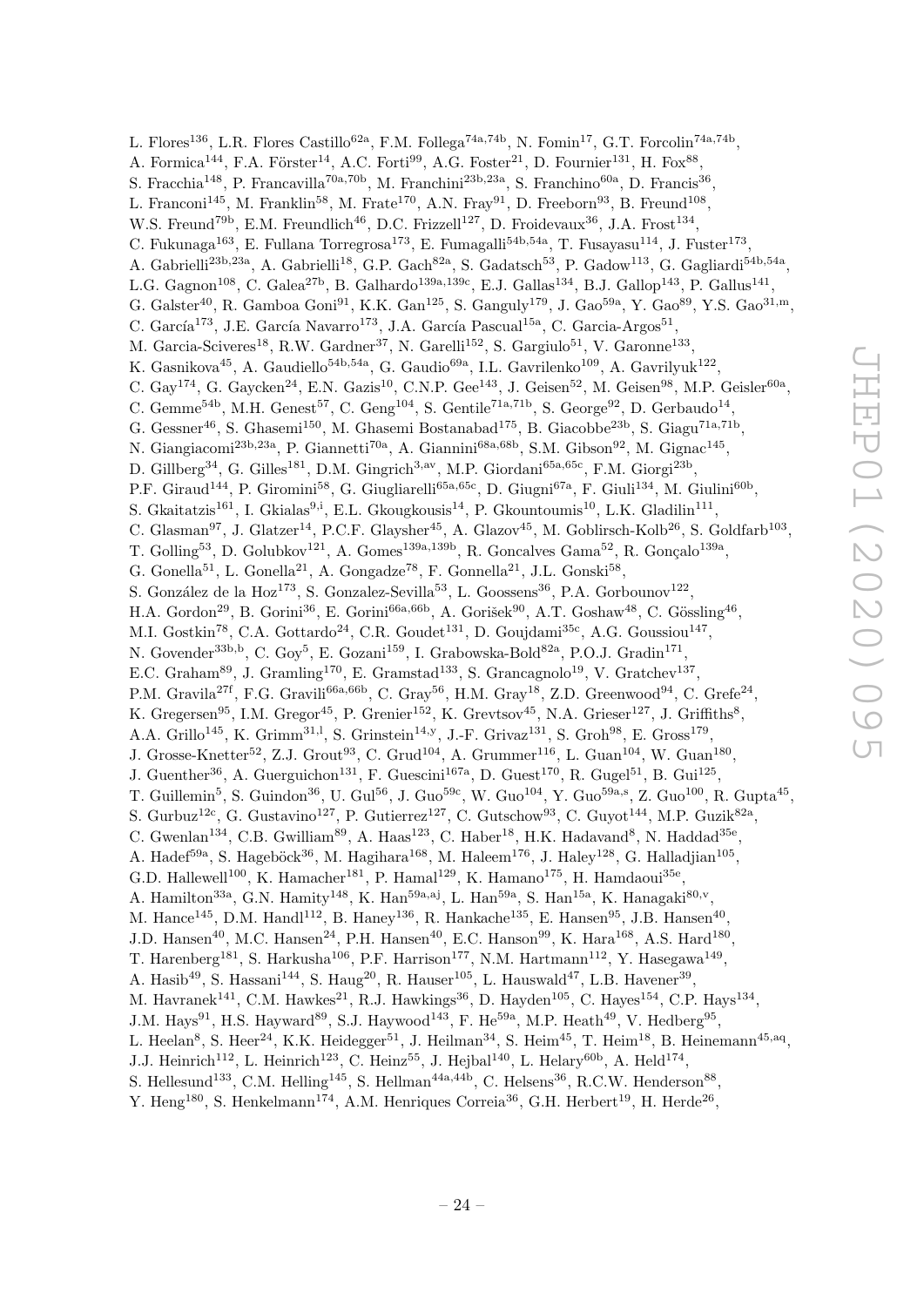V. Herget<sup>176</sup>, Y. Hernández Jiménez<sup>33d</sup>, H. Herr<sup>98</sup>, M.G. Herrmann<sup>112</sup>, T. Herrmann<sup>47</sup>, G. Herten<sup>51</sup>, R. Hertenberger<sup>112</sup>, L. Hervas<sup>36</sup>, T.C. Herwig<sup>136</sup>, G.G. Hesketh<sup>93</sup>, N.P. Hessey<sup>167a</sup>, A. Higashida<sup>162</sup>, S. Higashino<sup>80</sup>, E. Higón-Rodriguez<sup>173</sup>, K. Hildebrand<sup>37</sup>, E. Hill<sup>175</sup>, J.C. Hill<sup>32</sup>, K.K. Hill<sup>29</sup>, K.H. Hiller<sup>45</sup>, S.J. Hillier<sup>21</sup>, M. Hils<sup>47</sup>, I. Hinchliffe<sup>18</sup>, F. Hinterkeuser<sup>24</sup>, M. Hirose<sup>132</sup>, D. Hirschbuehl<sup>181</sup>, B. Hiti<sup>90</sup>, O. Hladik<sup>140</sup>, D.R. Hlaluku<sup>33d</sup>, X. Hoad<sup>49</sup>, J. Hobbs<sup>154</sup>, N. Hod<sup>179</sup>, M.C. Hodgkinson<sup>148</sup>, A. Hoecker<sup>36</sup>, M.R. Hoeferkamp<sup>116</sup>, F. Hoenig<sup>112</sup>, D. Hohn<sup>51</sup>, D. Hohov<sup>131</sup>, T.R. Holmes<sup>37</sup>, M. Holzbock<sup>112</sup>, M. Homann<sup>46</sup>, L.B.A.H. Hommels<sup>32</sup>, S. Honda<sup>168</sup>, T. Honda<sup>80</sup>, T.M. Hong<sup>138</sup>, A. Hönle<sup>113</sup>, B.H. Hooberman<sup>172</sup>, W.H. Hopkins<sup>130</sup>, Y. Horii<sup>115</sup>, P. Horn<sup>47</sup>, A.J. Horton<sup>151</sup>, L.A. Horyn<sup>37</sup>, J-Y. Hostachy<sup>57</sup>, A. Hostiuc<sup>147</sup>, S. Hou<sup>157</sup>, A. Hoummada<sup>35a</sup>, J. Howarth<sup>99</sup>, J. Hoya<sup>87</sup>, M. Hrabovsky<sup>129</sup>, J. Hrdinka<sup>36</sup>, I. Hristova<sup>19</sup>, J. Hrivnac<sup>131</sup>, A. Hrynevich<sup>107</sup>, T. Hryn'ova<sup>5</sup>, P.J. Hsu<sup>63</sup>, S.-C. Hsu<sup>147</sup>, Q. Hu<sup>29</sup>, S. Hu<sup>59c</sup>, Y. Huang<sup>15a</sup>, Z. Hubacek<sup>141</sup>, F. Hubaut<sup>100</sup>, M. Huebner<sup>24</sup>, F. Huegging<sup>24</sup>, T.B. Huffman<sup>134</sup>, M. Huhtinen<sup>36</sup>, R.F.H. Hunter<sup>34</sup>, P. Huo<sup>154</sup>, A.M. Hupe<sup>34</sup>, N. Huseynov<sup>78, af</sup>, J. Huston<sup>105</sup>, J. Huth<sup>58</sup>, R. Hyneman<sup>104</sup>, G. Iacobucci<sup>53</sup>, G. Iakovidis<sup>29</sup>, I. Ibragimov<sup>150</sup>, L. Iconomidou-Fayard<sup>131</sup>, Z. Idrissi<sup>35e</sup>, P. Iengo<sup>36</sup>, R. Ignazzi<sup>40</sup>, O. Igonkina<sup>118,aa,\*</sup>, R. Iguchi<sup>162</sup>, T. Iizawa<sup>53</sup>, Y. Ikegami<sup>80</sup>, M. Ikeno<sup>80</sup>, D. Iliadis<sup>161</sup>, N. Ilic<sup>117</sup>, F. Iltzsche<sup>47</sup>, G. Introzzi<sup>69a,69b</sup>, M. Iodice<sup>73a</sup>, K. Iordanidou<sup>39</sup>, V. Ippolito<sup>71a,71b</sup>, M.F. Isacson<sup>171</sup>, N. Ishijima<sup>132</sup>, M. Ishino<sup>162</sup>, M. Ishitsuka<sup>164</sup>, W. Islam<sup>128</sup>, C. Issever<sup>134</sup>, S. Istin<sup>159</sup>, F. Ito<sup>168</sup>, J.M. Iturbe Ponce<sup>62a</sup>, R. Iuppa<sup>74a,74b</sup>, A. Ivina<sup>179</sup>, H. Iwasaki $^{80}$ , J.M. Izen<sup>43</sup>, V. Izzo<sup>68a</sup>, P. Jacka<sup>140</sup>, P. Jackson<sup>1</sup>, R.M. Jacobs<sup>24</sup>, V. Jain<sup>2</sup>, G. Jäkel<sup>181</sup>, K.B. Jakobi<sup>98</sup>, K. Jakobs<sup>51</sup>, S. Jakobsen<sup>75</sup>, T. Jakoubek<sup>140</sup>, D.O. Jamin<sup>128</sup>, R. Jansky<sup>53</sup>, J. Janssen<sup>24</sup>, M. Janus<sup>52</sup>, P.A. Janus<sup>82a</sup>, G. Jarlskog<sup>95</sup>, N. Javadov<sup>78,af</sup>, T. Javůrek $^{36}$ , M. Javurkova $^{51}$ , F. Jeanneau $^{144}$ , L. Jeanty $^{130}$ , J. Jejelava $^{158a,ag}$ , A. Jelinskas $^{177}$ , P. Jenni<sup>51,c</sup>, J. Jeong<sup>45</sup>, N. Jeong<sup>45</sup>, S. Jézéquel<sup>5</sup>, H. Ji<sup>180</sup>, J. Jia<sup>154</sup>, H. Jiang<sup>77</sup>, Y. Jiang<sup>59a</sup>, Z. Jiang<sup>152,q</sup>, S. Jiggins<sup>51</sup>, F.A. Jimenez Morales<sup>38</sup>, J. Jimenez Pena<sup>173</sup>, S. Jin<sup>15c</sup>, A. Jinaru<sup>27b</sup>, O. Jinnouchi<sup>164</sup>, H. Jivan<sup>33d</sup>, P. Johansson<sup>148</sup>, K.A. Johns<sup>7</sup>, C.A. Johnson<sup>64</sup>, K. Jon-And<sup>44a,44b</sup>, R.W.L. Jones<sup>88</sup>, S.D. Jones<sup>155</sup>, S. Jones<sup>7</sup>, T.J. Jones<sup>89</sup>, J. Jongmanns<sup>60a</sup>, P.M. Jorge<sup>139a,139b</sup>, J. Jovicevic<sup>167a</sup>, X. Ju<sup>18</sup>, J.J. Junggeburth<sup>113</sup>, A. Juste Rozas<sup>14,y</sup>, A. Kaczmarska<sup>83</sup>, M. Kado<sup>131</sup>, H. Kagan $^{125}$ , M. Kagan $^{152}$ , T. Kaji $^{178}$ , E. Kajomovitz $^{159}$ , C.W. Kalderon $^{95}$ , A. Kaluza $^{98}$ , A. Kamenshchikov<sup>121</sup>, L. Kanjir<sup>90</sup>, Y. Kano<sup>162</sup>, V.A. Kantserov<sup>110</sup>, J. Kanzaki<sup>80</sup>, L.S. Kaplan<sup>180</sup>, D. Kar<sup>33d</sup>, M.J. Kareem<sup>167b</sup>, E. Karentzos<sup>10</sup>, S.N. Karpov<sup>78</sup>, Z.M. Karpova<sup>78</sup>, V. Kartvelishvili<sup>88</sup>, A.N. Karyukhin<sup>121</sup>, L. Kashif<sup>180</sup>, R.D. Kass<sup>125</sup>, A. Kastanas<sup>44a,44b</sup>, Y. Kataoka<sup>162</sup>, C. Kato<sup>59d,59c</sup>, J. Katzy<sup>45</sup>, K. Kawade<sup>81</sup>, K. Kawagoe<sup>86</sup>, T. Kawaguchi<sup>115</sup>, T. Kawamoto<sup>162</sup>, G. Kawamura<sup>52</sup>, E.F. Kay<sup>89</sup>, V.F. Kazanin<sup>120b,120a</sup>, R. Keeler<sup>175</sup>, R. Kehoe<sup>42</sup>, J.S. Keller<sup>34</sup>, E. Kellermann<sup>95</sup>, J.J. Kempster<sup>21</sup>, J. Kendrick<sup>21</sup>, O. Kepka<sup>140</sup>, S. Kersten<sup>181</sup>, B.P. Kerševan<sup>90</sup>, S. Ketabchi Haghighat<sup>166</sup>, R.A. Keyes<sup>102</sup>, M. Khader<sup>172</sup>, F. Khalil-Zada<sup>13</sup>, A. Khanov<sup>128</sup>, A.G. Kharlamov<sup>120b,120a</sup>, T. Kharlamova<sup>120b,120a</sup>, E.E. Khoda<sup>174</sup>, A. Khodinov<sup>165</sup>, T.J. Khoo<sup>53</sup>, E. Khramov<sup>78</sup>, J. Khubua<sup>158b</sup>, S. Kido<sup>81</sup>, M. Kiehn<sup>53</sup>, C.R. Kilby<sup>92</sup>, Y.K. Kim<sup>37</sup>, N. Kimura<sup>65a,65c</sup>, O.M. Kind<sup>19</sup>, B.T. King<sup>89,\*</sup>, D. Kirchmeier<sup>47</sup>, J. Kirk<sup>143</sup>, A.E. Kiryunin<sup>113</sup>, T. Kishimoto<sup>162</sup>, V. Kitali<sup>45</sup>, O. Kivernyk<sup>5</sup>, E. Kladiva<sup>28b,\*</sup>, T. Klapdor-Kleingrothaus<sup>51</sup>, M.H. Klein<sup>104</sup>, M. Klein<sup>89</sup>, U. Klein<sup>89</sup>, K. Kleinknecht<sup>98</sup>, P. Klimek<sup>119</sup>, A. Klimentov<sup>29</sup>, T. Klingl<sup>24</sup>, T. Klioutchnikova<sup>36</sup>, F.F. Klitzner<sup>112</sup>, P. Kluit<sup>118</sup>, S. Kluth<sup>113</sup>, E. Kneringer<sup>75</sup>, E.B.F.G. Knoops<sup>100</sup>, A. Knue<sup>51</sup>, D. Kobayashi<sup>86</sup>, T. Kobayashi<sup>162</sup>, M. Kobel<sup>47</sup>, M. Kocian<sup>152</sup>, P. Kodys<sup>142</sup>, P.T. Koenig<sup>24</sup>, T. Koffas<sup>34</sup>, E. Koffeman<sup>118</sup>, N.M. Köhler<sup>113</sup>, T. Koi<sup>152</sup>, M. Kolb<sup>60b</sup>, I. Koletsou<sup>5</sup>, T. Kondo<sup>80</sup>, N. Kondrashova<sup>59c</sup>, K. Köneke<sup>51</sup>, A.C. König<sup>117</sup>, T. Kono<sup>124</sup>, R. Konoplich<sup>123,am</sup>, V. Konstantinides<sup>93</sup>, N. Konstantinidis<sup>93</sup>, B. Konya<sup>95</sup>, R. Kopeliansky<sup>64</sup>, S. Koperny<sup>82a</sup>, K. Korcyl<sup>83</sup>, K. Kordas<sup>161</sup>, G. Koren<sup>160</sup>, A. Korn<sup>93</sup>, I. Korolkov<sup>14</sup>, E.V. Korolkova<sup>148</sup>, N. Korotkova<sup>111</sup>, O. Kortner<sup>113</sup>, S. Kortner<sup>113</sup>, T. Kosek<sup>142</sup>,

V.V. Kostyukhin<sup>24</sup>, A. Kotwal<sup>48</sup>, A. Koulouris<sup>10</sup>, A. Kourkoumeli-Charalampidi<sup>69a,69b</sup>,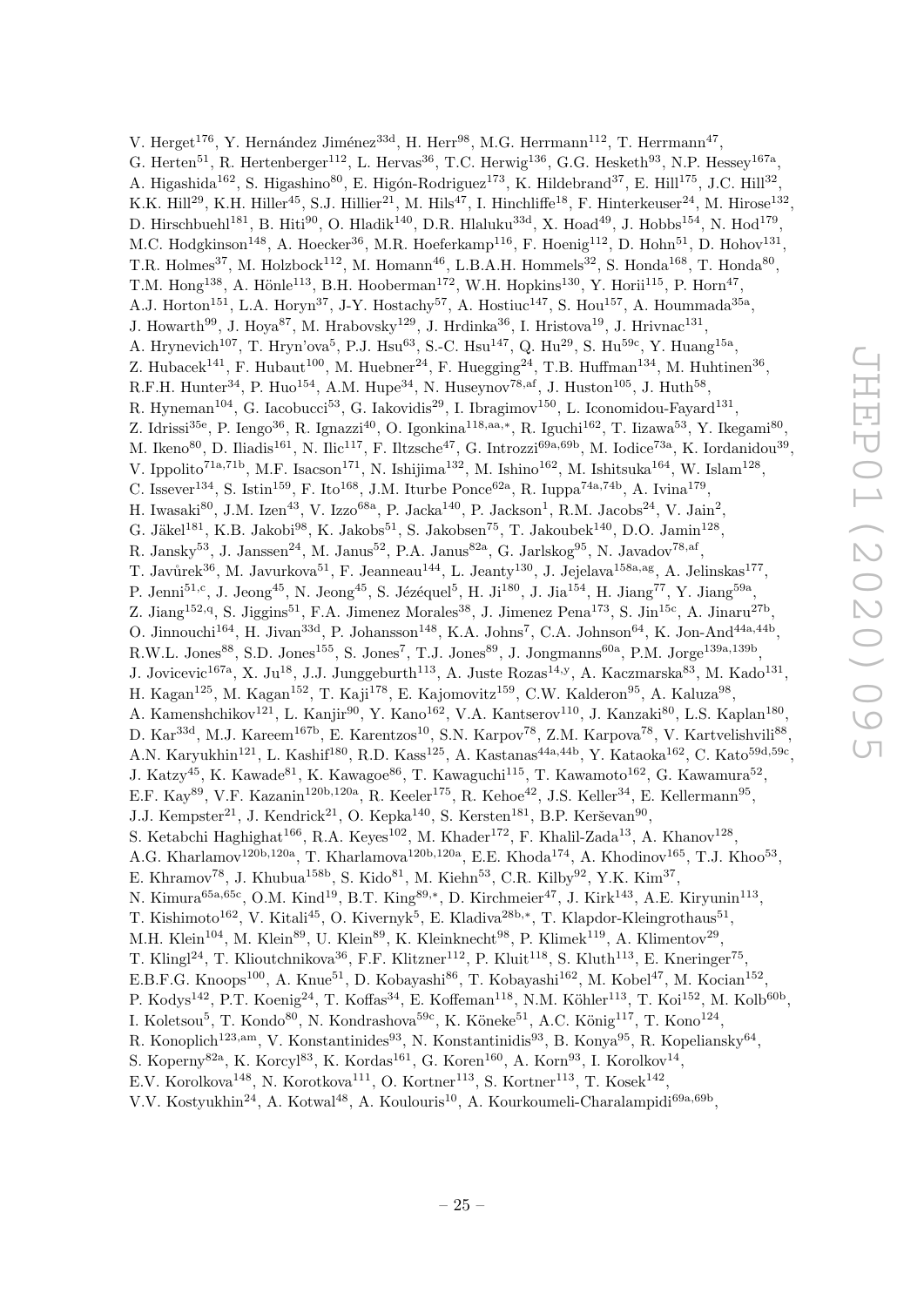C. Kourkoumelis<sup>9</sup>, E. Kourlitis<sup>148</sup>, V. Kouskoura<sup>29</sup>, A.B. Kowalewska<sup>83</sup>, R. Kowalewski<sup>175</sup>, C. Kozakai<sup>162</sup>, W. Kozanecki<sup>144</sup>, A.S. Kozhin<sup>121</sup>, V.A. Kramarenko<sup>111</sup>, G. Kramberger<sup>90</sup>, D. Krasnopevtsev<sup>59a</sup>, M.W. Krasny<sup>135</sup>, A. Krasznahorkay<sup>36</sup>, D. Krauss<sup>113</sup>, J.A. Kremer<sup>82a</sup>, J. Kretzschmar<sup>89</sup>, P. Krieger<sup>166</sup>, K. Krizka<sup>18</sup>, K. Kroeninger<sup>46</sup>, H. Kroha<sup>113</sup>, J. Kroll<sup>140</sup>, J. Kroll<sup>136</sup>, J. Krstic<sup>16</sup>, U. Kruchonak<sup>78</sup>, H. Krüger<sup>24</sup>, N. Krumnack<sup>77</sup>, M.C. Kruse<sup>48</sup>, T. Kubota<sup>103</sup>, S. Kuday<sup>4b</sup>, J.T. Kuechler<sup>45</sup>, S. Kuehn<sup>36</sup>, A. Kugel<sup>60a</sup>, T. Kuhl<sup>45</sup>, V. Kukhtin<sup>78</sup>, R. Kukla<sup>100</sup>, Y. Kulchitsky<sup>106,ai</sup>, S. Kuleshov<sup>146c</sup>, Y.P. Kulinich<sup>172</sup>, M. Kuna<sup>57</sup>, T. Kunigo<sup>84</sup>, A. Kupco<sup>140</sup>, T. Kupfer<sup>46</sup>, O. Kuprash<sup>51</sup>, H. Kurashige<sup>81</sup>, L.L. Kurchaninov<sup>167a</sup>, Y.A. Kurochkin<sup>106</sup>, A. Kurova<sup>110</sup>, M.G. Kurth<sup>15a,15d</sup>, E.S. Kuwertz<sup>36</sup>, M. Kuze<sup>164</sup>, J. Kvita<sup>129</sup>, T. Kwan<sup>102</sup>, A. La Rosa<sup>113</sup>, J.L. La Rosa Navarro<sup>79d</sup>, L. La Rotonda<sup>41b,41a</sup>, F. La Ruffa<sup>41b,41a</sup>, C. Lacasta<sup>173</sup>, F. Lacava<sup>71a,71b</sup>, J. Lacey<sup>45</sup>, D.P.J. Lack<sup>99</sup>, H. Lacker<sup>19</sup>, D. Lacour<sup>135</sup>, E. Ladygin<sup>78</sup>, R. Lafaye<sup>5</sup>, B. Laforge<sup>135</sup>, T. Lagouri<sup>33d</sup>, S. Lai<sup>52</sup>, S. Lammers<sup>64</sup>, W. Lampl<sup>7</sup>, E. Lançon<sup>29</sup>, U. Landgraf<sup>51</sup>, M.P.J. Landon<sup>91</sup>, M.C. Lanfermann<sup>53</sup>, V.S. Lang<sup>45</sup>, J.C. Lange<sup>52</sup>, R.J. Langenberg<sup>36</sup>, A.J. Lankford<sup>170</sup>, F. Lanni<sup>29</sup>, K. Lantzsch<sup>24</sup>, A. Lanza<sup>69a</sup>, A. Lapertosa<sup>54b,54a</sup>, S. Laplace<sup>135</sup>, J.F. Laporte<sup>144</sup>, T. Lari<sup>67a</sup>, F. Lasagni Manghi<sup>23b,23a</sup>, M. Lassnig<sup>36</sup>, T.S. Lau<sup>62a</sup>, A. Laudrain<sup>131</sup>, A. Laurier<sup>34</sup>, M. Lavorgna<sup>68a,68b</sup>, M. Lazzaroni<sup>67a,67b</sup>, B. Le<sup>103</sup>, O. Le Dortz<sup>135</sup>, E. Le Guirriec<sup>100</sup>, E.P. Le Quilleuc<sup>144</sup>, M. LeBlanc<sup>7</sup>, T. LeCompte<sup>6</sup>, F. Ledroit-Guillon<sup>57</sup>, C.A. Lee<sup>29</sup>, G.R. Lee<sup>146a</sup>, L. Lee<sup>58</sup>, S.C. Lee<sup>157</sup>, S.J. Lee<sup>34</sup>, B. Lefebvre<sup>102</sup>, M. Lefebvre<sup>175</sup>, F. Legger<sup>112</sup>, C. Leggett<sup>18</sup>, K. Lehmann<sup>151</sup>, N. Lehmann<sup>181</sup>, G. Lehmann Miotto<sup>36</sup>, W.A. Leight<sup>45</sup>, A. Leisos<sup>161,w</sup>, M.A.L. Leite<sup>79d</sup>, R. Leitner<sup>142</sup>, D. Lellouch<sup>179,\*</sup>, K.J.C. Leney<sup>93</sup>, T. Lenz<sup>24</sup>, B. Lenzi<sup>36</sup>, R. Leone<sup>7</sup>, S. Leone<sup>70a</sup>, C. Leonidopoulos<sup>49</sup>, G. Lerner<sup>155</sup>, C. Leroy<sup>108</sup>, R. Les<sup>166</sup>, A.A.J. Lesage<sup>144</sup>, C.G. Lester<sup>32</sup>, M. Levchenko<sup>137</sup>, J. Levêque<sup>5</sup>, D. Levin<sup>104</sup>, L.J. Levinson<sup>179</sup>, B. Li<sup>15b</sup>, B. Li<sup>104</sup>, C-Q. Li<sup>59a,al</sup>, H. Li<sup>59a</sup>, H. Li<sup>59b</sup>, K. Li<sup>152</sup>, L. Li<sup>59c</sup>, M. Li<sup>15a,15d</sup>, Q. Li<sup>15a,15d</sup>, Q.Y. Li<sup>59a</sup>, S. Li<sup>59d,59c</sup>, X. Li<sup>59c</sup>, Y. Li<sup>45</sup>, Z. Liang<sup>15a</sup>, B. Liberti<sup>72a</sup>, A. Liblong<sup>166</sup>, K. Lie<sup>62c</sup>, S. Liem<sup>118</sup>, A. Limosani<sup>156</sup>, C.Y. Lin<sup>32</sup>, K. Lin<sup>105</sup>, T.H. Lin<sup>98</sup>, R.A. Linck<sup>64</sup>, J.H. Lindon<sup>21</sup>, A.L. Lionti<sup>53</sup>, E. Lipeles<sup>136</sup>, A. Lipniacka<sup>17</sup>, M. Lisovyi<sup>60b</sup>, T.M. Liss<sup>172,as</sup>, A. Lister<sup>174</sup>, A.M. Litke<sup>145</sup>, J.D. Little<sup>8</sup>, B. Liu<sup>77</sup>, B.L. Liu<sup>6</sup>, H.B. Liu<sup>29</sup>, H. Liu<sup>104</sup>, J.B. Liu<sup>59a</sup>, J.K.K. Liu<sup>134</sup>, K. Liu<sup>135</sup>, M. Liu<sup>59a</sup>, P. Liu<sup>18</sup>, Y. Liu<sup>15a,15d</sup>, Y.L. Liu<sup>59a</sup>, Y.W. Liu<sup>59a</sup>, M. Livan<sup>69a,69b</sup>, A. Lleres<sup>57</sup>, J. Llorente Merino<sup>15a</sup>, S.L. Lloyd<sup>91</sup>, C.Y. Lo<sup>62b</sup>, F. Lo Sterzo<sup>42</sup>, E.M. Lobodzinska<sup>45</sup>, P. Loch<sup>7</sup>, T. Lohse<sup>19</sup>, K. Lohwasser<sup>148</sup>, M. Lokajicek<sup>140</sup>, J.D. Long<sup>172</sup>, R.E. Long<sup>88</sup>, L. Longo<sup>66a,66b</sup>, K.A. Looper<sup>125</sup>, J.A. Lopez<sup>146c</sup>, I. Lopez Paz<sup>99</sup>, A. Lopez Solis<sup>148</sup>, J. Lorenz<sup>112</sup>, N. Lorenzo Martinez<sup>5</sup>, M. Losada<sup>22</sup>, P.J. Lösel<sup>112</sup>, A. Lösle<sup>51</sup>, X. Lou<sup>45</sup>, X. Lou<sup>15a</sup>, A. Lounis<sup>131</sup>, J. Love<sup>6</sup>, P.A. Love<sup>88</sup>, J.J. Lozano Bahilo<sup>173</sup>, H. Lu<sup>62a</sup>, M. Lu<sup>59a</sup>, Y.J. Lu<sup>63</sup>, H.J. Lubatti<sup>147</sup>, C. Luci<sup>71a,71b</sup>, A. Lucotte<sup>57</sup>, C. Luedtke<sup>51</sup>, F. Luehring<sup>64</sup>, I. Luise<sup>135</sup>, L. Luminari<sup>71a</sup>, B. Lund-Jensen<sup>153</sup>, M.S. Lutz<sup>101</sup>, P.M. Luzi<sup>135</sup>, D. Lynn<sup>29</sup>, R. Lysak<sup>140</sup>, E. Lytken<sup>95</sup>, F. Lyu<sup>15a</sup>, V. Lyubushkin<sup>78</sup>, T. Lyubushkina<sup>78</sup>, H. Ma<sup>29</sup>, L.L. Ma<sup>59b</sup>, Y. Ma<sup>59b</sup>, G. Maccarrone<sup>50</sup>, A. Macchiolo<sup>113</sup>, C.M. Macdonald<sup>148</sup>, J. Machado Miguens<sup>136,139b</sup>, D. Madaffari<sup>173</sup>, R. Madar<sup>38</sup>, W.F. Mader<sup>47</sup>, N. Madysa<sup>47</sup>, J. Maeda<sup>81</sup>, K. Maekawa<sup>162</sup>, S. Maeland<sup>17</sup>, T. Maeno<sup>29</sup>, M. Maerker<sup>47</sup>, A.S. Maevskiy<sup>111</sup>, V. Magerl<sup>51</sup>, D.J. Mahon<sup>39</sup>, C. Maidantchik<sup>79b</sup>, T. Maier<sup>112</sup>, A. Maio<sup>139a,139b,139d</sup>, K. Maj<sup>83</sup>, O. Majersky<sup>28a</sup>, S. Majewski<sup>130</sup>, Y. Makida<sup>80</sup>, N. Makovec<sup>131</sup>, B. Malaescu<sup>135</sup>, Pa. Malecki<sup>83</sup>, V.P. Maleev<sup>137</sup>, F. Malek<sup>57</sup>, U. Mallik<sup>76</sup>, D. Malon<sup>6</sup>, C. Malone<sup>32</sup>, S. Maltezos<sup>10</sup>, S. Malyukov<sup>78</sup>, J. Mamuzic<sup>173</sup>, G. Mancini<sup>50</sup>, I. Mandić<sup>90</sup>, L. Manhaes de Andrade Filho<sup>79a</sup>, I.M. Maniatis<sup>161</sup>, J. Manjarres Ramos<sup>47</sup>, K.H. Mankinen<sup>95</sup>, A. Mann<sup>112</sup>, A. Manousos<sup>75</sup>, B. Mansoulie<sup>144</sup>, S. Manzoni<sup>67a,67b</sup>, A. Marantis<sup>161</sup>, G. Marceca<sup>30</sup>, L. Marchese<sup>134</sup>, G. Marchiori<sup>135</sup>, M. Marcisovsky<sup>140</sup>, C. Marcon<sup>95</sup>, C.A. Marin Tobon<sup>36</sup>, M. Marjanovic<sup>38</sup>, F. Marroquim<sup>79b</sup>, Z. Marshall<sup>18</sup>, M.U.F. Martensson<sup>171</sup>, S. Marti-Garcia<sup>173</sup>, C.B. Martin<sup>125</sup>, T.A. Martin<sup>177</sup>, V.J. Martin<sup>49</sup>, B. Martin dit Latour<sup>17</sup>,

M. Martinez<sup>14,y</sup>, V.I. Martinez Outschoorn<sup>101</sup>, S. Martin-Haugh<sup>143</sup>, V.S. Martoiu<sup>27b</sup>,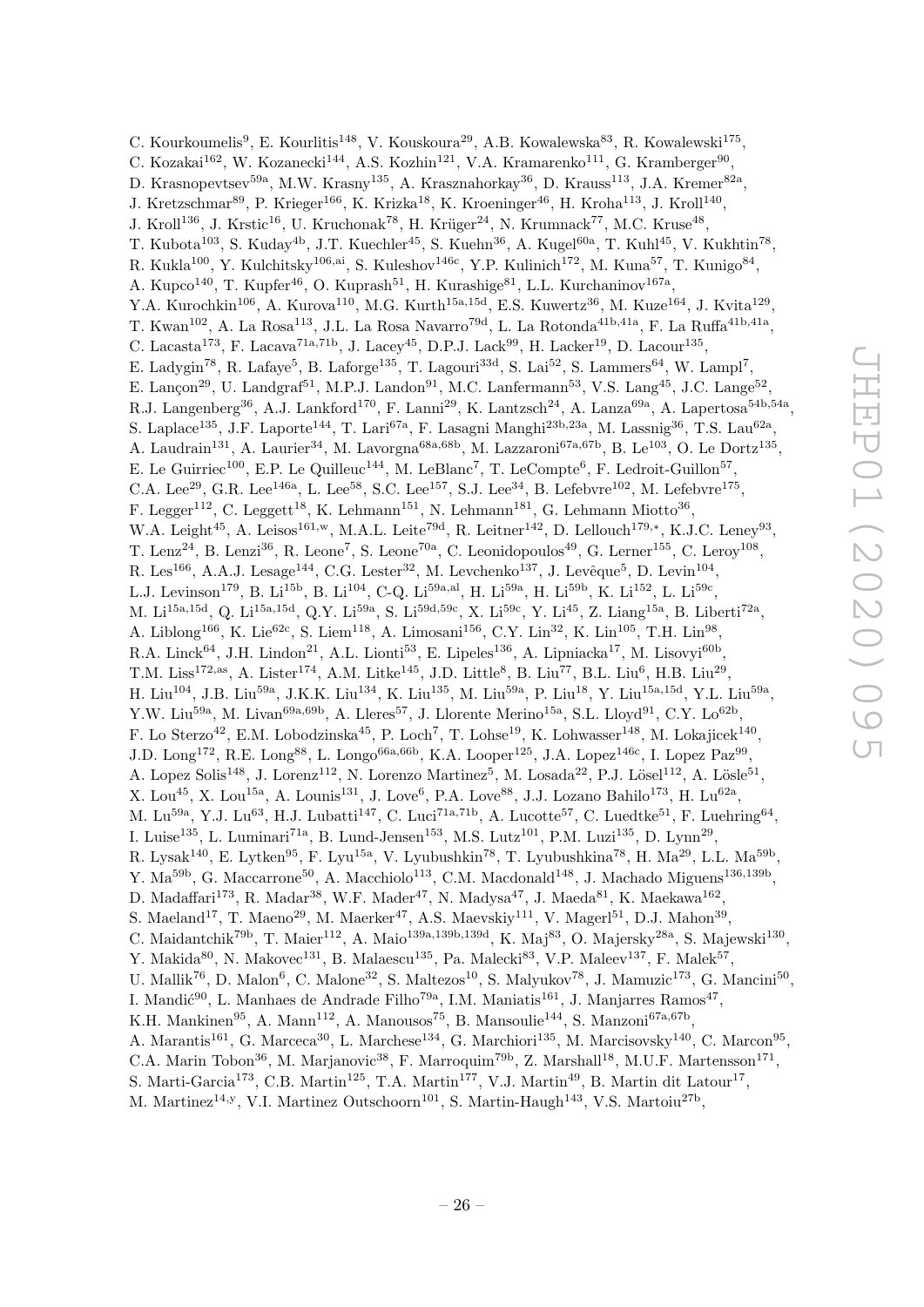A.C. Martyniuk<sup>93</sup>, A. Marzin<sup>36</sup>, L. Masetti<sup>98</sup>, T. Mashimo<sup>162</sup>, R. Mashinistov<sup>109</sup>, J. Masik<sup>99</sup>, A.L. Maslennikov<sup>120b,120a</sup>, L.H. Mason<sup>103</sup>, L. Massa<sup>72a,72b</sup>, P. Massarotti<sup>68a,68b</sup>, P. Mastrandrea<sup>70a,70b</sup>, A. Mastroberardino<sup>41b,41a</sup>, T. Masubuchi<sup>162</sup>, P. Mättig<sup>24</sup>, J. Maurer<sup>27b</sup>, B. Maček $^{90}$ , S.J. Maxfield $^{89}$ , D.A. Maximov $^{120b,120a}$ , R. Mazini $^{157}$ , I. Maznas $^{161}$ , S.M. Mazza $^{145}$ , S.P. Mc Kee<sup>104</sup>, T.G. McCarthy<sup>113</sup>, L.I. McClymont<sup>93</sup>, W.P. McCormack<sup>18</sup>, E.F. McDonald<sup>103</sup>, J.A. Mcfayden<sup>36</sup>, M.A. McKay<sup>42</sup>, K.D. McLean<sup>175</sup>, S.J. McMahon<sup>143</sup>, P.C. McNamara<sup>103</sup>, C.J. McNicol<sup>177</sup>, R.A. McPherson<sup>175,ad</sup>, J.E. Mdhluli<sup>33d</sup>, Z.A. Meadows<sup>101</sup>, S. Meehan<sup>147</sup>, T. Megy<sup>51</sup>, S. Mehlhase<sup>112</sup>, A. Mehta<sup>89</sup>, T. Meideck<sup>57</sup>, B. Meirose<sup>43</sup>, D. Melini<sup>173,g</sup>, B.R. Mellado Garcia<sup>33d</sup>, J.D. Mellenthin<sup>52</sup>, M. Melo<sup>28a</sup>, F. Meloni<sup>45</sup>, A. Melzer<sup>24</sup>, S.B. Menary<sup>99</sup>, E.D. Mendes Gouveia<sup>139a</sup>, L. Meng<sup>36</sup>, X.T. Meng<sup>104</sup>, S. Menke<sup>113</sup>, E. Meoni<sup>41b,41a</sup>, S. Mergelmeyer<sup>19</sup>, S.A.M. Merkt<sup>138</sup>, C. Merlassino<sup>20</sup>, P. Mermod<sup>53</sup>, L. Merola<sup>68a,68b</sup>, C. Meroni<sup>67a</sup>, A. Messina<sup>71a,71b</sup>, J. Metcalfe<sup>6</sup>, A.S. Mete<sup>170</sup>, C. Meyer<sup>64</sup>, J. Meyer<sup>159</sup>, J-P. Meyer<sup>144</sup>, H. Meyer Zu Theenhausen<sup>60a</sup>, F. Miano<sup>155</sup>, R.P. Middleton<sup>143</sup>, L. Mijović<sup>49</sup>, G. Mikenberg<sup>179</sup>, M. Mikestikova<sup>140</sup>, M. Mikuž<sup>90</sup>, M. Milesi<sup>103</sup>, A. Milic<sup>166</sup>, D.A. Millar<sup>91</sup>, D.W. Miller<sup>37</sup>, A. Milov<sup>179</sup>, D.A. Milstead<sup>44a,44b</sup>, R.A. Mina<sup>152,q</sup>, A.A. Minaenko<sup>121</sup>, M. Miñano Moya<sup>173</sup>, I.A. Minashvili<sup>158b</sup>, A.I. Mincer<sup>123</sup>, B. Mindur<sup>82a</sup>, M. Mineev<sup>78</sup>, Y. Minegishi<sup>162</sup>, Y. Ming<sup>180</sup>, L.M. Mir<sup>14</sup>, A. Mirto<sup>66a,66b</sup>, K.P. Mistry<sup>136</sup>, T. Mitani<sup>178</sup>, J. Mitrevski<sup>112</sup>, V.A. Mitsou<sup>173</sup>, M. Mittal<sup>59c</sup>, A. Miucci<sup>20</sup>, P.S. Miyagawa<sup>148</sup>, A. Mizukami<sup>80</sup>, J.U. Mjörnmark $^{95}$ , T. Mkrtchyan<sup>183</sup>, M. Mlynarikova<sup>142</sup>, T. Moa<sup>44a,44b</sup>, K. Mochizuki<sup>108</sup>, P.  $Mogg<sup>51</sup>$ , S. Mohapatra<sup>39</sup>, S. Molander<sup>44a,44b</sup>, R. Moles-Valls<sup>24</sup>, M.C. Mondragon<sup>105</sup>, K. Mönig<sup>45</sup>, J. Monk<sup>40</sup>, E. Monnier<sup>100</sup>, A. Montalbano<sup>151</sup>, J. Montejo Berlingen<sup>36</sup>, F. Monticelli<sup>87</sup>, S. Monzani<sup>67a</sup>, N. Morange<sup>131</sup>, D. Moreno<sup>22</sup>, M. Moreno Llácer<sup>36</sup>, P. Morettini<sup>54b</sup>, M. Morgenstern<sup>118</sup>, S. Morgenstern<sup>47</sup>, D. Mori<sup>151</sup>, M. Morii<sup>58</sup>, M. Morinaga<sup>178</sup>, V. Morisbak<sup>133</sup>, A.K. Morley<sup>36</sup>, G. Mornacchi<sup>36</sup>, A.P. Morris<sup>93</sup>, L. Morvaj<sup>154</sup>, P. Moschovakos<sup>10</sup>, M. Mosidze<sup>158b</sup>, H.J. Moss<sup>148</sup>, J. Moss<sup>31,n</sup>, K. Motohashi<sup>164</sup>, R. Mount<sup>152</sup>, E. Mountricha<sup>36</sup>, E.J.W. Moyse<sup>101</sup>, S. Muanza<sup>100</sup>, F. Mueller<sup>113</sup>, J. Mueller<sup>138</sup>, R.S.P. Mueller<sup>112</sup>, D. Muenstermann<sup>88</sup>, G.A. Mullier<sup>95</sup>, F.J. Munoz Sanchez<sup>99</sup>, P. Murin<sup>28b</sup>, W.J. Murray<sup>177,143</sup>, A. Murrone<sup>67a,67b</sup>, M. Muškinja $^{90}$ , C. Mwewa $^{33a}$ , A.G. Myagkov $^{121,an}$ , J. Myers $^{130}$ , M. Myska $^{141}$ , B.P. Nachman $^{18}$ , O. Nackenhorst<sup>46</sup>, K. Nagai<sup>134</sup>, K. Nagano<sup>80</sup>, Y. Nagasaka<sup>61</sup>, M. Nagel<sup>51</sup>, E. Nagy<sup>100</sup>, A.M. Nairz<sup>36</sup>, Y. Nakahama<sup>115</sup>, K. Nakamura<sup>80</sup>, T. Nakamura<sup>162</sup>, I. Nakano<sup>126</sup>, H. Nanjo<sup>132</sup>, F. Napolitano<sup>60a</sup>, R.F. Naranjo Garcia<sup>45</sup>, R. Narayan<sup>11</sup>, D.I. Narrias Villar<sup>60a</sup>, I. Naryshkin<sup>137</sup>, T. Naumann<sup>45</sup>, G. Navarro<sup>22</sup>, H.A. Neal<sup>104,\*</sup>, P.Y. Nechaeva<sup>109</sup>, F. Nechansky<sup>45</sup>, T.J. Neep<sup>144</sup>, A. Negri<sup>69a,69b</sup>, M. Negrini<sup>23b</sup>, S. Nektarijevic<sup>117</sup>, C. Nellist<sup>52</sup>, M.E. Nelson<sup>134</sup>, S. Nemecek<sup>140</sup>, P. Nemethy<sup>123</sup>, M. Nessi<sup>36,e</sup>, M.S. Neubauer<sup>172</sup>, M. Neumann<sup>181</sup>, P.R. Newman<sup>21</sup>, T.Y. Ng<sup>62c</sup>, Y.S.  $Ng^{19}$ , Y.W.Y.  $Ng^{170}$ , H.D.N.  $Nguyen^{100}$ , T. Nguyen Manh<sup>108</sup>, E. Nibigira<sup>38</sup>, R.B. Nickerson<sup>134</sup>, R. Nicolaidou<sup>144</sup>, D.S. Nielsen<sup>40</sup>, J. Nielsen<sup>145</sup>, N. Nikiforou<sup>11</sup>, V. Nikolaenko<sup>121,an</sup>, I. Nikolic-Audit<sup>135</sup>, K. Nikolopoulos<sup>21</sup>, P. Nilsson<sup>29</sup>, H.R. Nindhito<sup>53</sup>, Y. Ninomiya<sup>80</sup>, A. Nisati<sup>71a</sup>, N. Nishu<sup>59c</sup>, R. Nisius<sup>113</sup>, I. Nitsche<sup>46</sup>, T. Nitta<sup>178</sup>, T. Nobe<sup>162</sup>, Y. Noguchi<sup>84</sup>, M. Nomachi<sup>132</sup>, I. Nomidis<sup>135</sup>, M.A. Nomura<sup>29</sup>, M. Nordberg<sup>36</sup>, N. Norjoharuddeen<sup>134</sup>, T. Novak<sup>90</sup>, O. Novgorodova<sup>47</sup>, R. Novotny<sup>141</sup>, L. Nozka<sup>129</sup>, K. Ntekas<sup>170</sup>, E. Nurse<sup>93</sup>, F. Nuti<sup>103</sup>, F.G. Oakham<sup>34,av</sup>, H. Oberlack<sup>113</sup>, J. Ocariz<sup>135</sup>, A. Ochi<sup>81</sup>, I. Ochoa<sup>39</sup>, J.P. Ochoa-Ricoux<sup>146a</sup>, K. O'Connor<sup>26</sup>, S. Oda<sup>86</sup>, S. Odaka<sup>80</sup>, S. Oerdek<sup>52</sup>, A. Ogrodnik<sup>82a</sup>, A. Oh<sup>99</sup>, S.H. Oh<sup>48</sup>, C.C. Ohm<sup>153</sup>, H. Oide<sup>54b,54a</sup>, M.L. Ojeda<sup>166</sup>, H. Okawa<sup>168</sup>, Y. Okazaki<sup>84</sup>, Y. Okumura<sup>162</sup>, T. Okuyama<sup>80</sup>, A. Olariu<sup>27b</sup>, L.F. Oleiro Seabra<sup>139a</sup>, S.A. Olivares Pino<sup>146a</sup>, D. Oliveira Damazio<sup>29</sup>, J.L. Oliver<sup>1</sup>, M.J.R. Olsson<sup>37</sup>, A. Olszewski<sup>83</sup>, J. Olszowska<sup>83</sup>, D.C. O'Neil<sup>151</sup>, A. Onofre<sup>139a,139e</sup>, K. Onogi<sup>115</sup>, P.U.E. Onyisi<sup>11</sup>, H. Oppen<sup>133</sup>, M.J. Oreglia<sup>37</sup>, G.E. Orellana<sup>87</sup>, D. Orestano<sup>73a,73b</sup>, N. Orlando<sup>14</sup>, A.A. O'Rourke<sup>45</sup>, R.S. Orr<sup>166</sup>,

B. Osculati<sup>54b,54a,\*</sup>, V. O'Shea<sup>56</sup>, R. Ospanov<sup>59a</sup>, G. Otero y Garzon<sup>30</sup>, H. Otono<sup>86</sup>,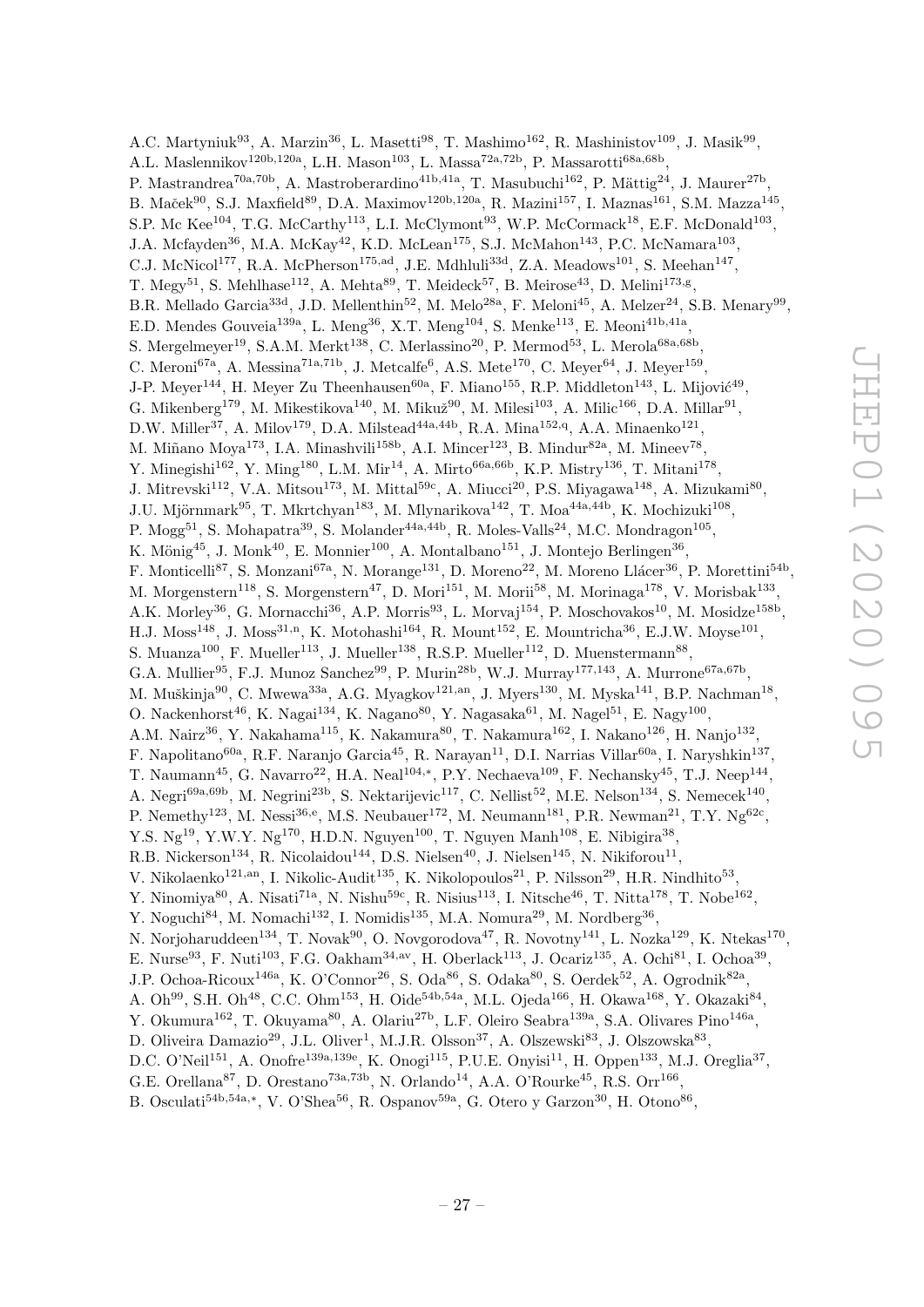M. Ouchrif<sup>35d</sup>, F. Ould-Saada<sup>133</sup>, A. Ouraou<sup>144</sup>, Q. Ouyang<sup>15a</sup>, M. Owen<sup>56</sup>, R.E. Owen<sup>21</sup>, V.E. Ozcan<sup>12c</sup>, N. Ozturk<sup>8</sup>, J. Pacalt<sup>129</sup>, H.A. Pacey<sup>32</sup>, K. Pachal<sup>151</sup>, A. Pacheco Pages<sup>14</sup>, L. Pacheco Rodriguez<sup>144</sup>, C. Padilla Aranda<sup>14</sup>, S. Pagan Griso<sup>18</sup>, M. Paganini<sup>182</sup>, G. Palacino<sup>64</sup>, S. Palazzo<sup>49</sup>, S. Palestini<sup>36</sup>, M. Palka<sup>82b</sup>, D. Pallin<sup>38</sup>, I. Panagoulias<sup>10</sup>, C.E. Pandini<sup>36</sup>, J.G. Panduro Vazquez<sup>92</sup>, P. Pani<sup>45</sup>, G. Panizzo<sup>65a,65c</sup>, L. Paolozzi<sup>53</sup>, K. Papageorgiou<sup>9,i</sup>, A. Paramonov<sup>6</sup>, D. Paredes Hernandez<sup>62b</sup>, S.R. Paredes Saenz<sup>134</sup>, B. Parida<sup>165</sup>, T.H. Park<sup>34</sup>, A.J. Parker<sup>88</sup>, M.A. Parker<sup>32</sup>, F. Parodi<sup>54b,54a</sup>, E.W. Parrish<sup>119</sup>, J.A. Parsons<sup>39</sup>, U. Parzefall<sup>51</sup>, V.R. Pascuzzi<sup>166</sup>, J.M.P. Pasner<sup>145</sup>, E. Pasqualucci<sup>71a</sup>, S. Passaggio<sup>54b</sup>, F. Pastore<sup>92</sup>, P. Pasuwan<sup>44a,44b</sup>, S. Pataraia<sup>98</sup>, J.R. Pater<sup>99</sup>, A. Pathak<sup>180</sup>, T. Pauly<sup>36</sup>, B. Pearson<sup>113</sup>, M. Pedersen<sup>133</sup>, L. Pedraza Diaz<sup>117</sup>, R. Pedro<sup>139a, 139b</sup>, S.V. Peleganchuk<sup>120b, 120a</sup>, O. Penc<sup>140</sup>, C. Peng<sup>15a</sup>, H. Peng<sup>59a</sup>, B.S. Peralva<sup>79a</sup>, M.M. Perego<sup>131</sup>, A.P. Pereira Peixoto<sup>139a</sup>, D.V. Perepelitsa<sup>29</sup>, F. Peri<sup>19</sup>, L. Perini<sup>67a,67b</sup>, H. Pernegger<sup>36</sup>, S. Perrella<sup>68a,68b</sup>, V.D. Peshekhonov<sup>78,∗</sup>, K. Peters<sup>45</sup>, R.F.Y. Peters<sup>99</sup>, B.A. Petersen<sup>36</sup>, T.C. Petersen<sup>40</sup>, E. Petit<sup>57</sup>, A. Petridis<sup>1</sup>, C. Petridou<sup>161</sup>, P. Petroff<sup>131</sup>, M. Petrov<sup>134</sup>, F. Petrucci<sup>73a,73b</sup>, M. Pettee<sup>182</sup>, N.E. Pettersson<sup>101</sup>, A. Peyaud<sup>144</sup>, R. Pezoa<sup>146c</sup>, T. Pham<sup>103</sup>, F.H. Phillips<sup>105</sup>, P.W. Phillips<sup>143</sup>, M.W. Phipps<sup>172</sup>, G. Piacquadio<sup>154</sup>, E. Pianori<sup>18</sup>, A. Picazio<sup>101</sup>, R.H. Pickles<sup>99</sup>, R. Piegaia<sup>30</sup>, J.E. Pilcher<sup>37</sup>, A.D. Pilkington<sup>99</sup>, M. Pinamonti<sup>72a,72b</sup>, J.L. Pinfold<sup>3</sup>, M. Pitt<sup>179</sup>, L. Pizzimento<sup>72a,72b</sup>, M.-A. Pleier<sup>29</sup>, V. Pleskot<sup>142</sup>, E. Plotnikova<sup>78</sup>, D. Pluth<sup>77</sup>, P. Podberezko<sup>120b,120a</sup>, R. Poettgen<sup>95</sup>, R. Poggi<sup>53</sup>, L. Poggioli<sup>131</sup>, I. Pogrebnyak<sup>105</sup>, D. Pohl<sup>24</sup>, I. Pokharel<sup>52</sup>, G. Polesello<sup>69a</sup>, A. Poley<sup>18</sup>, A. Policicchio<sup>71a,71b</sup>, R. Polifka<sup>36</sup>, A. Polini<sup>23b</sup>, C.S. Pollard<sup>45</sup>, V. Polychronakos<sup>29</sup>, D. Ponomarenko<sup>110</sup>, L. Pontecorvo<sup>36</sup>, G.A. Popeneciu<sup>27d</sup>, D.M. Portillo Quintero<sup>135</sup>, S. Pospisil<sup>141</sup>, K. Potamianos<sup>45</sup>, I.N. Potrap<sup>78</sup>, C.J. Potter<sup>32</sup>, H. Potti<sup>11</sup>, T. Poulsen<sup>95</sup>, J. Poveda<sup>36</sup>, T.D. Powell<sup>148</sup>, M.E. Pozo Astigarraga<sup>36</sup>, P. Pralavorio<sup>100</sup>, S. Prell<sup>77</sup>, D. Price<sup>99</sup>, M. Primavera<sup>66a</sup>, S. Prince<sup>102</sup>, M.L. Proffitt<sup>147</sup>, N. Proklova<sup>110</sup>, K. Prokofiev<sup>62c</sup>, F. Prokoshin<sup>146c</sup>, S. Protopopescu<sup>29</sup>, J. Proudfoot<sup>6</sup>, M. Przybycien<sup>82a</sup>, A. Puri<sup>172</sup>, P. Puzo<sup>131</sup>, J. Qian<sup>104</sup>, Y. Qin<sup>99</sup>, A. Quadt<sup>52</sup>, M. Queitsch-Maitland<sup>45</sup>, A. Qureshi<sup>1</sup>, P. Rados<sup>103</sup>, F. Ragusa<sup>67a,67b</sup>, G. Rahal<sup>96</sup>, J.A. Raine<sup>53</sup>, S. Rajagopalan<sup>29</sup>, A. Ramirez Morales<sup>91</sup>, K. Ran<sup>15a,15d</sup>, T. Rashid<sup>131</sup>, S. Raspopov<sup>5</sup>, M.G. Ratti<sup>67a,67b</sup>, D.M. Rauch<sup>45</sup>, F. Rauscher<sup>112</sup>, S. Rave<sup>98</sup>, B. Ravina<sup>148</sup>, I. Ravinovich<sup>179</sup>, J.H. Rawling<sup>99</sup>, M. Raymond<sup>36</sup>, A.L. Read<sup>133</sup>, N.P. Readioff<sup>57</sup>, M. Reale<sup>66a,66b</sup>, D.M. Rebuzzi<sup>69a,69b</sup>, A. Redelbach<sup>176</sup>, G. Redlinger<sup>29</sup>, R.G. Reed<sup>33d</sup>, K. Reeves<sup>43</sup>, L. Rehnisch<sup>19</sup>, J. Reichert<sup>136</sup>, D. Reikher<sup>160</sup>, A. Reiss<sup>98</sup>, A. Rej<sup>150</sup>, C. Rembser<sup>36</sup>, H. Ren<sup>15a</sup>, M. Rescigno<sup>71a</sup>, S. Resconi<sup>67a</sup>, E.D. Resseguie<sup>136</sup>, S. Rettie<sup>174</sup>, E. Reynolds<sup>21</sup>, O.L. Rezanova<sup>120b,120a</sup>, P. Reznicek<sup>142</sup>, E. Ricci<sup>74a,74b</sup>, R. Richter<sup>113</sup>, S. Richter<sup>45</sup>, E. Richter-Was<sup>82b</sup>, O. Ricken<sup>24</sup>, M. Ridel<sup>135</sup>, P. Rieck<sup>113</sup>, C.J. Riegel<sup>181</sup>, O. Rifki<sup>45</sup>, M. Rijssenbeek<sup>154</sup>, A. Rimoldi<sup>69a,69b</sup>, M. Rimoldi<sup>20</sup>, L. Rinaldi<sup>23b</sup>, G. Ripellino<sup>153</sup>, B. Ristić<sup>88</sup>, E. Ritsch<sup>36</sup>, I. Riu<sup>14</sup>, J.C. Rivera Vergara<sup>146a</sup>, F. Rizatdinova<sup>128</sup>, E. Rizvi<sup>91</sup>, C. Rizzi<sup>14</sup>, R.T. Roberts<sup>99</sup>, S.H. Robertson<sup>102,ad</sup>, D. Robinson<sup>32</sup>, J.E.M. Robinson<sup>45</sup>, A. Robson<sup>56</sup>, E. Rocco<sup>98</sup>, C. Roda<sup>70a,70b</sup>, Y. Rodina<sup>100</sup>, S. Rodriguez Bosca<sup>173</sup>, A. Rodriguez Perez<sup>14</sup>, D. Rodriguez Rodriguez<sup>173</sup>, A.M. Rodríguez Vera<sup>167b</sup>, S. Roe<sup>36</sup>, O. Røhne<sup>133</sup>, R. Röhrig<sup>113</sup>, C.P.A. Roland<sup>64</sup>, J. Roloff<sup>58</sup>, A. Romaniouk<sup>110</sup>, M. Romano<sup>23b,23a</sup>, N. Rompotis<sup>89</sup>, M. Ronzani<sup>123</sup>, L. Roos<sup>135</sup>, S. Rosati<sup>71a</sup>, K. Rosbach<sup>51</sup>, N-A. Rosien<sup>52</sup>, B.J. Rosser<sup>136</sup>, E. Rossi<sup>45</sup>, E. Rossi<sup>73a,73b</sup>, E. Rossi<sup>68a,68b</sup>, L.P. Rossi<sup>54b</sup>, L. Rossini<sup>67a,67b</sup>, J.H.N. Rosten<sup>32</sup>, R. Rosten<sup>14</sup>, M. Rotaru<sup>27b</sup>, J. Rothberg<sup>147</sup>, D. Rousseau<sup>131</sup>, D. Roy<sup>33d</sup>, A. Rozanov<sup>100</sup>, Y. Rozen<sup>159</sup>, X. Ruan<sup>33d</sup>, F. Rubbo<sup>152</sup>, F. Rühr<sup>51</sup>, A. Ruiz-Martinez<sup>173</sup>, Z. Rurikova<sup>51</sup>, N.A. Rusakovich<sup>78</sup>, H.L. Russell<sup>102</sup>, J.P. Rutherfoord<sup>7</sup>, E.M. Rüttinger<sup>45,k</sup>, Y.F. Ryabov<sup>137,\*</sup>, M. Rybar<sup>39</sup>, G. Rybkin<sup>131</sup>, S. Ryu<sup>6</sup>, A. Ryzhov<sup>121</sup>, G.F. Rzehorz<sup>52</sup>, P. Sabatini<sup>52</sup>, G. Sabato<sup>118</sup>, S. Sacerdoti<sup>131</sup>, H.F-W. Sadrozinski<sup>145</sup>, R. Sadykov<sup>78</sup>, F. Safai Tehrani<sup>71a</sup>, P. Saha<sup>119</sup>,

M. Sahinsoy<sup>60a</sup>, A. Sahu<sup>181</sup>, M. Saimpert<sup>45</sup>, M. Saito<sup>162</sup>, T. Saito<sup>162</sup>, H. Sakamoto<sup>162</sup>,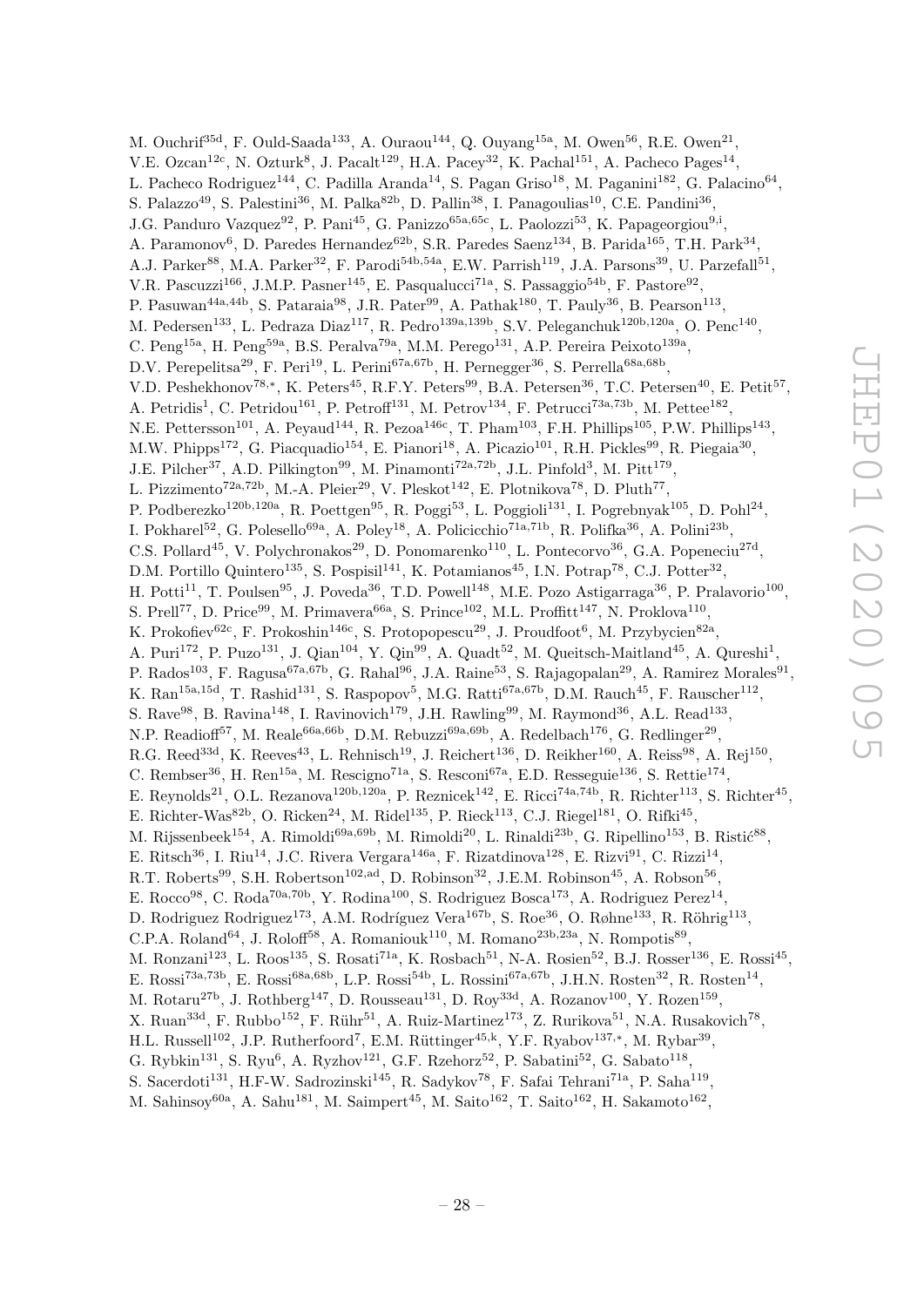A. Sakharov<sup>123,am</sup>, D. Salamani<sup>53</sup>, G. Salamanna<sup>73a,73b</sup>, J.E. Salazar Loyola<sup>146c</sup>, P.H. Sales De Bruin<sup>171</sup>, D. Salihagic<sup>113,\*</sup>, A. Salnikov<sup>152</sup>, J. Salt<sup>173</sup>, D. Salvatore<sup>41b,41a</sup>, F. Salvatore<sup>155</sup>, A. Salvucci<sup>62a,62b,62c</sup>, A. Salzburger<sup>36</sup>, J. Samarati<sup>36</sup>, D. Sammel<sup>51</sup>, D. Sampsonidis<sup>161</sup>, D. Sampsonidou<sup>161</sup>, J. Sánchez<sup>173</sup>, A. Sanchez Pineda<sup>65a,65c</sup>, H. Sandaker<sup>133</sup>, C.O. Sander<sup>45</sup>, M. Sandhoff<sup>181</sup>, C. Sandoval<sup>22</sup>, D.P.C. Sankey<sup>143</sup>, M. Sannino<sup>54b,54a</sup>, Y. Sano<sup>115</sup>, A. Sansoni<sup>50</sup>, C. Santoni<sup>38</sup>, H. Santos<sup>139a</sup>, A. Santra<sup>173</sup>, A. Sapronov<sup>78</sup>, J.G. Saraiva<sup>139a,139d</sup>, O. Sasaki<sup>80</sup>, K. Sato<sup>168</sup>, E. Sauvan<sup>5</sup>, P. Savard<sup>166,av</sup>, N. Savic<sup>113</sup>, R. Sawada<sup>162</sup>, C. Sawyer<sup>143</sup>, L. Sawyer<sup>94,ak</sup>, C. Sbarra<sup>23b</sup>, A. Sbrizzi<sup>23a</sup>, T. Scanlon<sup>93</sup>, J. Schaarschmidt<sup>147</sup>, P. Schacht<sup>113</sup>, B.M. Schachtner<sup>112</sup>, D. Schaefer<sup>37</sup>, L. Schaefer<sup>136</sup>, J. Schaeffer<sup>98</sup>, S. Schaepe<sup>36</sup>, U. Schäfer<sup>98</sup>, A.C. Schaffer<sup>131</sup>, D. Schaile<sup>112</sup>, R.D. Schamberger<sup>154</sup>, N. Scharmberg<sup>99</sup>, V.A. Schegelsky<sup>137</sup>, D. Scheirich<sup>142</sup>, F. Schenck<sup>19</sup>, M. Schernau<sup>170</sup>, C. Schiavi<sup>54b,54a</sup>, S. Schier<sup>145</sup>, L.K. Schildgen<sup>24</sup>, Z.M. Schillaci<sup>26</sup>, E.J. Schioppa<sup>36</sup>, M. Schioppa<sup>41b,41a</sup>, K.E. Schleicher<sup>51</sup>, S. Schlenker<sup>36</sup>, K.R. Schmidt-Sommerfeld<sup>113</sup>, K. Schmieden<sup>36</sup>, C. Schmitt<sup>98</sup>, S. Schmitt<sup>45</sup>, S. Schmitz<sup>98</sup>, J.C. Schmoeckel<sup>45</sup>, U. Schnoor<sup>51</sup>, L. Schoeffel<sup>144</sup>, A. Schoening<sup>60b</sup>, E. Schopf<sup>134</sup>, M. Schott<sup>98</sup>, J.F.P. Schouwenberg<sup>117</sup>, J. Schovancova<sup>36</sup>, S. Schramm<sup>53</sup>, A. Schulte<sup>98</sup>, H-C. Schultz-Coulon<sup>60a</sup>, M. Schumacher<sup>51</sup>, B.A. Schumm<sup>145</sup>, Ph. Schune<sup>144</sup>, A. Schwartzman<sup>152</sup>, T.A. Schwarz<sup>104</sup>, Ph. Schwemling<sup>144</sup>, R. Schwienhorst<sup>105</sup>, A. Sciandra<sup>24</sup>, G. Sciolla<sup>26</sup>, M. Scornajenghi<sup>41b,41a</sup>, F. Scuri<sup>70a</sup>, F. Scutti<sup>103</sup>, L.M. Scyboz<sup>113</sup>, C.D. Sebastiani<sup>71a,71b</sup>, P. Seema<sup>19</sup>, S.C. Seidel<sup>116</sup>, A. Seiden<sup>145</sup>, T. Seiss<sup>37</sup>, J.M. Seixas<sup>79b</sup>, G. Sekhniaidze<sup>68a</sup>, K. Sekhon<sup>104</sup>, S.J. Sekula<sup>42</sup>, N. Semprini-Cesari<sup>23b,23a</sup>, S. Sen<sup>48</sup>, S. Senkin<sup>38</sup>, C. Serfon<sup>133</sup>, L. Serin<sup>131</sup>, L. Serkin<sup>65a,65b</sup>, M. Sessa<sup>59a</sup>, H. Severini<sup>127</sup>, T. Šfiligoj<sup>90</sup>, F. Sforza<sup>169</sup>, A. Sfyrla<sup>53</sup>, E. Shabalina<sup>52</sup>, J.D. Shahinian<sup>145</sup>, N.W. Shaikh<sup>44a,44b</sup>, D. Shaked Renous<sup>179</sup>, L.Y. Shan<sup>15a</sup>, R. Shang<sup>172</sup>, J.T. Shank<sup>25</sup>, M. Shapiro<sup>18</sup>, A. Sharma<sup>134</sup>, A.S. Sharma<sup>1</sup>, P.B. Shatalov<sup>122</sup>, K. Shaw<sup>155</sup>, S.M. Shaw<sup>99</sup>, A. Shcherbakova<sup>137</sup>, Y. Shen<sup>127</sup>, N. Sherafati<sup>34</sup>, A.D. Sherman<sup>25</sup>, P. Sherwood<sup>93</sup>, L. Shi<sup>157,ar</sup>, S. Shimizu<sup>80</sup>, C.O. Shimmin<sup>182</sup>, Y. Shimogama<sup>178</sup>, M. Shimojima<sup>114</sup>, I.P.J. Shipsey<sup>134</sup>, S. Shirabe<sup>86</sup>, M. Shiyakova<sup>78,ab</sup>, J. Shlomi<sup>179</sup>, A. Shmeleva<sup>109</sup>, D. Shoaleh Saadi<sup>108</sup>, M.J. Shochet<sup>37</sup>, J. Shojaii<sup>103</sup>, D.R. Shope<sup>127</sup>, S. Shrestha<sup>125</sup>, E. Shulga<sup>110</sup>, P. Sicho<sup>140</sup>, A.M. Sickles<sup>172</sup>, P.E. Sidebo<sup>153</sup>, E. Sideras Haddad<sup>33d</sup>, O. Sidiropoulou<sup>36</sup>, A. Sidoti<sup>23b,23a</sup>, F. Siegert<sup>47</sup>, Dj. Sijacki<sup>16</sup>, J. Silva<sup>139a</sup>, M.Jr. Silva<sup>180</sup>, M.V. Silva Oliveira<sup>79a</sup>, S.B. Silverstein<sup>44a</sup>, S. Simion<sup>131</sup>, E. Simioni<sup>98</sup>, M. Simon<sup>98</sup>, R. Simoniello<sup>98</sup>, P. Sinervo<sup>166</sup>, N.B. Sinev<sup>130</sup>, M. Sioli<sup>23b,23a</sup>, I. Siral<sup>104</sup>, S.Yu. Sivoklokov<sup>111</sup>, J. Sjölin<sup>44a,44b</sup>, P. Skubic<sup>127</sup>, T. Slavicek<sup>141</sup>, M. Slawinska<sup>83</sup>, K. Sliwa<sup>169</sup>, R. Slovak<sup>142</sup>, V. Smakhtin<sup>179</sup>, B.H. Smart<sup>5</sup>, J. Smiesko<sup>28a</sup>, N. Smirnov<sup>110</sup>, S.Yu. Smirnov<sup>110</sup>, Y. Smirnov<sup>110</sup>, L.N. Smirnova<sup>111,t</sup>, O. Smirnova<sup>95</sup>, J.W. Smith<sup>52</sup>, M. Smizanska<sup>88</sup>, K. Smolek<sup>141</sup>, A. Smykiewicz<sup>83</sup>, A.A. Snesarev<sup>109</sup>, I.M. Snyder<sup>130</sup>, S. Snyder<sup>29</sup>, R. Sobie<sup>175,ad</sup>, A.M. Soffa<sup>170</sup>, A. Soffer<sup>160</sup>, A. Søgaard<sup>49</sup>, F. Sohns<sup>52</sup>, G. Sokhrannyi<sup>90</sup>, C.A. Solans Sanchez<sup>36</sup>, M. Solar<sup>141</sup>, E.Yu. Soldatov<sup>110</sup>, U. Soldevila<sup>173</sup>, A.A. Solodkov<sup>121</sup>, A. Soloshenko<sup>78</sup>, O.V. Solovyanov<sup>121</sup>, V. Solovyev<sup>137</sup>, P. Sommer<sup>148</sup>, H. Son<sup>169</sup>, W. Song<sup>143</sup>, W.Y. Song<sup>167b</sup>, A. Sopczak<sup>141</sup>, F. Sopkova<sup>28b</sup>, C.L. Sotiropoulou<sup>70a,70b</sup>, S. Sottocornola<sup>69a,69b</sup>, R. Soualah<sup>65a,65c,h</sup>, A.M. Soukharev<sup>120b,120a</sup>, D. South<sup>45</sup>, S. Spagnolo<sup>66a,66b</sup>, M. Spalla<sup>113</sup>, M. Spangenberg<sup>177</sup>, F. Spanò<sup>92</sup>, D. Sperlich<sup>19</sup>, T.M. Spieker<sup>60a</sup>, R. Spighi<sup>23b</sup>, G. Spigo<sup>36</sup>, L.A. Spiller<sup>103</sup>, D.P. Spiteri<sup>56</sup>, M. Spousta<sup>142</sup>, A. Stabile<sup>67a,67b</sup>, B.L. Stamas<sup>119</sup>, R. Stamen<sup>60a</sup>, S. Stamm<sup>19</sup>, E. Stanecka<sup>83</sup>, R.W. Stanek<sup>6</sup>, B. Stanislaus<sup>134</sup>, M.M. Stanitzki<sup>45</sup>, B. Stapf<sup>118</sup>, E.A. Starchenko<sup>121</sup>, G.H. Stark<sup>145</sup>, J. Stark<sup>57</sup>, S.H. Stark<sup>40</sup>, P. Staroba<sup>140</sup>, P. Starovoitov<sup>60a</sup>, S. Stärz<sup>102</sup>, R. Staszewski<sup>83</sup>, M. Stegler<sup>45</sup>, P. Steinberg<sup>29</sup>, B. Stelzer<sup>151</sup>, H.J. Stelzer<sup>36</sup>, O. Stelzer-Chilton<sup>167a</sup>, H. Stenzel<sup>55</sup>, T.J. Stevenson<sup>155</sup>, G.A. Stewart<sup>36</sup>, M.C. Stockton<sup>36</sup>, G. Stoicea<sup>27b</sup>, P. Stolte<sup>52</sup>, S. Stonjek<sup>113</sup>, A. Straessner<sup>47</sup>, J. Strandberg<sup>153</sup>, S. Strandberg<sup>44a,44b</sup>, M. Strauss<sup>127</sup>, P. Strizenec<sup>28b</sup>, R. Ströhmer<sup>176</sup>,

D.M. Strom<sup>130</sup>, R. Stroynowski<sup>42</sup>, A. Strubig<sup>49</sup>, S.A. Stucci<sup>29</sup>, B. Stugu<sup>17</sup>, J. Stupak<sup>127</sup>,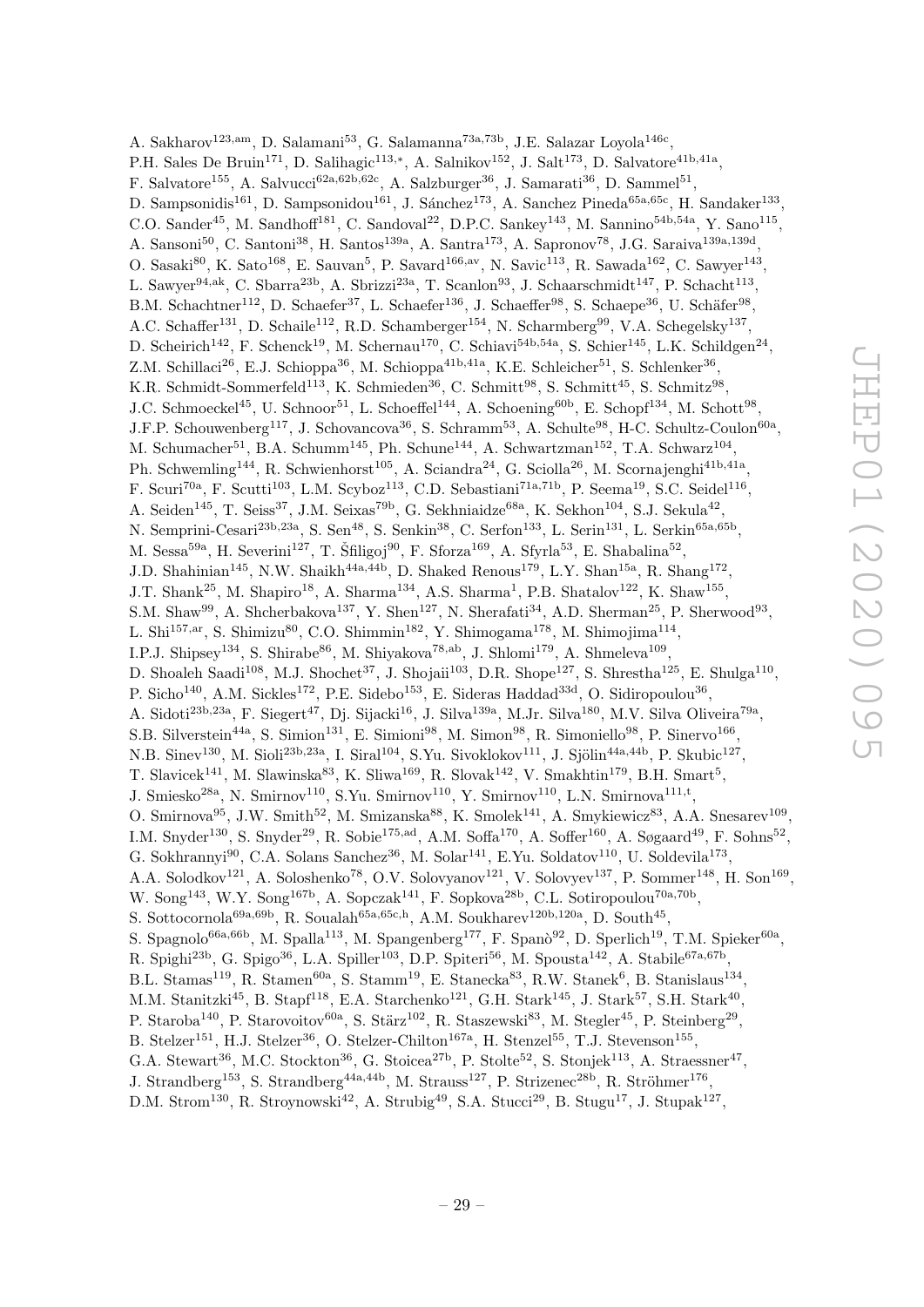N.A. Styles<sup>45</sup>, D. Su<sup>152</sup>, S. Suchek<sup>60a</sup>, Y. Sugaya<sup>132</sup>, M. Suk<sup>141</sup>, V.V. Sulin<sup>109</sup>, M.J. Sullivan<sup>89</sup>, D.M.S. Sultan<sup>53</sup>, S. Sultansoy<sup>4c</sup>, T. Sumida<sup>84</sup>, S. Sun<sup>104</sup>, X. Sun<sup>3</sup>, K. Suruliz<sup>155</sup>, C.J.E. Suster<sup>156</sup>, M.R. Sutton<sup>155</sup>, S. Suzuki<sup>80</sup>, M. Svatos<sup>140</sup>, M. Swiatlowski<sup>37</sup>, S.P. Swift<sup>2</sup>, A. Sydorenko<sup>98</sup>, I. Sykora $^{28a}$ , M. Sykora $^{142}$ , T. Sykora $^{142}$ , D. Ta $^{98}$ , K. Tackmann $^{45,z}$ , J. Taenzer $^{160}$ , A. Taffard $^{170}$ , R. Tafirout<sup>167a</sup>, E. Tahirovic<sup>91</sup>, N. Taiblum<sup>160</sup>, H. Takai<sup>29</sup>, R. Takashima<sup>85</sup>, K. Takeda<sup>81</sup>, T. Takeshita<sup>149</sup>, Y. Takubo<sup>80</sup>, M. Talby<sup>100</sup>, A.A. Talyshev<sup>120b,120a</sup>, J. Tanaka<sup>162</sup>, M. Tanaka<sup>164</sup>, R. Tanaka<sup>131</sup>, B.B. Tannenwald<sup>125</sup>, S. Tapia Araya<sup>172</sup>, S. Tapprogge<sup>98</sup>, A. Tarek Abouelfadl Mohamed<sup>135</sup>, S. Tarem<sup>159</sup>, G. Tarna<sup>27b,d</sup>, G.F. Tartarelli<sup>67a</sup>, P. Tas<sup>142</sup>, M. Tasevsky<sup>140</sup>, T. Tashiro<sup>84</sup>, E. Tassi<sup>41b,41a</sup>, A. Tavares Delgado<sup>139a,139b</sup>, Y. Tayalati<sup>35e</sup>, A.J. Taylor<sup>49</sup>, G.N. Taylor<sup>103</sup>, P.T.E. Taylor<sup>103</sup>, W. Taylor<sup>167b</sup>, A.S. Tee<sup>88</sup>, R. Teixeira De Lima<sup>152</sup>, P. Teixeira-Dias<sup>92</sup>, H. Ten Kate<sup>36</sup>, J.J. Teoh<sup>118</sup>, S. Terada<sup>80</sup>, K. Terashi<sup>162</sup>, J. Terron<sup>97</sup>, S. Terzo<sup>14</sup>, M. Testa<sup>50</sup>, R.J. Teuscher<sup>166,ad</sup>, S.J. Thais<sup>182</sup>, T. Theveneaux-Pelzer<sup>45</sup>, F. Thiele<sup>40</sup>, D.W. Thomas<sup>92</sup>, J.P. Thomas<sup>21</sup>, A.S. Thompson<sup>56</sup>, P.D. Thompson<sup>21</sup>, L.A. Thomsen<sup>182</sup>, E. Thomson<sup>136</sup>, Y. Tian<sup>39</sup>, R.E. Ticse Torres<sup>52</sup>, V.O. Tikhomirov<sup>109,ao</sup>, Yu.A. Tikhonov<sup>120b,120a</sup>, S. Timoshenko<sup>110</sup>, P. Tipton<sup>182</sup>, S. Tisserant<sup>100</sup>, K. Todome $^{164}$ , S. Todorova-Nova $^5$ , S. Tod $t^{47}$ , J. Tojo $^{86}$ , S. Tokár $^{28a}$ , K. Tokushuku $^{80}$ , E. Tolley<sup>125</sup>, K.G. Tomiwa<sup>33d</sup>, M. Tomoto<sup>115</sup>, L. Tompkins<sup>152,q</sup>, B. Tong<sup>58</sup>, P. Tornambe<sup>51</sup>, E. Torrence<sup>130</sup>, H. Torres<sup>47</sup>, E. Torró Pastor<sup>147</sup>, C. Tosciri<sup>134</sup>, J. Toth<sup>100,ac</sup>, F. Touchard<sup>100</sup>, D.R. Tovey<sup>148</sup>, C.J. Treado<sup>123</sup>, T. Trefzger<sup>176</sup>, F. Tresoldi<sup>155</sup>, A. Tricoli<sup>29</sup>, I.M. Trigger<sup>167a</sup>, S. Trincaz-Duvoid<sup>135</sup>, W. Trischuk<sup>166</sup>, B. Trocmé<sup>57</sup>, A. Trofymov<sup>131</sup>, C. Troncon<sup>67a</sup>, M. Trovatelli<sup>175</sup>, F. Trovato<sup>155</sup>, L. Truong<sup>33b</sup>, M. Trzebinski<sup>83</sup>, A. Trzupek<sup>83</sup>, F. Tsai<sup>45</sup>, J.C-L. Tseng<sup>134</sup>, P.V. Tsiareshka<sup>106,ai</sup>, A. Tsirigotis<sup>161</sup>, N. Tsirintanis<sup>9</sup>, V. Tsiskaridze<sup>154</sup>, E.G. Tskhadadze<sup>158a</sup>, I.I. Tsukerman<sup>122</sup>, V. Tsulaia<sup>18</sup>, S. Tsuno<sup>80</sup>, D. Tsybychev<sup>154</sup>, Y. Tu<sup>62b</sup>, A. Tudorache<sup>27b</sup>, V. Tudorache<sup>27b</sup>, T.T. Tulbure<sup>27a</sup>, A.N. Tuna<sup>58</sup>, S. Turchikhin<sup>78</sup>, D. Turgeman<sup>179</sup>, I. Turk Cakir<sup>4b,u</sup>, R.J. Turner<sup>21</sup>, R.T. Turra<sup>67a</sup>, P.M. Tuts<sup>39</sup>, S. Tzamarias<sup>161</sup>, E. Tzovara<sup>98</sup>, G. Ucchielli<sup>46</sup>, I. Ueda<sup>80</sup>, M. Ughetto<sup>44a,44b</sup>, F. Ukegawa<sup>168</sup>, G. Unal<sup>36</sup>, A. Undrus<sup>29</sup>, G. Unel<sup>170</sup>, F.C. Ungaro<sup>103</sup>, Y. Unno<sup>80</sup>, K. Uno<sup>162</sup>, J. Urban<sup>28b</sup>, P. Urquijo<sup>103</sup>, G. Usai<sup>8</sup>, J. Usui<sup>80</sup>, L. Vacavant<sup>100</sup>, V. Vacek<sup>141</sup>, B. Vachon<sup>102</sup>, K.O.H. Vadla<sup>133</sup>, A. Vaidya<sup>93</sup>, C. Valderanis<sup>112</sup>, E. Valdes Santurio<sup>44a,44b</sup>, M. Valente<sup>53</sup>, S. Valentinetti<sup>23b,23a</sup>, A. Valero<sup>173</sup>, L. Valéry<sup>45</sup>, R.A. Vallance<sup>21</sup>, A. Vallier<sup>5</sup>, J.A. Valls Ferrer<sup>173</sup>, T.R. Van Daalen<sup>14</sup>, H. Van der Graaf<sup>118</sup>, P. Van Gemmeren<sup>6</sup>, I. Van Vulpen<sup>118</sup>, M. Vanadia<sup>72a,72b</sup>, W. Vandelli<sup>36</sup>, A. Vaniachine<sup>165</sup>, P. Vankov<sup>118</sup>, R. Vari<sup>71a</sup>, E.W. Varnes<sup>7</sup>, C. Varni<sup>54b,54a</sup>, T. Varol<sup>42</sup>, D. Varouchas<sup>131</sup>, K.E. Varvell<sup>156</sup>, G.A. Vasquez<sup>146c</sup>, J.G. Vasquez<sup>182</sup>, F. Vazeille<sup>38</sup>, D. Vazquez Furelos<sup>14</sup>, T. Vazquez Schroeder<sup>36</sup>, J. Veatch<sup>52</sup>, V. Vecchio<sup>73a,73b</sup>, L.M. Veloce<sup>166</sup>, F. Veloso<sup>139a,139c</sup>, S. Veneziano<sup>71a</sup>, A. Ventura<sup>66a,66b</sup>, N. Venturi<sup>36</sup>, A. Verbytskyi<sup>113</sup>, V. Vercesi<sup>69a</sup>, M. Verducci<sup>73a,73b</sup>, C.M. Vergel Infante<sup>77</sup>, C. Vergis<sup>24</sup>, W. Verkerke<sup>118</sup>, A.T. Vermeulen<sup>118</sup>, J.C. Vermeulen<sup>118</sup>, M.C. Vetterli<sup>151,av</sup>, N. Viaux Maira<sup>146c</sup>, M. Vicente Barreto Pinto<sup>53</sup>, I. Vichou<sup>172,\*</sup>, T. Vickey<sup>148</sup>, O.E. Vickey Boeriu<sup>148</sup>, G.H.A. Viehhauser<sup>134</sup>, L. Vigani<sup>134</sup>, M. Villa<sup>23b,23a</sup>, M. Villaplana Perez<sup>67a,67b</sup>, E. Vilucchi<sup>50</sup>, M.G. Vincter<sup>34</sup>, V.B. Vinogradov<sup>78</sup>, A. Vishwakarma<sup>45</sup>, C. Vittori<sup>23b,23a</sup>, I. Vivarelli<sup>155</sup>, S. Vlachos<sup>10</sup>, M. Vogel<sup>181</sup>, P. Vokac<sup>141</sup>, G. Volpi<sup>14</sup>, S.E. von Buddenbrock<sup>33d</sup>, E. Von Toerne<sup>24</sup>, V. Vorobel<sup>142</sup>, K. Vorobev<sup>110</sup>, M. Vos<sup>173</sup>, J.H. Vossebeld<sup>89</sup>, N. Vranjes<sup>16</sup>, M. Vranjes Milosavljevic<sup>16</sup>, V. Vrba<sup>141</sup>, M. Vreeswijk<sup>118</sup>, R. Vuillermet<sup>36</sup>, I. Vukotic<sup>37</sup>, P. Wagner<sup>24</sup>, W. Wagner<sup>181</sup>, J. Wagner-Kuhr<sup>112</sup>, H. Wahlberg<sup>87</sup>, S. Wahrmund<sup>47</sup>, K. Wakamiya<sup>81</sup>, V.M. Walbrecht<sup>113</sup>, J. Walder<sup>88</sup>, R. Walker<sup>112</sup>, S.D. Walker<sup>92</sup>, W. Walkowiak<sup>150</sup>, V. Wallangen<sup>44a,44b</sup>, A.M. Wang<sup>58</sup>, C. Wang<sup>59b</sup>, F. Wang<sup>180</sup>, H. Wang<sup>18</sup>, H. Wang<sup>3</sup>, J. Wang<sup>156</sup>, J. Wang<sup>60b</sup>, P. Wang<sup>42</sup>, Q. Wang<sup>127</sup>, R.-J. Wang<sup>135</sup>, R. Wang<sup>59a</sup>, R. Wang<sup>6</sup>, S.M. Wang<sup>157</sup>,

W.T. Wang<sup>59a</sup>, W. Wang<sup>15c,ae</sup>, W.X. Wang<sup>59a,ae</sup>, Y. Wang<sup>59a,al</sup>, Z. Wang<sup>59c</sup>, C. Wanotayaroj<sup>45</sup>,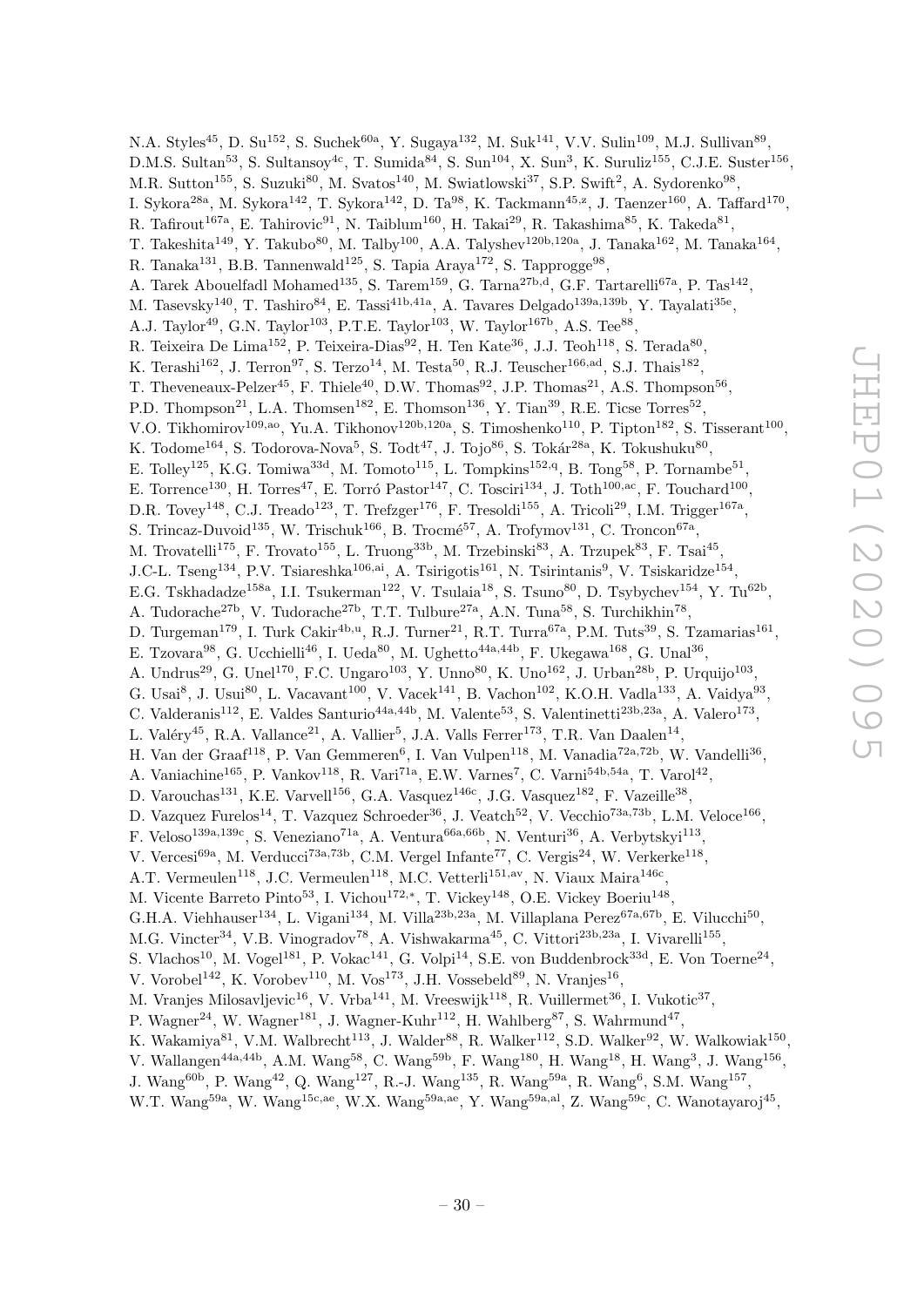A. Warburton<sup>102</sup>, C.P. Ward<sup>32</sup>, D.R. Wardrope<sup>93</sup>, A. Washbrook<sup>49</sup>, A.T. Watson<sup>21</sup>, M.F. Watson<sup>21</sup>, G. Watts<sup>147</sup>, S. Watts<sup>99</sup>, B.M. Waugh<sup>93</sup>, A.F. Webb<sup>11</sup>, S. Webb<sup>98</sup>, C. Weber<sup>182</sup>, M.S. Weber<sup>20</sup>, S.A. Weber<sup>34</sup>, S.M. Weber<sup>60a</sup>, A.R. Weidberg<sup>134</sup>, J. Weingarten<sup>46</sup>, M. Weirich<sup>98</sup>, C. Weiser<sup>51</sup>, P.S. Wells<sup>36</sup>, T. Wenaus<sup>29</sup>, T. Wengler<sup>36</sup>, S. Wenig<sup>36</sup>, N. Wermes<sup>24</sup>, M.D. Werner<sup>77</sup>, P. Werner<sup>36</sup>, M. Wessels<sup>60a</sup>, T.D. Weston<sup>20</sup>, K. Whalen<sup>130</sup>, N.L. Whallon<sup>147</sup>, A.M. Wharton<sup>88</sup>, A.S. White<sup>104</sup>, A. White<sup>8</sup>, M.J. White<sup>1</sup>, R. White<sup>146c</sup>, D. Whiteson<sup>170</sup>, B.W. Whitmore<sup>88</sup>, F.J. Wickens<sup>143</sup>, W. Wiedenmann<sup>180</sup>, M. Wielers<sup>143</sup>, C. Wiglesworth<sup>40</sup>, L.A.M. Wiik-Fuchs<sup>51</sup>, F. Wilk $^{99}$ , H.G. Wilkens<sup>36</sup>, L.J. Wilkins<sup>92</sup>, H.H. Williams<sup>136</sup>, S. Williams<sup>32</sup>, C. Willis<sup>105</sup>, S. Willocq<sup>101</sup>, J.A. Wilson<sup>21</sup>, I. Wingerter-Seez<sup>5</sup>, E. Winkels<sup>155</sup>, F. Winklmeier<sup>130</sup>, O.J. Winston<sup>155</sup>, B.T. Winter<sup>51</sup>, M. Wittgen<sup>152</sup>, M. Wobisch<sup>94</sup>, A. Wolf<sup>98</sup>, T.M.H. Wolf<sup>118</sup>, R. Wolff<sup>100</sup>, J. Wollrath<sup>51</sup>, M.W. Wolter<sup>83</sup>, H. Wolters<sup>139a,139c</sup>, V.W.S. Wong<sup>174</sup>, N.L. Woods<sup>145</sup>, S.D. Worm<sup>21</sup>, B.K. Wosiek<sup>83</sup>, K.W. Woźniak<sup>83</sup>, K. Wraight<sup>56</sup>, S.L. Wu<sup>180</sup>, X. Wu<sup>53</sup>, Y. Wu<sup>59a</sup>, T.R. Wyatt $^{99}$ , B.M. Wynne $^{49}$ , S. Xella $^{40}$ , Z. Xi $^{104}$ , L. Xia $^{177}$ , D. Xu<sup>15a</sup>, H. Xu<sup>59a,d</sup>, L. Xu<sup>29</sup>, T.  $Xu^{144}$ , W.  $Xu^{104}$ , Z.  $Xu^{152}$ , B. Yabsley<sup>156</sup>, S. Yacoob<sup>33a</sup>, K. Yajima<sup>132</sup>, D.P. Yallup<sup>93</sup>, D. Yamaguchi<sup>164</sup>, Y. Yamaguchi<sup>164</sup>, A. Yamamoto<sup>80</sup>, T. Yamanaka<sup>162</sup>, F. Yamane<sup>81</sup>, M. Yamatani<sup>162</sup>, T. Yamazaki<sup>162</sup>, Y. Yamazaki<sup>81</sup>, Z. Yan<sup>25</sup>, H.J. Yang<sup>59c,59d</sup>, H.T. Yang<sup>18</sup>, S. Yang<sup>76</sup>, Y. Yang<sup>162</sup>, Z. Yang<sup>17</sup>, W-M. Yao<sup>18</sup>, Y.C. Yap<sup>45</sup>, Y. Yasu<sup>80</sup>, E. Yatsenko<sup>59c,59d</sup>, J. Ye<sup>42</sup>, S. Ye<sup>29</sup>, I. Yeletskikh<sup>78</sup>, E. Yigitbasi<sup>25</sup>, E. Yildirim<sup>98</sup>, K. Yorita<sup>178</sup>, K. Yoshihara<sup>136</sup>, C.J.S. Young<sup>36</sup>, C. Young<sup>152</sup>, J. Yu<sup>77</sup>, X. Yue<sup>60a</sup>, S.P.Y. Yuen<sup>24</sup>, B. Zabinski<sup>83</sup>, G. Zacharis<sup>10</sup>, E. Zaffaroni<sup>53</sup>, R. Zaidan<sup>14</sup>, A.M. Zaitsev<sup>121,an</sup>, T. Zakareishvili<sup>158b</sup>, N. Zakharchuk<sup>34</sup>, S. Zambito<sup>58</sup>, D. Zanzi<sup>36</sup>, D.R. Zaripovas<sup>56</sup>, S.V. Zeißner<sup>46</sup>, C. Zeitnitz<sup>181</sup>, G. Zemaityte<sup>134</sup>, J.C. Zeng<sup>172</sup>, O. Zenin<sup>121</sup>, T. Ženiš<sup>28a</sup>, D. Zerwas<sup>131</sup>, M. Zgubič<sup>134</sup>, D.F. Zhang<sup>15b</sup>, F. Zhang<sup>180</sup>, G. Zhang<sup>59a</sup>, G. Zhang<sup>15b</sup>, H. Zhang<sup>15c</sup>, J. Zhang<sup>6</sup>, L. Zhang<sup>15c</sup>, L. Zhang<sup>59a</sup>, M. Zhang<sup>172</sup>, R. Zhang<sup>59a</sup>, R. Zhang<sup>24</sup>, X. Zhang<sup>59b</sup>, Y. Zhang<sup>15a,15d</sup>, Z. Zhang<sup>131</sup>, P. Zhao<sup>48</sup>, Y. Zhao<sup>59b</sup>, Z. Zhao<sup>59a</sup>, A. Zhemchugov<sup>78</sup>, Z. Zheng<sup>104</sup>, D. Zhong<sup>172</sup>, B. Zhou<sup>104</sup>, C. Zhou<sup>180</sup>, M.S. Zhou<sup>15a,15d</sup>, M. Zhou<sup>154</sup>, N. Zhou<sup>59c</sup>, Y. Zhou<sup>7</sup>, C.G. Zhu<sup>59b</sup>, H.L. Zhu<sup>59a</sup>, H. Zhu<sup>15a</sup>, J. Zhu<sup>104</sup>, Y. Zhu<sup>59a</sup>, X. Zhuang<sup>15a</sup>, K. Zhukov<sup>109</sup>, V. Zhulanov<sup>120b,120a</sup>, A. Zibell<sup>176</sup>, D. Zieminska $^{64}$ , N.I. Zimine<sup>78</sup>, S. Zimmermann $^{51}$ , Z. Zinonos<sup>113</sup>, M. Ziolkowski<sup>150</sup>, L. Živković<sup>16</sup>, G. Zobernig<sup>180</sup>, A. Zoccoli<sup>23b,23a</sup>, K. Zoch<sup>52</sup>, T.G. Zorbas<sup>148</sup>, R. Zou<sup>37</sup> and L. Zwalinski<sup>36</sup>

- <sup>1</sup> Department of Physics, University of Adelaide, Adelaide; Australia
- <sup>2</sup> Physics Department, SUNY Albany, Albany NY; United States of America
- <sup>3</sup> Department of Physics, University of Alberta, Edmonton AB; Canada
- $^{4-(a)}$ Department of Physics, Ankara University, Ankara;<sup>(b)</sup> Istanbul Aydin University,  $Istantul; ^{(c)}Division$  of Physics, TOBB University of Economics and Technology, Ankara; Turkey
- $5$  LAPP, Université Grenoble Alpes, Université Savoie Mont Blanc, CNRS/IN2P3, Annecy; France
- <sup>6</sup> High Energy Physics Division, Argonne National Laboratory, Argonne IL; United States of America
- <sup>7</sup> Department of Physics, University of Arizona, Tucson AZ; United States of America
- <sup>8</sup> Department of Physics, University of Texas at Arlington, Arlington TX; United States of America
- <sup>9</sup> Physics Department, National and Kapodistrian University of Athens, Athens; Greece
- <sup>10</sup> Physics Department, National Technical University of Athens, Zografou; Greece
- <sup>11</sup> Department of Physics, University of Texas at Austin, Austin TX; United States of America  $12$ <sup>(a)</sup>Bahcesehir University, Faculty of Engineering and Natural Sciences, Istanbul;<sup>(b)</sup> Istanbul Bilgi University, Faculty of Engineering and Natural Sciences, Istanbul; ${}^{(c)}$ Department of Physics, Bogazici University, Istanbul;<sup>(d)</sup>Department of Physics Engineering, Gaziantep University,

Gaziantep; Turkey

- <sup>13</sup> Institute of Physics, Azerbaijan Academy of Sciences, Baku; Azerbaijan
- <sup>14</sup> Institut de Física d'Altes Energies (IFAE), Barcelona Institute of Science and Technology, Barcelona; Spain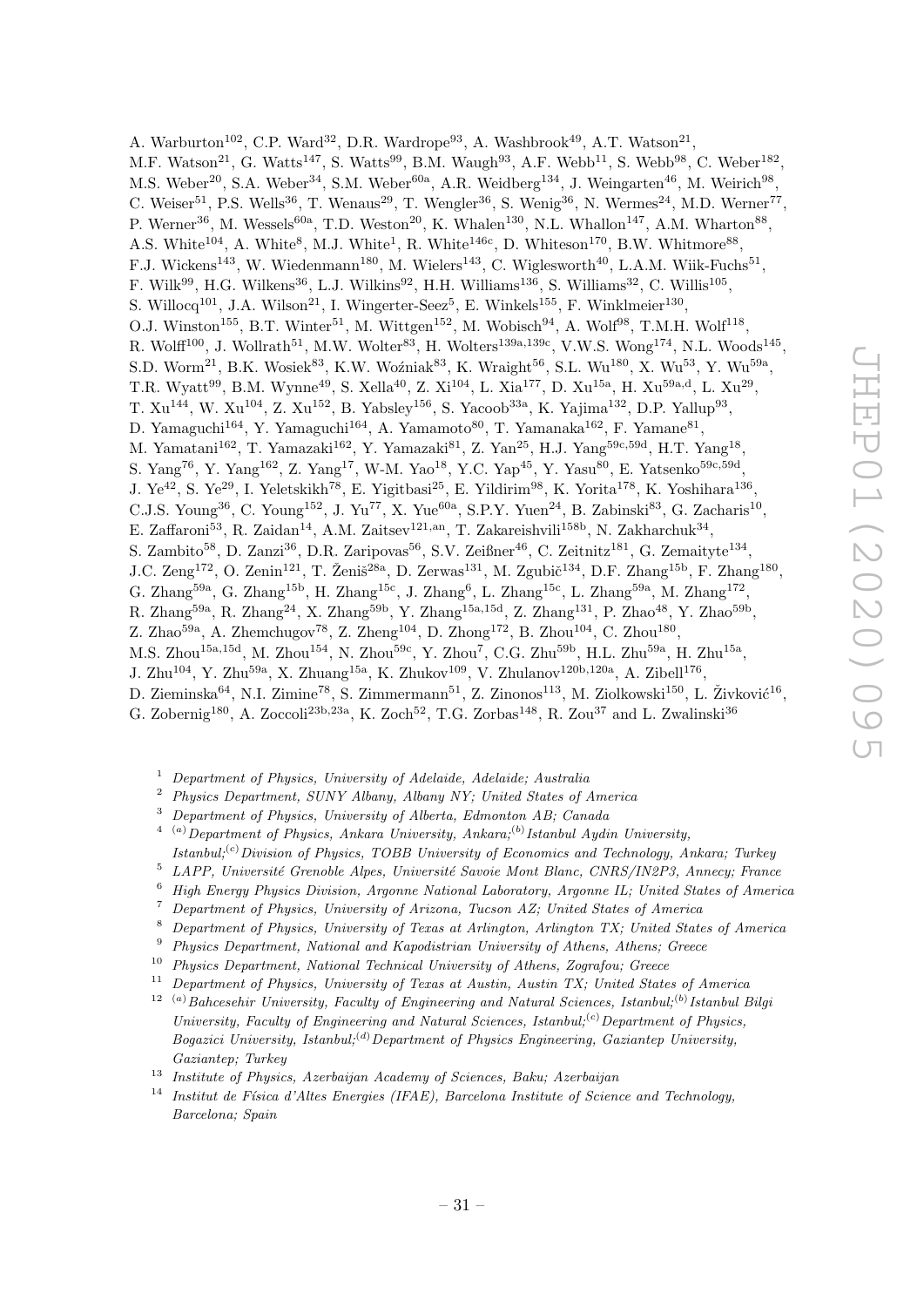- <sup>15</sup> (a) Institute of High Energy Physics, Chinese Academy of Sciences, Beijing;<sup>(b)</sup> Physics Department, Tsinghua University, Beijing;<sup>(c)</sup>Department of Physics, Nanjing University, Nanjing;<sup>(d)</sup>University of Chinese Academy of Science (UCAS), Beijing; China
- <sup>16</sup> Institute of Physics, University of Belgrade, Belgrade; Serbia
- <sup>17</sup> Department for Physics and Technology, University of Bergen, Bergen; Norway
- <sup>18</sup> Physics Division, Lawrence Berkeley National Laboratory and University of California, Berkeley CA; United States of America
- <sup>19</sup> Institut für Physik, Humboldt Universität zu Berlin, Berlin; Germany<br><sup>20</sup> Albert Finstein Gurten für Fundemantal Physics und Lehentem für L
- <sup>20</sup> Albert Einstein Center for Fundamental Physics and Laboratory for High Energy Physics, University of Bern, Bern; Switzerland
- <sup>21</sup> School of Physics and Astronomy, University of Birmingham, Birmingham; United Kingdom
- $22$  Facultad de Ciencias y Centro de Investigaciónes, Universidad Antonio Nariño, Bogota; Colombia  $^{23}$ <sup>(a)</sup> INFN Bologna and Universita' di Bologna, Dipartimento di Fisica;<sup>(b)</sup> INFN Sezione di Bologna;
- Italy
- $24$  Physikalisches Institut, Universität Bonn, Bonn; Germany
- $25$  Department of Physics, Boston University, Boston MA; United States of America
- <sup>26</sup> Department of Physics, Brandeis University, Waltham MA; United States of America
- <sup>27 (a)</sup>Transilvania University of Brasov, Brasov;<sup>(b)</sup>Horia Hulubei National Institute of Physics and Nuclear Engineering, Bucharest;<sup>(c)</sup>Department of Physics, Alexandru Ioan Cuza University of Iasi,  $Iasi;$ <sup>(d)</sup>National Institute for Research and Development of Isotopic and Molecular Technologies, Physics Department, Cluj-Napoca;<sup>(e)</sup> University Politehnica Bucharest, Bucharest;<sup>(f)</sup> West University in Timisoara, Timisoara; Romania
- $28$ <sup>(a)</sup>Faculty of Mathematics, Physics and Informatics, Comenius University,  $Bratislava;$ <sup>(b)</sup> Department of Subnuclear Physics, Institute of Experimental Physics of the Slovak Academy of Sciences, Kosice; Slovak Republic
- <sup>29</sup> Physics Department, Brookhaven National Laboratory, Upton NY; United States of America
- $30$  Departamento de Física, Universidad de Buenos Aires, Buenos Aires; Argentina
- <sup>31</sup> California State University, CA; United States of America
- <sup>32</sup> Cavendish Laboratory, University of Cambridge, Cambridge; United Kingdom
- $33$  (a) Department of Physics, University of Cape Town, Cape Town;<sup>(b)</sup> Department of Mechanical Engineering Science, University of Johannesburg, Johannesburg; ${}^{(c)}$ Pretoria; ${}^{(d)}$ School of Physics, University of the Witwatersrand, Johannesburg; South Africa
- <sup>34</sup> Department of Physics, Carleton University, Ottawa ON; Canada
- $35$ <sup>(a)</sup>Faculté des Sciences Ain Chock, Réseau Universitaire de Physique des Hautes Energies Université Hassan II, Casablanca;<sup>(b)</sup>Faculté des Sciences, Université Ibn-Tofail, Kénitra;<sup>(c)</sup>Faculté des Sciences Semlalia, Université Cadi Ayyad, LPHEA-Marrakech; $^{(d)}$ Faculté des Sciences, Université Mohamed Premier and LPTPM, Oujda;<sup>(e)</sup>Faculté des sciences, Université Mohammed V, Rabat; Morocco
- <sup>36</sup> CERN, Geneva; Switzerland
- <sup>37</sup> Enrico Fermi Institute, University of Chicago, Chicago IL; United States of America
- $138$  LPC, Université Clermont Auvergne, CNRS/IN2P3, Clermont-Ferrand; France
- <sup>39</sup> Nevis Laboratory, Columbia University, Irvington NY; United States of America
- <sup>40</sup> Niels Bohr Institute, University of Copenhagen, Copenhagen; Denmark
- <sup>41 (a)</sup>Dipartimento di Fisica, Università della Calabria, Rende;<sup>(b)</sup> INFN Gruppo Collegato di Cosenza, Laboratori Nazionali di Frascati; Italy
- <sup>42</sup> Physics Department, Southern Methodist University, Dallas TX; United States of America
- <sup>43</sup> Physics Department, University of Texas at Dallas, Richardson TX; United States of America
- $^{44-(a)}$ Department of Physics, Stockholm University;<sup>(b)</sup> Oskar Klein Centre, Stockholm; Sweden
- <sup>45</sup> Deutsches Elektronen-Synchrotron DESY, Hamburg and Zeuthen; Germany
- $46$  Lehrstuhl für Experimentelle Physik IV, Technische Universität Dortmund, Dortmund; Germany
- $^{47}$  Institut für Kern- und Teilchenphysik, Technische Universität Dresden, Dresden; Germany
- <sup>48</sup> Department of Physics, Duke University, Durham NC; United States of America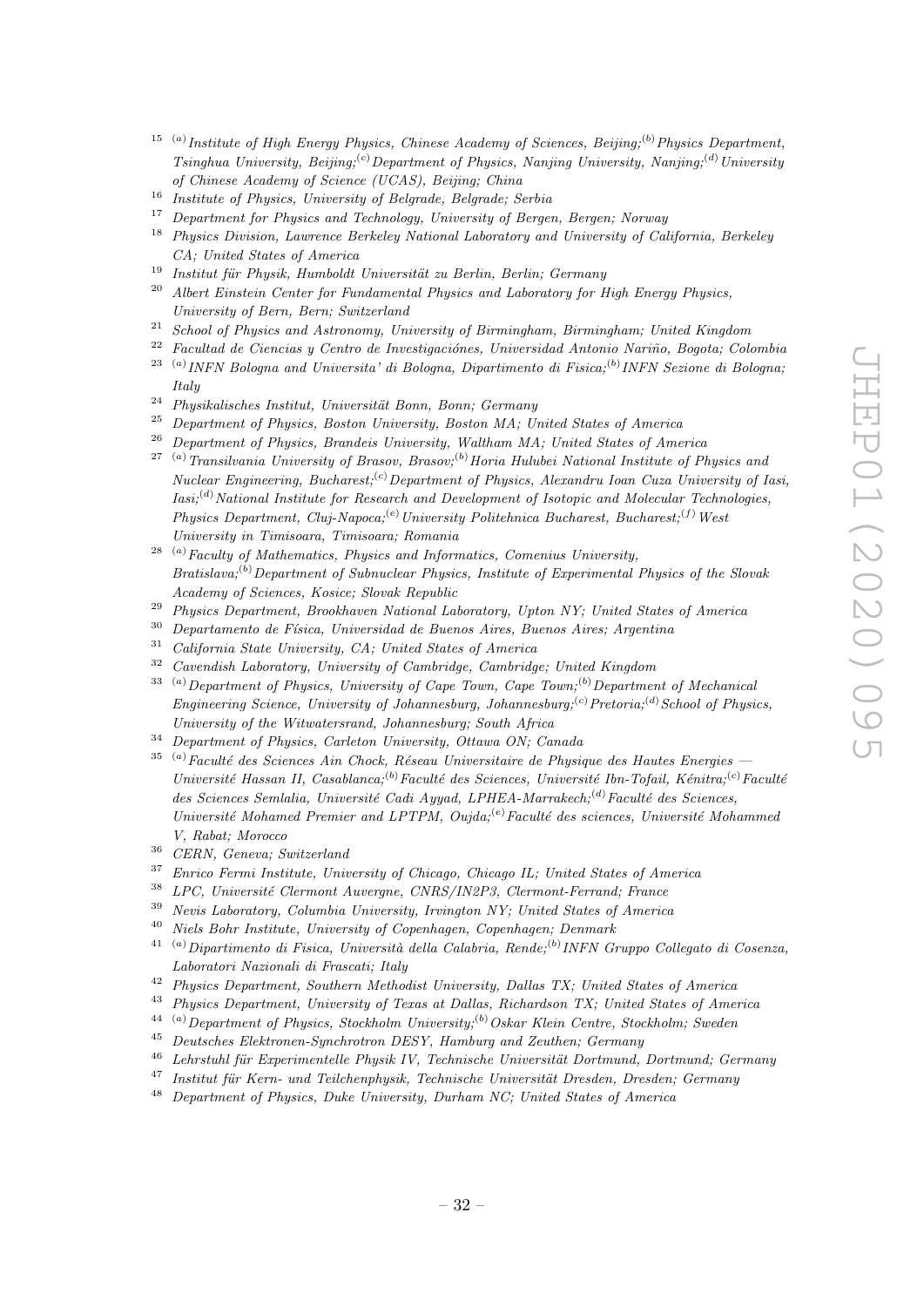- $^{49}$  SUPA School of Physics and Astronomy, University of Edinburgh, Edinburgh; United Kingdom
- <sup>50</sup> INFN e Laboratori Nazionali di Frascati, Frascati; Italy
- $51$  Physikalisches Institut, Albert-Ludwigs-Universität Freiburg, Freiburg; Germany
- $52$  II. Physikalisches Institut, Georg-August-Universität Göttingen, Göttingen; Germany
- $53$  Département de Physique Nucléaire et Corpusculaire, Université de Genève, Genève; Switzerland
- $^{54}$  (a) Dipartimento di Fisica, Università di Genova, Genova;<sup>(b)</sup> INFN Sezione di Genova; Italy
- <sup>55</sup> II. Physikalisches Institut, Justus-Liebig-Universität Giessen, Giessen; Germany
- <sup>56</sup>  $SUPA$  School of Physics and Astronomy, University of Glasgow, Glasgow; United Kingdom<br><sup>57</sup> J PCG, University Canada Alass CNPC (NeP), Canada NP, Canada France
- <sup>57</sup> LPSC, Universit´e Grenoble Alpes, CNRS/IN2P3, Grenoble INP, Grenoble; France
- <sup>58</sup> Laboratory for Particle Physics and Cosmology, Harvard University, Cambridge MA; United States of America
- $59$ <sup>(a)</sup>Department of Modern Physics and State Key Laboratory of Particle Detection and Electronics, University of Science and Technology of China, Hefei;<sup>(b)</sup> Institute of Frontier and Interdisciplinary Science and Key Laboratory of Particle Physics and Particle Irradiation (MOE), Shandong University, Qingdao;<sup>(c)</sup>School of Physics and Astronomy, Shanghai Jiao Tong University, KLPPAC-MoE, SKLPPC, Shanghai;<sup>(d)</sup> Tsung-Dao Lee Institute, Shanghai; China
- $^{60}$  (a) Kirchhoff-Institut für Physik, Ruprecht-Karls-Universität Heidelberg, Heidelberg;<sup>(b)</sup> Physikalisches Institut, Ruprecht-Karls-Universität Heidelberg, Heidelberg; Germany
- $61$  Faculty of Applied Information Science, Hiroshima Institute of Technology, Hiroshima; Japan  $62$  (a) Department of Physics, Chinese University of Hong Kong, Shatin, N.T., Hong
- $Kong; ^{(b)}$ Department of Physics, University of Hong Kong, Hong Kong;<sup>(c)</sup>Department of Physics and Institute for Advanced Study, Hong Kong University of Science and Technology, Clear Water Bay, Kowloon, Hong Kong; China
- <sup>63</sup> Department of Physics, National Tsing Hua University, Hsinchu; Taiwan
- <sup>64</sup> Department of Physics, Indiana University, Bloomington IN; United States of America
- <sup>65 (a)</sup> INFN Gruppo Collegato di Udine, Sezione di Trieste, Udine;<sup>(b)</sup> ICTP, Trieste;<sup>(c)</sup> Dipartimento Politecnico di Ingegneria e Architettura, Università di Udine, Udine; Italy
- <sup>66 (a)</sup> INFN Sezione di Lecce;<sup>(b)</sup> Dipartimento di Matematica e Fisica, Università del Salento, Lecce; Italy
- <sup>67 (a)</sup> INFN Sezione di Milano;<sup>(b)</sup> Dipartimento di Fisica, Università di Milano, Milano; Italy
- <sup>68 (a)</sup> INFN Sezione di Napoli;<sup>(b)</sup> Dipartimento di Fisica, Università di Napoli, Napoli; Italy
- <sup>69 (a)</sup> INFN Sezione di Pavia;<sup>(b)</sup> Dipartimento di Fisica, Università di Pavia, Pavia; Italy
- <sup>70 (a)</sup> INFN Sezione di Pisa;<sup>(b)</sup> Dipartimento di Fisica E. Fermi, Università di Pisa, Pisa; Italy
- <sup>71 (a)</sup> INFN Sezione di Roma;<sup>(b)</sup> Dipartimento di Fisica, Sapienza Università di Roma, Roma; Italy
- <sup>72 (a)</sup> INFN Sezione di Roma Tor Vergata;<sup>(b)</sup> Dipartimento di Fisica, Università di Roma Tor Vergata, Roma; Italy
- <sup>73 (a)</sup> INFN Sezione di Roma Tre;<sup>(b)</sup> Dipartimento di Matematica e Fisica, Università Roma Tre, Roma; Italy
- <sup>74 (a)</sup> INFN-TIFPA;<sup>(b)</sup> Università degli Studi di Trento, Trento; Italy
- $75$  Institut für Astro- und Teilchenphysik, Leopold-Franzens-Universität, Innsbruck; Austria
- <sup>76</sup> University of Iowa, Iowa City IA; United States of America<sup>77</sup> Persentencet of Physics and Actronomy, Iowa State University
- <sup>77</sup> Department of Physics and Astronomy, Iowa State University, Ames IA; United States of America
- <sup>78</sup> Joint Institute for Nuclear Research, Dubna; Russia
- <sup>79 (a)</sup>Departamento de Engenharia Elétrica, Universidade Federal de Juiz de Fora (UFJF), Juiz de  $For a: (b) Universidade Federal do Rio De Janeiro COPPE/EE/IF, Rio de Janeiro: (c) Universidade$ Federal de São João del Rei (UFSJ), São João del Rei;<sup>(d)</sup>Instituto de Física, Universidade de São Paulo, São Paulo; Brazil
- <sup>80</sup> KEK, High Energy Accelerator Research Organization, Tsukuba; Japan
- <sup>81</sup> Graduate School of Science, Kobe University, Kobe; Japan
- $82$ <sup>(a)</sup>AGH University of Science and Technology, Faculty of Physics and Applied Computer Science, Krakow;(b)Marian Smoluchowski Institute of Physics, Jagiellonian University, Krakow; Poland
- <sup>83</sup> Institute of Nuclear Physics Polish Academy of Sciences, Krakow; Poland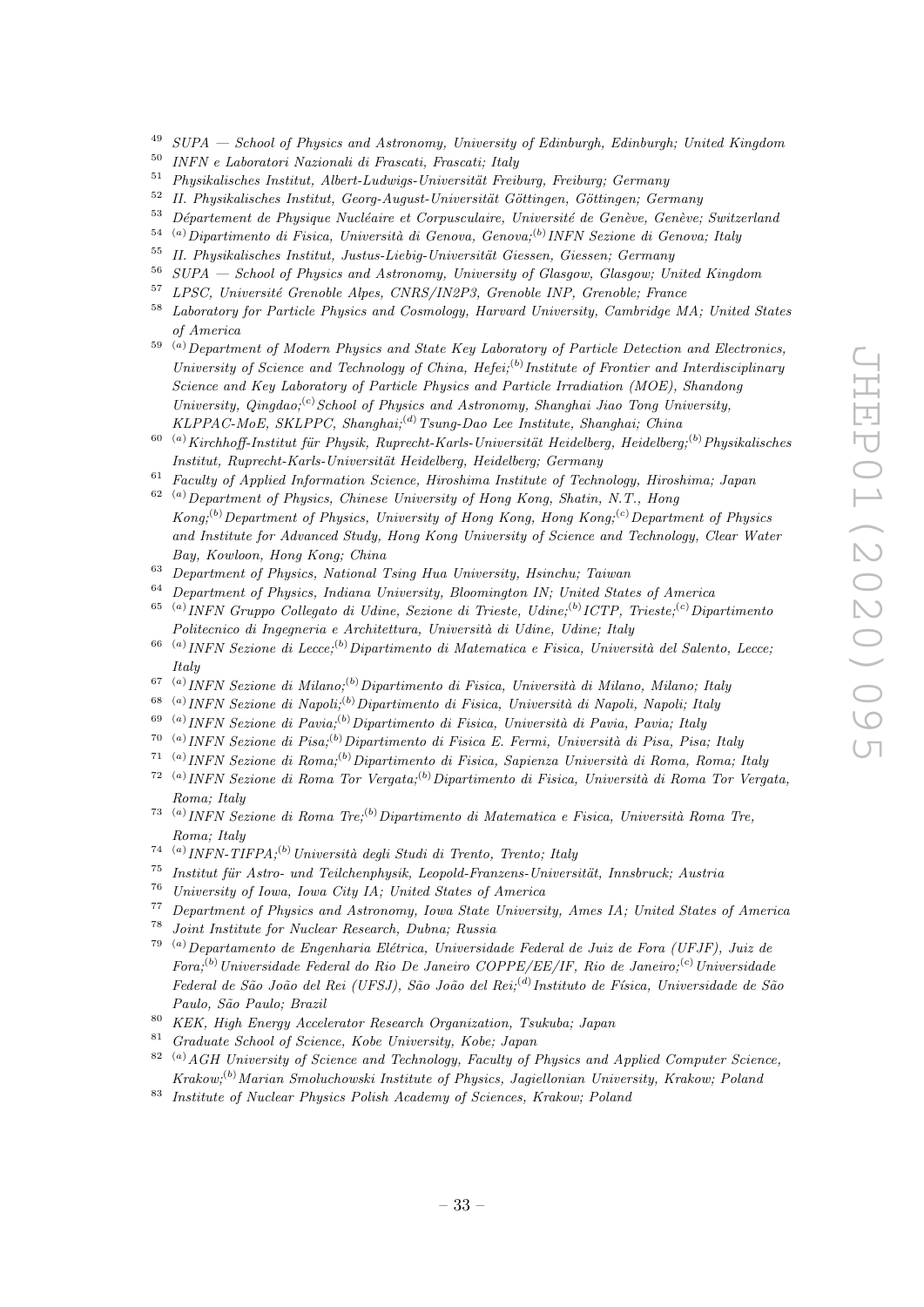- <sup>84</sup> Faculty of Science, Kyoto University, Kyoto; Japan
- <sup>85</sup> Kyoto University of Education, Kyoto; Japan
- 86 Research Center for Advanced Particle Physics and Department of Physics, Kyushu University, Fukuoka; Japan
- <sup>87</sup> Instituto de Física La Plata, Universidad Nacional de La Plata and CONICET, La Plata; Argentina
- <sup>88</sup> Physics Department, Lancaster University, Lancaster; United Kingdom
- <sup>89</sup> Oliver Lodge Laboratory, University of Liverpool, Liverpool; United Kingdom
- $90$  Department of Experimental Particle Physics, Jožef Stefan Institute and Department of Physics, University of Ljubljana, Ljubljana; Slovenia
- $91$  School of Physics and Astronomy, Queen Mary University of London, London; United Kingdom
- <sup>92</sup> Department of Physics, Royal Holloway University of London, Egham; United Kingdom<br><sup>93</sup> Department of Physics and Actronomy, University College Landon, Landon, United Kingdom
- <sup>93</sup> Department of Physics and Astronomy, University College London, London; United Kingdom
- <sup>94</sup> Louisiana Tech University, Ruston LA; United States of America
- <sup>95</sup> Fysiska institutionen, Lunds universitet, Lund; Sweden
- $96$  Centre de Calcul de l'Institut National de Physique Nucléaire et de Physique des Particules (IN2P3), Villeurbanne; France
- $97$  Departamento de Física Teorica C-15 and CIAFF, Universidad Autónoma de Madrid, Madrid; Spain
- $\overline{^{98}}$  Institut für Physik, Universität Mainz, Mainz; Germany
- <sup>99</sup> School of Physics and Astronomy, University of Manchester, Manchester; United Kingdom
- $100$  CPPM, Aix-Marseille Université, CNRS/IN2P3, Marseille; France
- <sup>101</sup> Department of Physics, University of Massachusetts, Amherst MA; United States of America
- <sup>102</sup> Department of Physics, McGill University, Montreal QC; Canada
- <sup>103</sup> School of Physics, University of Melbourne, Victoria; Australia<br><sup>104</sup> Department of Physics, University of Michigan Ann Arben MI
- <sup>104</sup> Department of Physics, University of Michigan, Ann Arbor MI; United States of America
- $105$  Department of Physics and Astronomy, Michigan State University, East Lansing MI; United States of America
- <sup>106</sup> B.I. Stepanov Institute of Physics, National Academy of Sciences of Belarus, Minsk; Belarus
- <sup>107</sup> Research Institute for Nuclear Problems of Byelorussian State University, Minsk; Belarus
- <sup>108</sup> Group of Particle Physics, University of Montreal, Montreal QC; Canada
- <sup>109</sup> P.N. Lebedev Physical Institute of the Russian Academy of Sciences, Moscow; Russia
- <sup>110</sup> National Research Nuclear University MEPhI, Moscow; Russia
- <sup>111</sup> D.V. Skobeltsyn Institute of Nuclear Physics, M.V. Lomonosov Moscow State University, Moscow; Russia
- $112$  Fakultät für Physik, Ludwig-Maximilians-Universität München, München; Germany
- $113$  Max-Planck-Institut für Physik (Werner-Heisenberg-Institut), München; Germany
- <sup>114</sup> Nagasaki Institute of Applied Science, Nagasaki; Japan
- <sup>115</sup> Graduate School of Science and Kobayashi-Maskawa Institute, Nagoya University, Nagoya; Japan
- <sup>116</sup> Department of Physics and Astronomy, University of New Mexico, Albuquerque NM; United States of America
- <sup>117</sup> Institute for Mathematics, Astrophysics and Particle Physics, Radboud University Nijmegen/Nikhef, Nijmegen; Netherlands
- <sup>118</sup> Nikhef National Institute for Subatomic Physics and University of Amsterdam, Amsterdam; Netherlands
- <sup>119</sup> Department of Physics, Northern Illinois University, DeKalb IL; United States of America
- <sup>120</sup> (a) Budker Institute of Nuclear Physics and NSU, SB RAS, Novosibirsk;<sup>(b)</sup> Novosibirsk State University Novosibirsk; Russia
- <sup>121</sup> Institute for High Energy Physics of the National Research Centre Kurchatov Institute, Protvino; Russia
- $122$  Institute for Theoretical and Experimental Physics named by A.I. Alikhanov of National Research Centre "Kurchatov Institute", Moscow; Russia
- <sup>123</sup> Department of Physics, New York University, New York NY; United States of America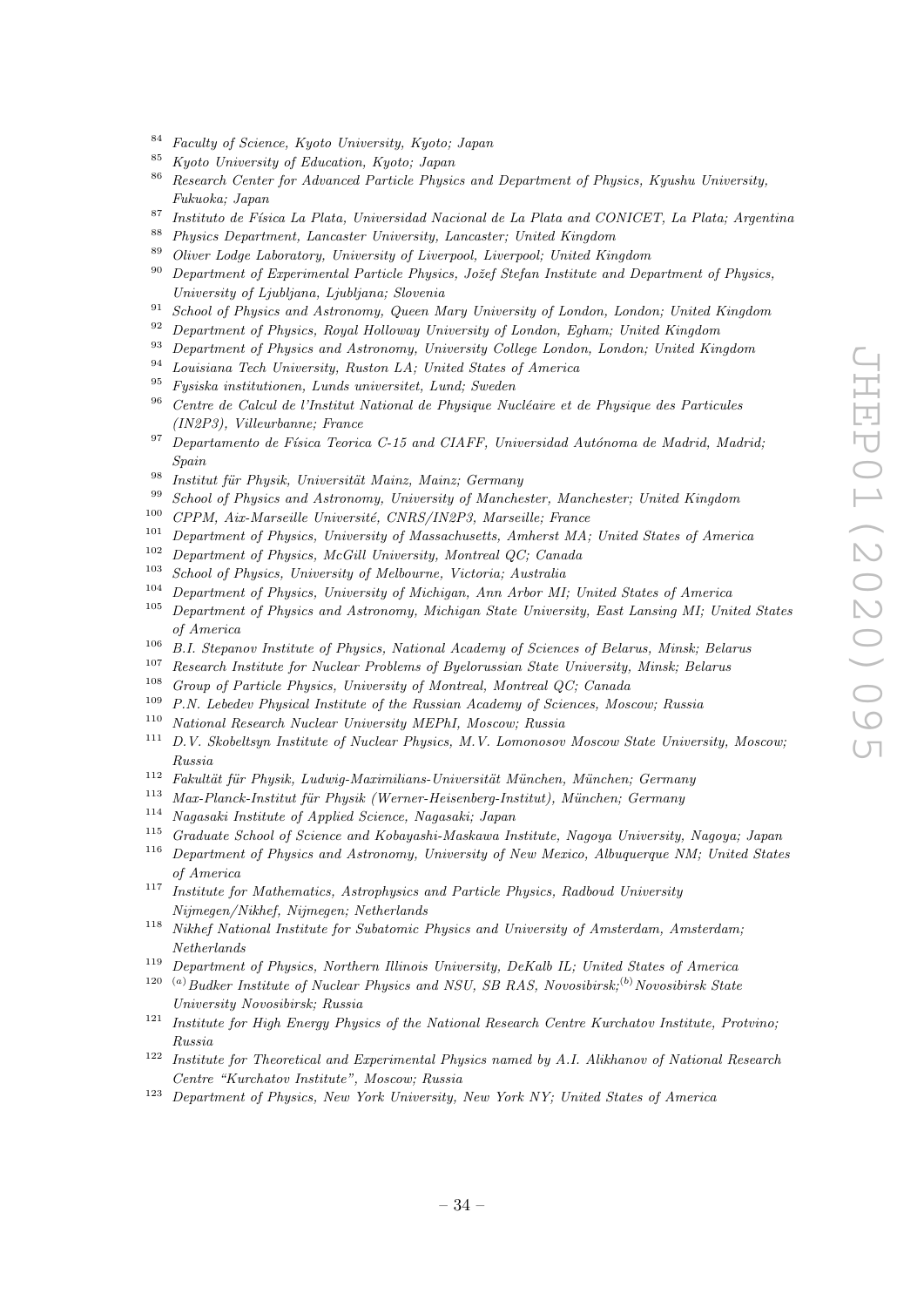- <sup>124</sup> Ochanomizu University, Otsuka, Bunkyo-ku, Tokyo; Japan
- <sup>125</sup> Ohio State University, Columbus OH; United States of America
- <sup>126</sup> Faculty of Science, Okayama University, Okayama; Japan
- $127$  Homer L. Dodge Department of Physics and Astronomy, University of Oklahoma, Norman OK; United States of America
- <sup>128</sup> Department of Physics, Oklahoma State University, Stillwater OK; United States of America<br><sup>129</sup> Belselvi University, DCDTM, Light Lehentery of Optics, Olamous: Creek Banylie
- <sup>129</sup> Palacký University, RCPTM, Joint Laboratory of Optics, Olomouc; Czech Republic<br><sup>130</sup> Curtan for High Franco Physics, University of Operan Franco OB, Heitzl States
- <sup>130</sup> Center for High Energy Physics, University of Oregon, Eugene OR; United States of America<br><sup>131</sup> LAL Hainmith Paris Carl CNDC (NODS, University Paris Carlyn Orang France
- LAL, Université Paris-Sud, CNRS/IN2P3, Université Paris-Saclay, Orsay; France
- <sup>132</sup> Graduate School of Science, Osaka University, Osaka; Japan
- <sup>133</sup> Department of Physics, University of Oslo, Oslo; Norway<br><sup>134</sup> Department of Physics, Orford University, Orford, United
- <sup>134</sup> Department of Physics, Oxford University, Oxford; United Kingdom
- <sup>135</sup> LPNHE, Sorbonne Université, Université de Paris, CNRS/IN2P3, Paris; France
- <sup>136</sup> Department of Physics, University of Pennsylvania, Philadelphia PA; United States of America
- <sup>137</sup> Konstantinov Nuclear Physics Institute of National Research Centre "Kurchatov Institute", PNPI, St. Petersburg; Russia
- <sup>138</sup> Department of Physics and Astronomy, University of Pittsburgh, Pittsburgh PA; United States of America
- <sup>139</sup> <sup>(a)</sup>Laboratório de Instrumentação e Física Experimental de Partículas LIP,  $Lisboa:^{(b)}$ Departamento de Física, Faculdade de Ciências, Universidade de Lisboa, Lisboa;<sup>(c)</sup>Departamento de Física, Universidade de Coimbra, Coimbra;<sup>(d)</sup>Centro de Física Nuclear da Universidade de Lisboa, Lisboa; $^{(e)}$ Departamento de Física, Universidade do Minho,  $Braq_i$ <sup>(f)</sup> Departamento de Física Teórica y del Cosmos, Universidad de Granada, Granada  $(Spain);^{(g)}$ Dep Física and CEFITEC of Faculdade de Ciências e Tecnologia, Universidade Nova de Lisboa, Caparica;<sup>(h)</sup> Instituto Superior Técnico, Universidade de Lisboa, Lisboa; Portugal
- <sup>140</sup> Institute of Physics of the Czech Academy of Sciences, Prague; Czech Republic
- <sup>141</sup> Czech Technical University in Prague, Prague; Czech Republic
- <sup>142</sup> Charles University, Faculty of Mathematics and Physics, Prague; Czech Republic
- <sup>143</sup> Particle Physics Department, Rutherford Appleton Laboratory, Didcot; United Kingdom
- $144$  IRFU, CEA, Université Paris-Saclay, Gif-sur-Yvette; France
- <sup>145</sup> Santa Cruz Institute for Particle Physics, University of California Santa Cruz, Santa Cruz CA; United States of America
- <sup>146</sup> (a) Departamento de Física, Pontificia Universidad Católica de Chile, Santiago;<sup>(b)</sup> Universidad Andres Bello, Department of Physics, Santiago;<sup>(c)</sup> Departamento de Física, Universidad Técnica Federico Santa María, Valparaíso; Chile
- <sup>147</sup> Department of Physics, University of Washington, Seattle WA; United States of America
- <sup>148</sup> Department of Physics and Astronomy, University of Sheffield, Sheffield; United Kingdom
- <sup>149</sup> Department of Physics, Shinshu University, Nagano; Japan
- $150$  Department Physik, Universität Siegen, Siegen; Germany
- <sup>151</sup> Department of Physics, Simon Fraser University, Burnaby BC; Canada
- <sup>152</sup> SLAC National Accelerator Laboratory, Stanford CA; United States of America
- <sup>153</sup> Physics Department, Royal Institute of Technology, Stockholm; Sweden
- <sup>154</sup> Departments of Physics and Astronomy, Stony Brook University, Stony Brook NY; United States of America
- <sup>155</sup> Department of Physics and Astronomy, University of Sussex, Brighton; United Kingdom<br><sup>156</sup> School of Physics University of Sudney Sudney: Australia
- <sup>156</sup> School of Physics, University of Sydney, Sydney; Australia
- <sup>157</sup> Institute of Physics, Academia Sinica, Taipei; Taiwan
- <sup>158</sup> <sup>(a)</sup>E. Andronikashvili Institute of Physics, Iv. Javakhishvili Tbilisi State University, Tbilisi;<sup>(b)</sup> High Energy Physics Institute, Tbilisi State University, Tbilisi; Georgia
- <sup>159</sup> Department of Physics, Technion, Israel Institute of Technology, Haifa; Israel
- <sup>160</sup> Raymond and Beverly Sackler School of Physics and Astronomy, Tel Aviv University, Tel Aviv; Israel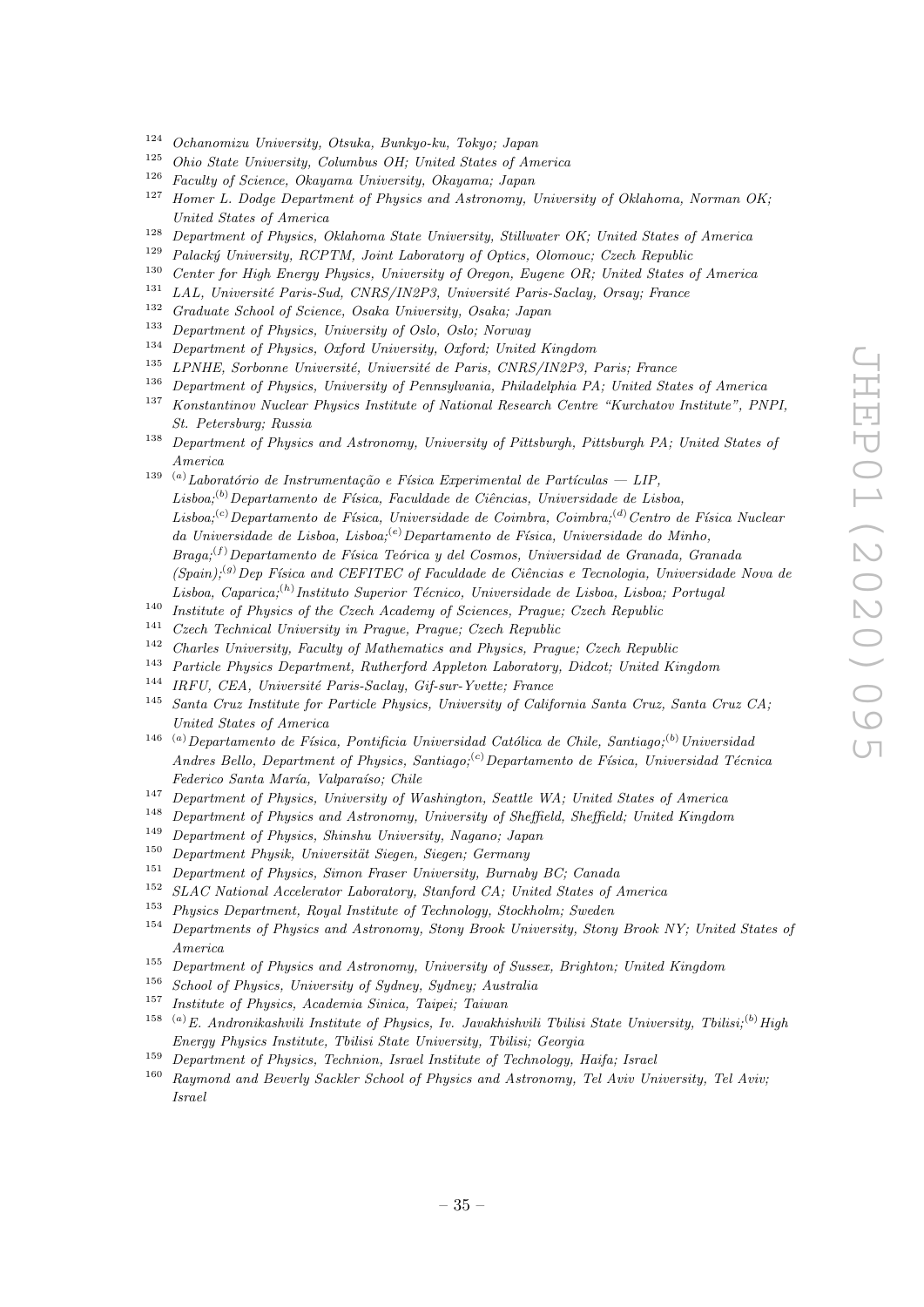- <sup>161</sup> Department of Physics, Aristotle University of Thessaloniki, Thessaloniki; Greece
- <sup>162</sup> International Center for Elementary Particle Physics and Department of Physics, University of Tokyo, Tokyo; Japan
- <sup>163</sup> Graduate School of Science and Technology, Tokyo Metropolitan University, Tokyo; Japan<br><sup>164</sup> Department of Physics, Telus Institute of Technology, Telusy Insec
- <sup>164</sup> Department of Physics, Tokyo Institute of Technology, Tokyo; Japan
- <sup>165</sup> Tomsk State University, Tomsk; Russia<br><sup>166</sup> Department of Physics, University of T
- Department of Physics, University of Toronto, Toronto ON; Canada
- <sup>167</sup> (a) TRIUMF, Vancouver  $BC<sup>{(b)}</sup>$  Department of Physics and Astronomy, York University, Toronto ON; Canada
- <sup>168</sup> Division of Physics and Tomonaga Center for the History of the Universe, Faculty of Pure and Applied Sciences, University of Tsukuba, Tsukuba; Japan
- <sup>169</sup> Department of Physics and Astronomy, Tufts University, Medford MA; United States of America
- <sup>170</sup> Department of Physics and Astronomy, University of California Irvine, Irvine CA; United States of America
- $171$  Department of Physics and Astronomy, University of Uppsala, Uppsala; Sweden
- <sup>172</sup> Department of Physics, University of Illinois, Urbana IL; United States of America
- <sup>173</sup> Instituto de Física Corpuscular (IFIC), Centro Mixto Universidad de Valencia CSIC, Valencia; Spain
- <sup>174</sup> Department of Physics, University of British Columbia, Vancouver BC; Canada<br><sup>175</sup> Department of Physics and Astronomy, University of Victoria, Victoria BC: Ca
- Department of Physics and Astronomy, University of Victoria, Victoria BC; Canada
- $176$  Fakultät für Physik und Astronomie, Julius-Maximilians-Universität Würzburg, Würzburg; Germany
- <sup>177</sup> Department of Physics, University of Warwick, Coventry; United Kingdom
- <sup>178</sup> Waseda University, Tokyo; Japan
- <sup>179</sup> Department of Particle Physics, Weizmann Institute of Science, Rehovot; Israel
- <sup>180</sup> Department of Physics, University of Wisconsin, Madison WI; United States of America
- $181$  Fakultät für Mathematik und Naturwissenschaften, Fachgruppe Physik, Bergische Universität Wuppertal, Wuppertal; Germany
- <sup>182</sup> Department of Physics, Yale University, New Haven CT; United States of America
- <sup>183</sup> Yerevan Physics Institute, Yerevan; Armenia
	- <sup>a</sup> Also at Borough of Manhattan Community College, City University of New York, New York NY; United States of America
	- <sup>b</sup> Also at Centre for High Performance Computing, CSIR Campus, Rosebank, Cape Town; South Africa
	- <sup>c</sup> Also at CERN, Geneva; Switzerland
	- $d$  Also at CPPM, Aix-Marseille Université, CNRS/IN2P3, Marseille; France
	- Also at Département de Physique Nucléaire et Corpusculaire, Université de Genève, Genève; Switzerland
	- <sup>f</sup> Also at Departament de Fisica de la Universitat Autonoma de Barcelona, Barcelona; Spain
	- <sup>9</sup> Also at Departamento de Física Teórica y del Cosmos, Universidad de Granada, Granada (Spain); Spain
	- $h$  Also at Department of Applied Physics and Astronomy, University of Sharjah, Sharjah; United Arab Emirates
	- Also at Department of Financial and Management Engineering, University of the Aegean, Chios: Greece
	- $j$  Also at Department of Physics and Astronomy, University of Louisville, Louisville, KY; United States of America
	- <sup>k</sup> Also at Department of Physics and Astronomy, University of Sheffield, Sheffield; United Kingdom
	- <sup>l</sup> Also at Department of Physics, California State University, East Bay; United States of America
- $<sup>m</sup>$  Also at Department of Physics, California State University, Fresno; United States of America</sup>
- $n$  Also at Department of Physics, California State University, Sacramento; United States of America